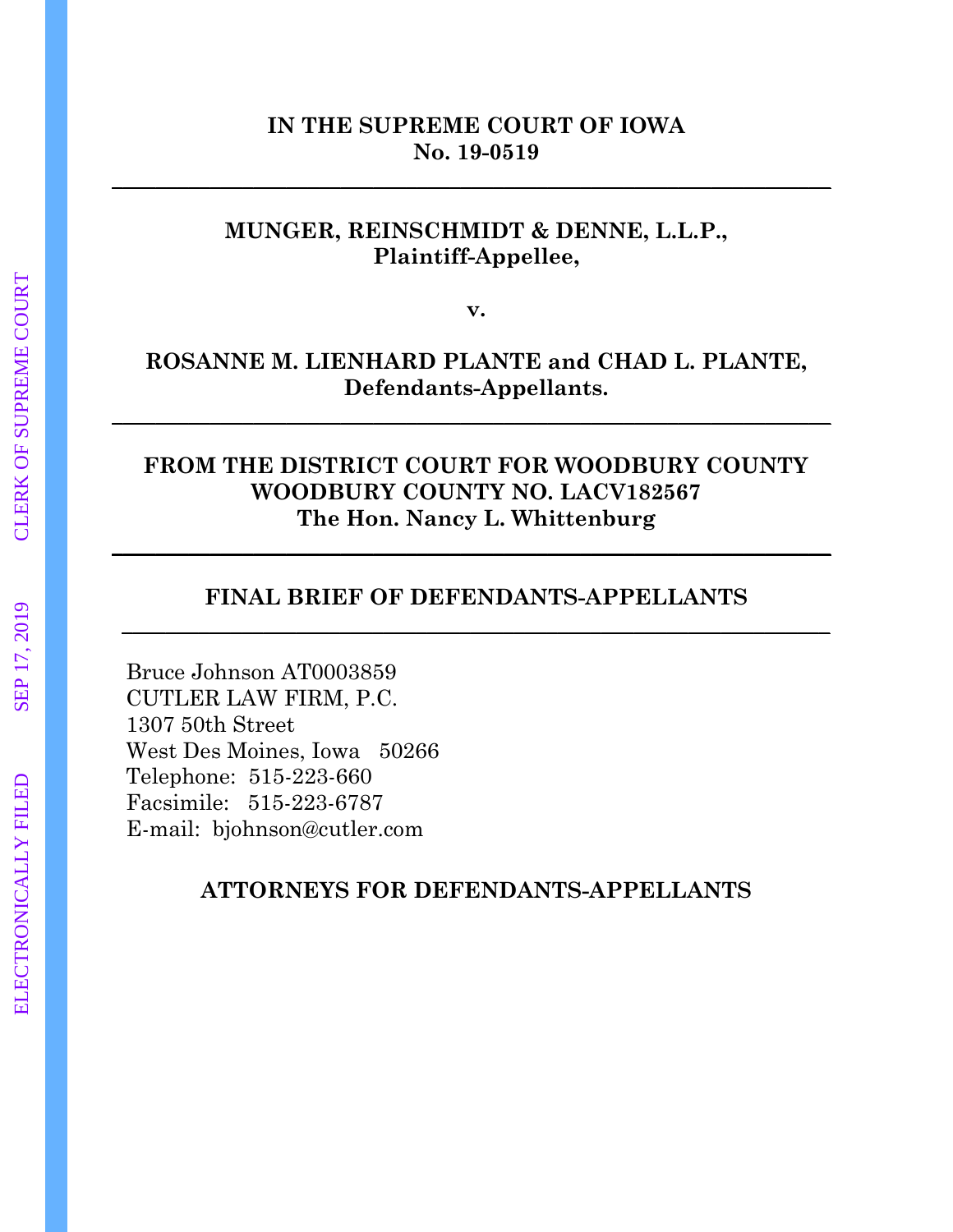# **Table of Contents**

|                                                                                                                                                                                                                                                                                                                                      | 29 |
|--------------------------------------------------------------------------------------------------------------------------------------------------------------------------------------------------------------------------------------------------------------------------------------------------------------------------------------|----|
| I. The Munger Fee Contract Should Be Evaluated For<br>Reasonableness From Its Inception To The Conclusion<br>Of Provision of Services, And That Evaluation Shows<br>The Fee Contract Violates Rule 32:1.5(a) Of The Iowa<br>Rules Of Professional Conduct Because It Charges An<br>Unreasonable Fee And Expense And The Fee Contract |    |
|                                                                                                                                                                                                                                                                                                                                      |    |
|                                                                                                                                                                                                                                                                                                                                      |    |
| C. Existing Law Becomes Part Of A Contract<br>For Purposes of Construction Of The Contract31                                                                                                                                                                                                                                         |    |
| D. An Attorney Should Make A Good Faith Effort Not<br>To Charge The Attorney's Client For Performance<br>Of Excessive Or Unnecessary Work33                                                                                                                                                                                          |    |
| E. A Fee Contract Is To Be Evaluated For<br>Reasonableness Under Rule 32:1.5(a)<br>Throughout Its Performance and The Munger<br>Firm Fee Contract When Evaluated In That<br>Manner Is Void And Unenforceable34                                                                                                                       |    |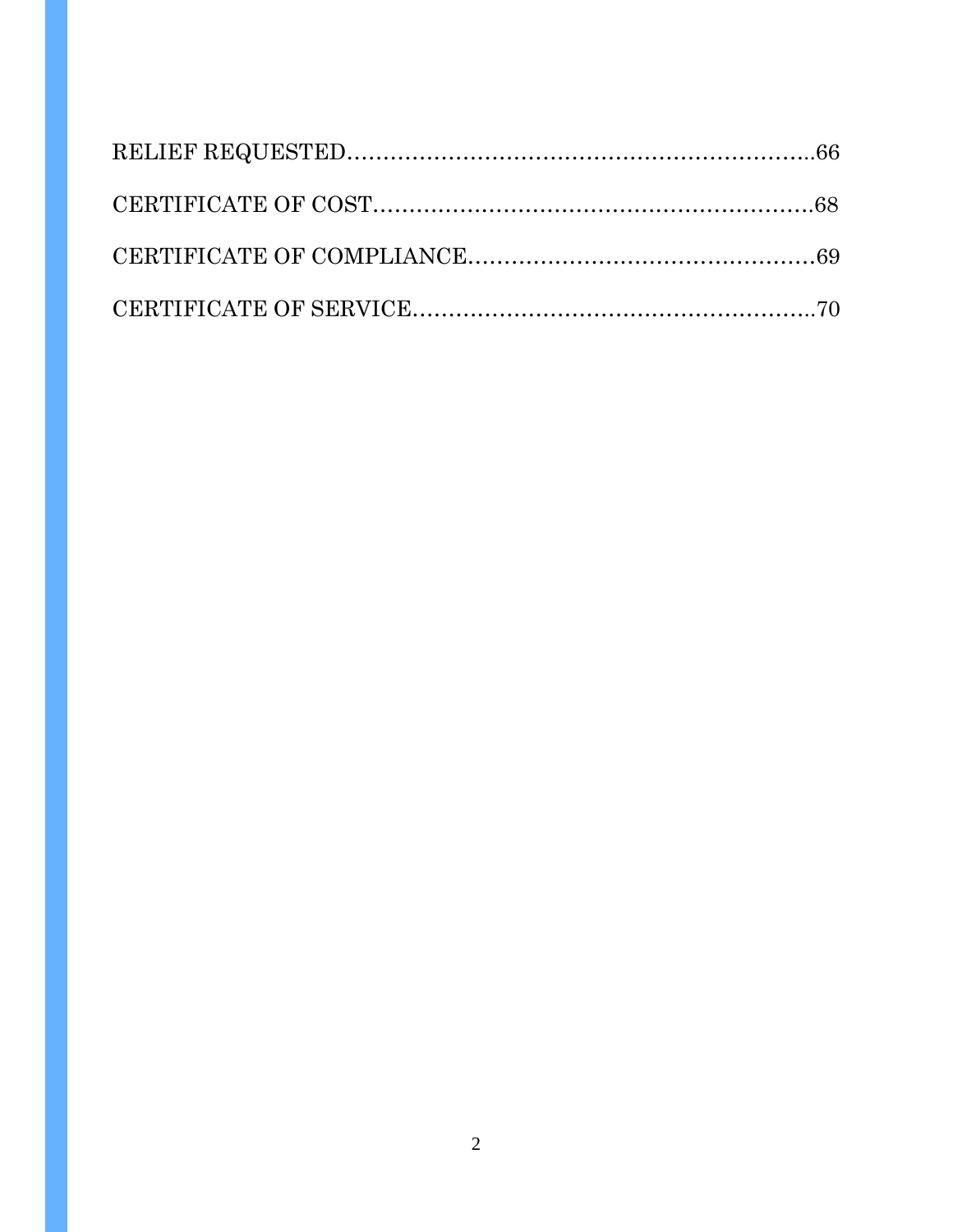# **Table of Authorities**

| Cases                                                                                                                                       | Page(s) |
|---------------------------------------------------------------------------------------------------------------------------------------------|---------|
| Balducci v. Cige                                                                                                                            |         |
| Brown & Strum v. Frederick Rd. Ltd. P'ship                                                                                                  |         |
| Clarke v. General Motors, LLC                                                                                                               |         |
| Comm. on Prof'l Ethics and Conduct of the<br>Iowa State Bar Ass'n v. McCullough<br>468 N.W.2d 458, 460 (Iowa 1991)9, 10, 36, 37, 38, 39, 40 |         |
| Discipline of Charles L. Dorothy                                                                                                            |         |
| Estate of Bruess v. Law Firm of John Belhensen, P.C.<br>838 N.W.2d 868 (Table), *4                                                          |         |
| Farmers' & Merchants' Bank of Monroe, N.C. v. Federal<br>Reserve Bank of Richmond, Va                                                       |         |
| Hensley v. Eckerhart                                                                                                                        |         |
| Hogan Willig v. Handel<br>126 A.D.3d 1311, 1312 6 N.Y.S.3d 338, 340                                                                         |         |
| Holmes v. Loveless                                                                                                                          |         |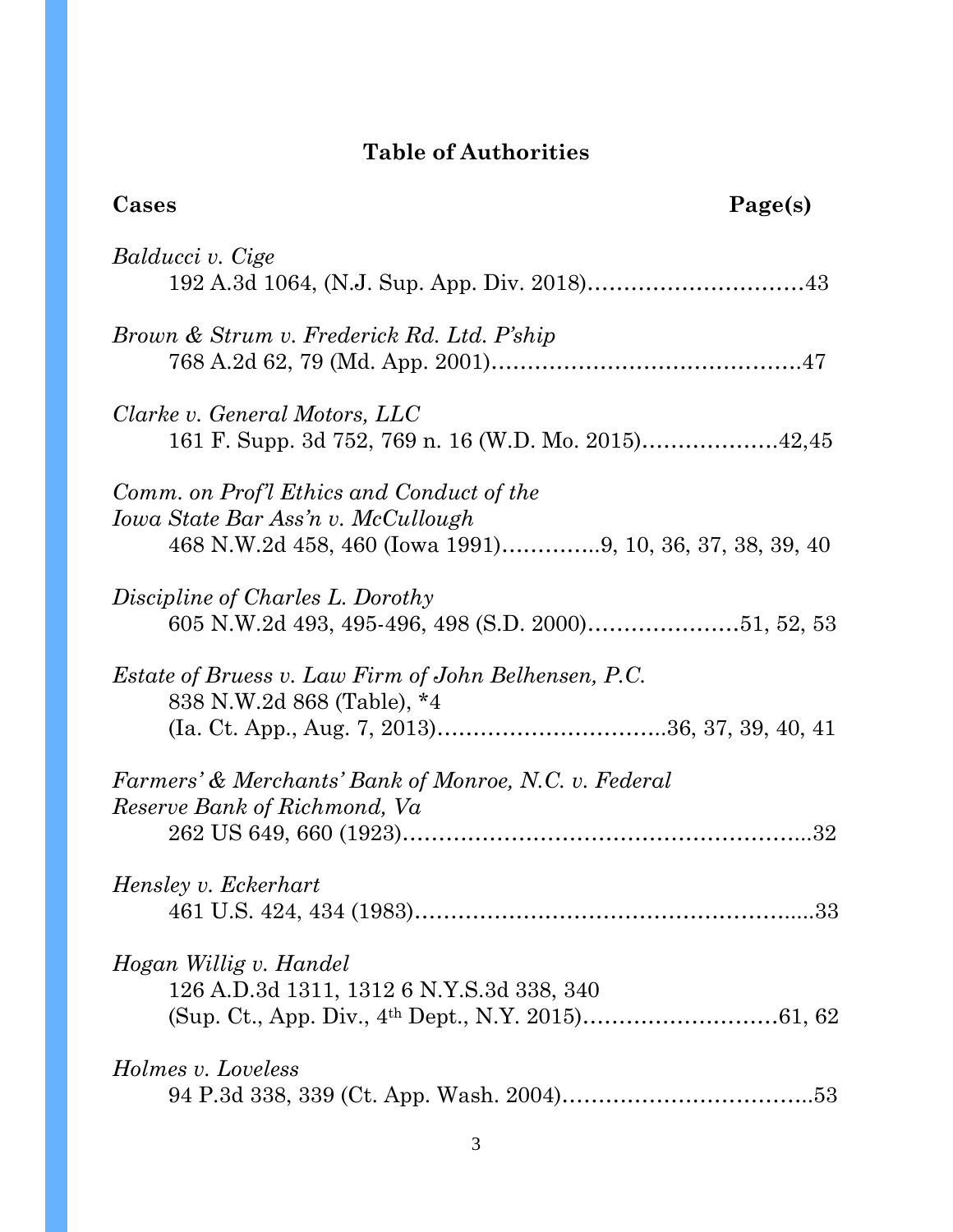| In re Receivership of Mt. Pleasant Bank & Trust Co.                                     |  |
|-----------------------------------------------------------------------------------------|--|
| <b>Iowa Supreme Court Board of Professional Ethics</b><br>and Conduct v. Hoffman        |  |
| King v. Fox                                                                             |  |
| Lawrence v. Graubard Miller<br>901 N.E.2d 1268, 11 N.Y.3d 588 (Ct. App N.Y. 2008)61, 62 |  |
| Lawrence v. Miller and Lawrence                                                         |  |
| Matter of Connelly                                                                      |  |
| Rubin v. Murray                                                                         |  |
| Slaughter v. Des Moines University College<br>of Osteopathic Medicine                   |  |
| Thompson v. Kaczinski<br>774 N.W.2d 774 N.W.2d 829, 832 (Iowa 2009)31                   |  |
| United Suppliers, Inc. v. Hanson                                                        |  |
| <b>Statutes</b>                                                                         |  |
|                                                                                         |  |
|                                                                                         |  |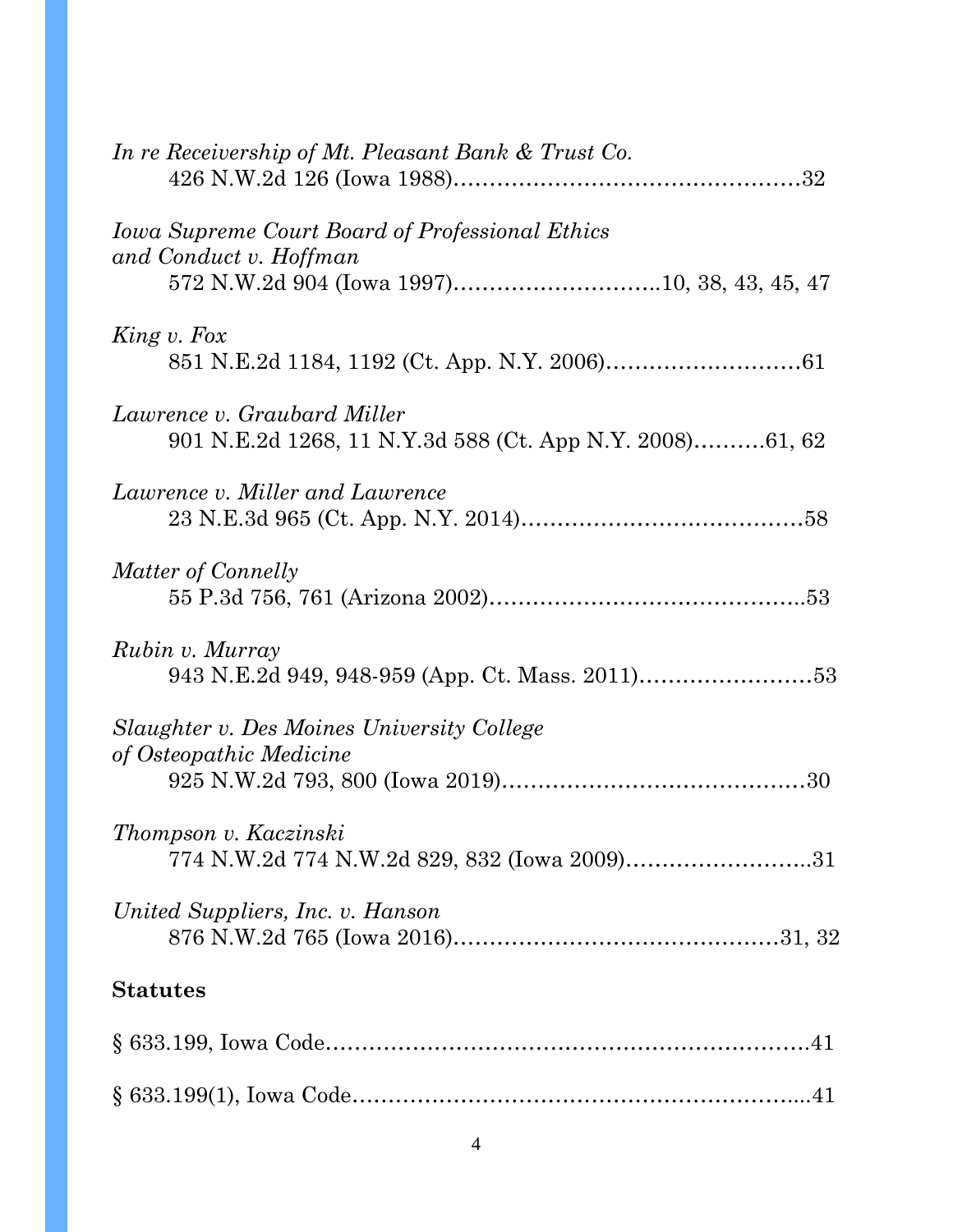| <b>Rules</b>                                                                                      |
|---------------------------------------------------------------------------------------------------|
| <b>Iowa Code of Professional Conduct</b>                                                          |
| Iowa Code of Professional Conduct Rule 32:1.5(a)                                                  |
| Iowa Code of Professional Responsibility,                                                         |
| New Jersey Rule of Professional Conduct 1.5(a)42, 43                                              |
| Other                                                                                             |
| ABA Committee on Ethics and Professional<br>Responsibility Informal Opinion 84-150922, 35, 36, 52 |
| ABA Model Rules of Professional Conduct                                                           |
|                                                                                                   |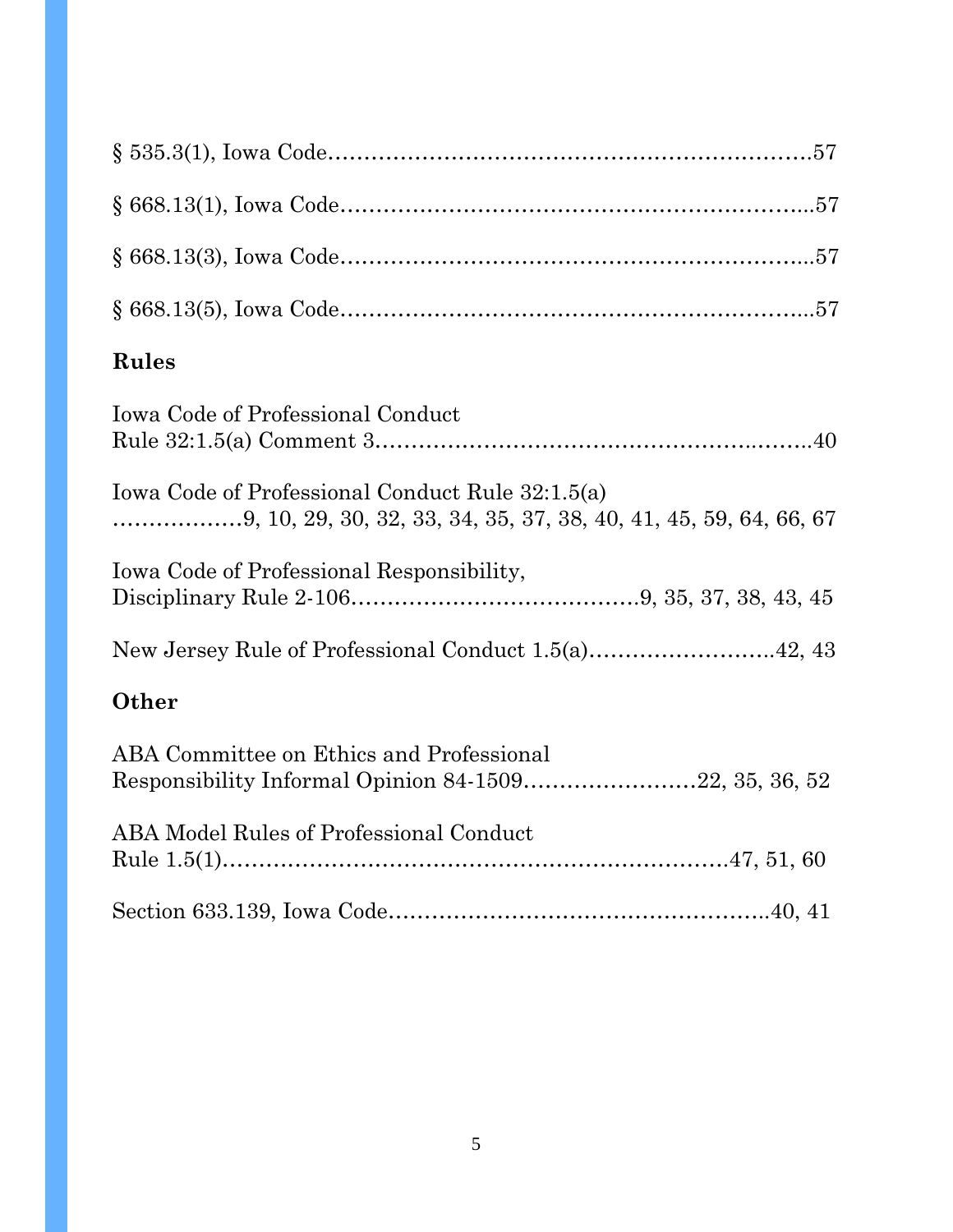# **Statement of Issues Presented for Review**

| I. Should the Munger fee contract be evaluated for reasonableness                                                                           |
|---------------------------------------------------------------------------------------------------------------------------------------------|
| from its inception to the conclusion of provision of services, and if so does                                                               |
| that evaluation show the fee contract violates Rule $32:1.5(a)$ of the Iowa                                                                 |
| Rules of Professional Conduct because it charges an unreasonable fee and                                                                    |
| expense and the fee contract is therefore void and unenforceable?                                                                           |
| Page(s)<br>Cases                                                                                                                            |
| Balducci v. Cige                                                                                                                            |
| Brown & Strum v. Frederick Rd. Ltd. P'ship                                                                                                  |
| Clarke v. General Motors, LLC                                                                                                               |
| Comm. on Prof'l Ethics and Conduct of the<br>Iowa State Bar Ass'n v. McCullough<br>468 N.W.2d 458, 460 (Iowa 1991)9, 10, 36, 37, 38, 39, 40 |
| Discipline of Charles L. Dorothy                                                                                                            |
| Estate of Bruess v. Law Firm of John Belhensen, P.C.<br>838 N.W.2d 868 (Table), *4                                                          |
| Farmers' & Merchants' Bank of Monroe, N.C. v. Federal<br><i>Reserve Bank of Richmond, Va</i> 262 US 649, 660 (1923)32                       |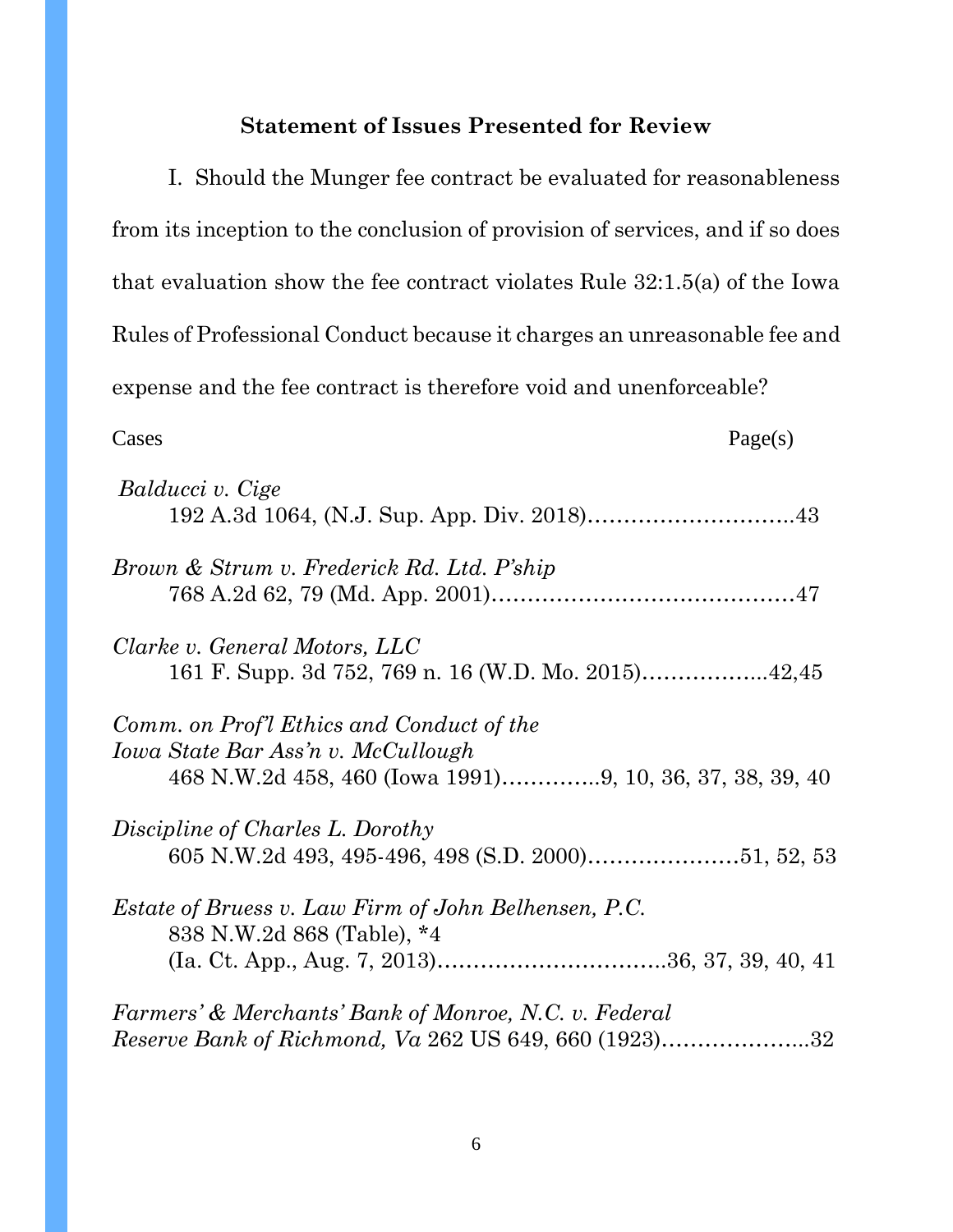| Hensley v. Eckerkhart                                                                  |
|----------------------------------------------------------------------------------------|
| Hogan Willig v. Handel<br>126 A.D.3d 1311, 1312 6 N.Y.S.3d 338, 340                    |
| Holmes v. Loveless                                                                     |
| In re Receivership of Mt. Pleasant Bank & Trust Co.                                    |
| <b>Iowa Supreme Court Board of Professional Ethics</b><br>and Conduct v. Hoffman       |
| King v. Fox                                                                            |
| Lawrence v. Graubard Miller<br>901 N.E.2d 1268, 11 N.Y.3d 588 (Ct. App N.Y. 2008)61,62 |
| Lawrence v. Miller and Lawrence                                                        |
| Matter of Connelly                                                                     |
| Rubin v. Murray<br>943 N.E.2d 949, 948-959 (App. Ct. Mass. 2011)53                     |
| Slaughter v. Des Moines University College<br>of Osteopathic Medicine                  |
| Thompson v. Kaczinski                                                                  |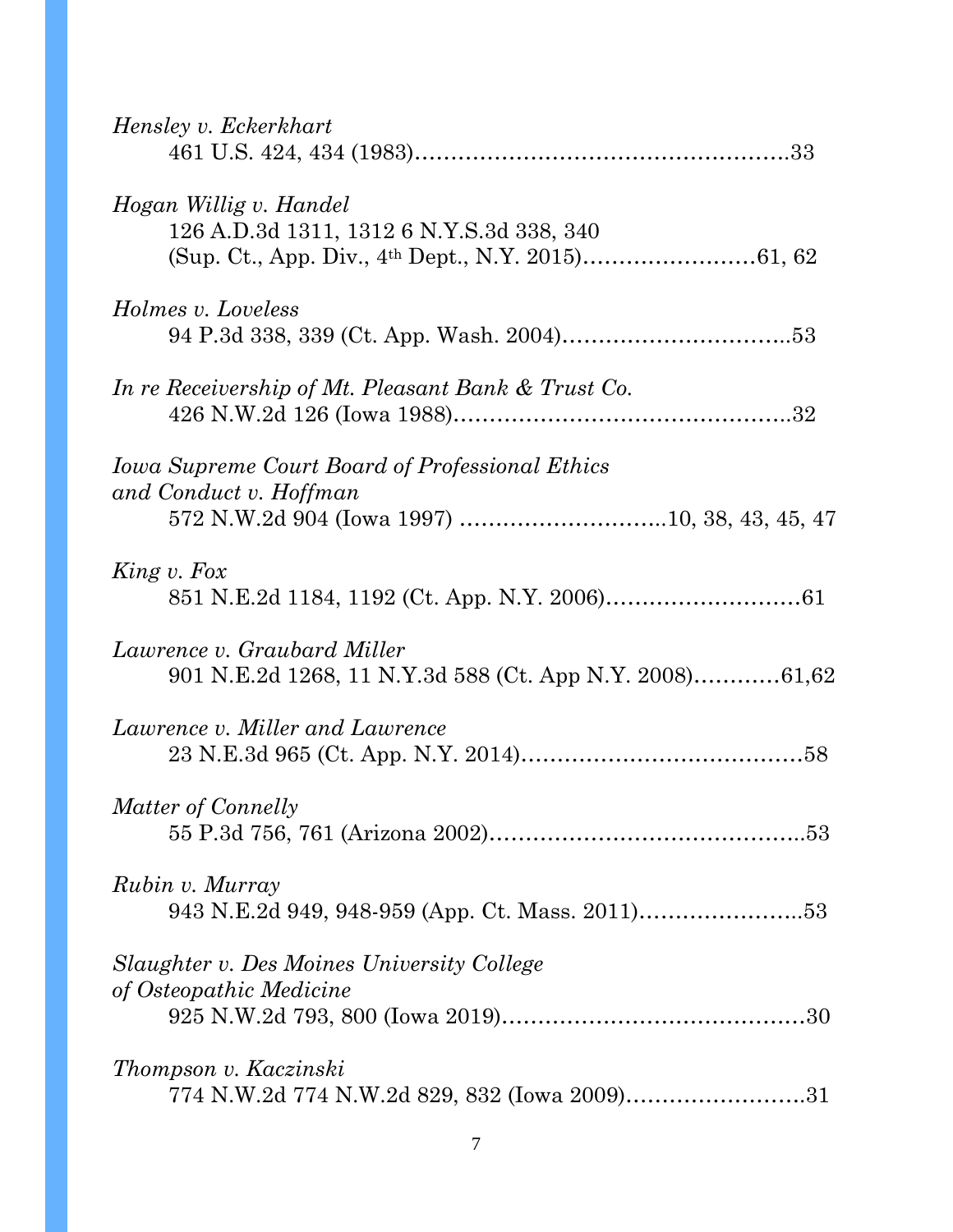| United Suppliers, Inc. v. Hanson                                                                  |
|---------------------------------------------------------------------------------------------------|
| <b>Statutes</b>                                                                                   |
|                                                                                                   |
|                                                                                                   |
|                                                                                                   |
|                                                                                                   |
|                                                                                                   |
|                                                                                                   |
| Rules                                                                                             |
| <b>Iowa Code of Professional Conduct</b>                                                          |
| Iowa Code of Professional Conduct Rule 32:1.5(a)                                                  |
| Iowa Code of Professional Responsibility,                                                         |
| New Jersey Rule of Professional Conduct 1.5(a)42,43                                               |
| <b>Other</b>                                                                                      |
| ABA Committee on Ethics and Professional<br>Responsibility Informal Opinion 84-150922, 35, 36, 52 |
| ABA Model Rules of Professional Conduct Rule 1.5(1)47, 51, 60                                     |
|                                                                                                   |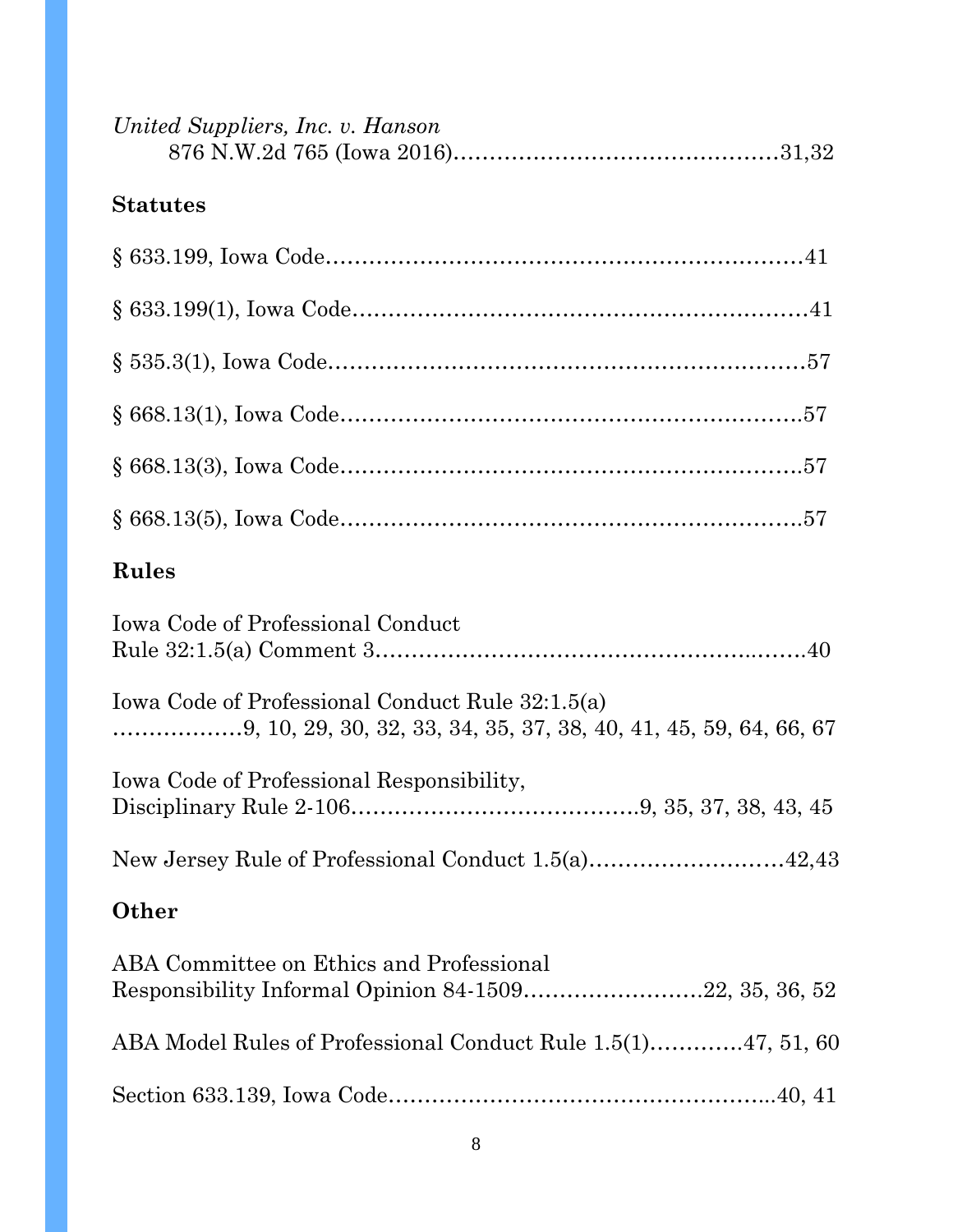#### **ROUTING STATEMENT**

This appeal should be retained by the Supreme Court because it is the type of case set out in Iowa R. of App. P.  $6.1101(2)(c)$ : "Cases" presenting substantial issues of first impression." The question in this case is whether a law firm's contingent fee contract providing for a fee of 33% of the recovery is valid and enforceable under Iowa R. Prof'l Conduct 32:1.5(a). Iowa adopted the ABA Rules of Professional Conduct in 2005. Prior to that under DR 2-106 of the Code of Professional Responsibility the test was whether an attorney fee contract provided for a "clearly excessive" fee. Iowa R. Prof'l Conduct 32:1.5(a) provides that an attorney shall not charge an "unreasonable fee or expense". The District Court relied on *Comm. on Prof'l Ethics and Conduct of the Iowa State Bar Ass'n v. McCullough*, 468 N.W.2d 458, 460 (Iowa 1991) in which the court applying the now discarded DR 2-106 "clearly excessive" standard said: "Nor do we believe that it is the intent of DR 2-106(B) that contingent fee agreements must be reexamined at the conclusion of successful litigation with respect to the factors applicable to noncontingent fees." *Id*. at 461.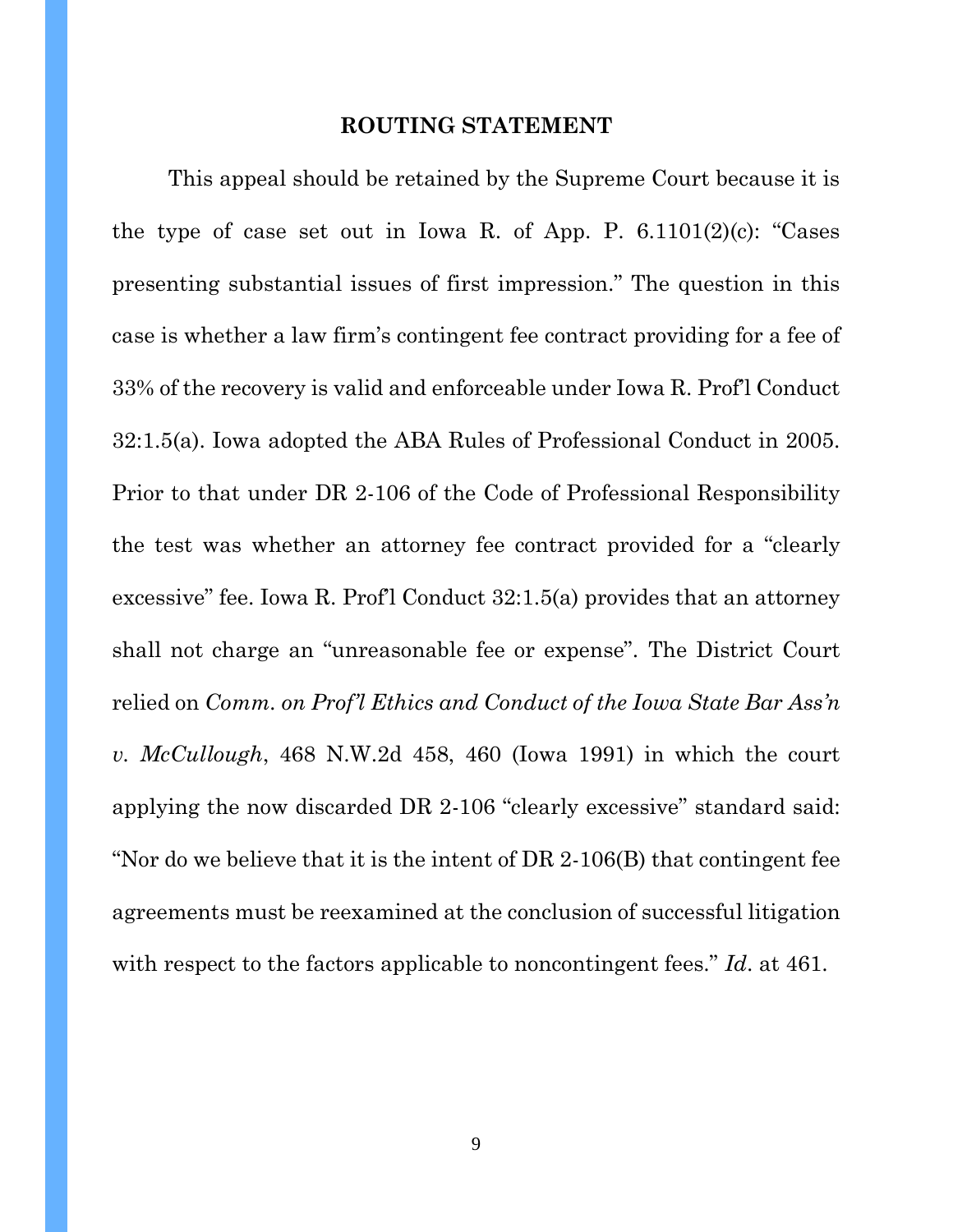Even prior to adoption in 2005 of Rule 32:1.5(a), the court in *Iowa Supreme Court Board of Professional Ethics and Conduct v. Hoffman*, 572 N.W.2d 904, 908 (Iowa 1997), found that "[w]hile the fee agreement…may have been reasonable at the time of its inception, changes in the attending circumstances…rendered the 33-percent contingent fee unreasonable and excessive."

The District Court, relying on *McCullough* ruled that under Rule 32:1.5(a) the reasonableness of a contingent fee contract is to be determined at the time the parties entered into the contract, but that the contract cannot be evaluated for reasonableness during the course of its operation including at the conclusion of the provision of legal services.

Since the 2005 adoption of the Iowa Rules of Professional Conduct the Supreme Court has not decided the issue of at what time in the life of the fee contract it is to be evaluated for reasonableness under Rule 32:1.5(a). This is a case presenting a substantial issue of first impression and should be retained by the Supreme Court.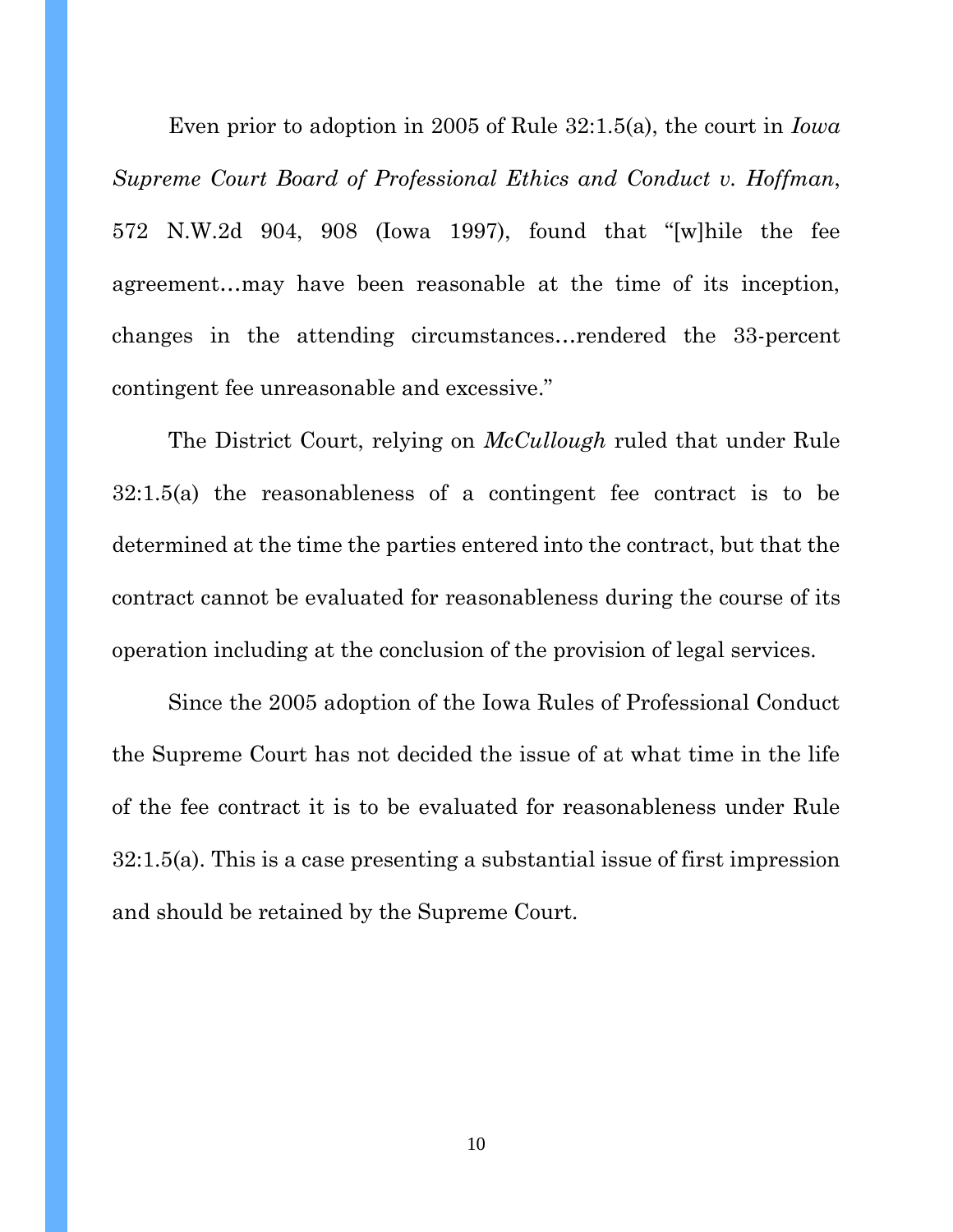#### **STATEMENT OF THE CASE**

Plaintiff Munger Firm filed its Petition September 4, 2018 seeking payment of legal fees in the amount of \$2,559,456.66 from Defendants Chad Plante and Rosanne Plante. Plaintiff also demanded interest at 1% per month on unpaid fees under a provision in the fee contract. On September 26, 2018 Defendants filed their First Amended Answer and Counterclaim. The counterclaim sought a declaratory judgment that the fee contract is invalid and Plaintiff is not entitled to a quantum meruit fee in excess of the funds already paid to Plaintiff by Defendants. The counterclaim did not change the substance of the issues but did seek an early resolution of the counterclaim to prevent hardship to Defendants due to delay in obtaining a judicial determination of the issues. On October 26, 2018 a Trial Scheduling and Discovery Plan was entered setting a trial for March 12, 2019.

On January 14, 2019 Plaintiff filed its Motion for Summary Judgment seeking judgment on its claim for fees and for interest at 1% per month. Defendants resisted. On March 4, 2019 the District Court entered its Ruling on Plaintiff's Motion for Summary Judgment and Judgment Entry. The District Court ruled that at the time the parties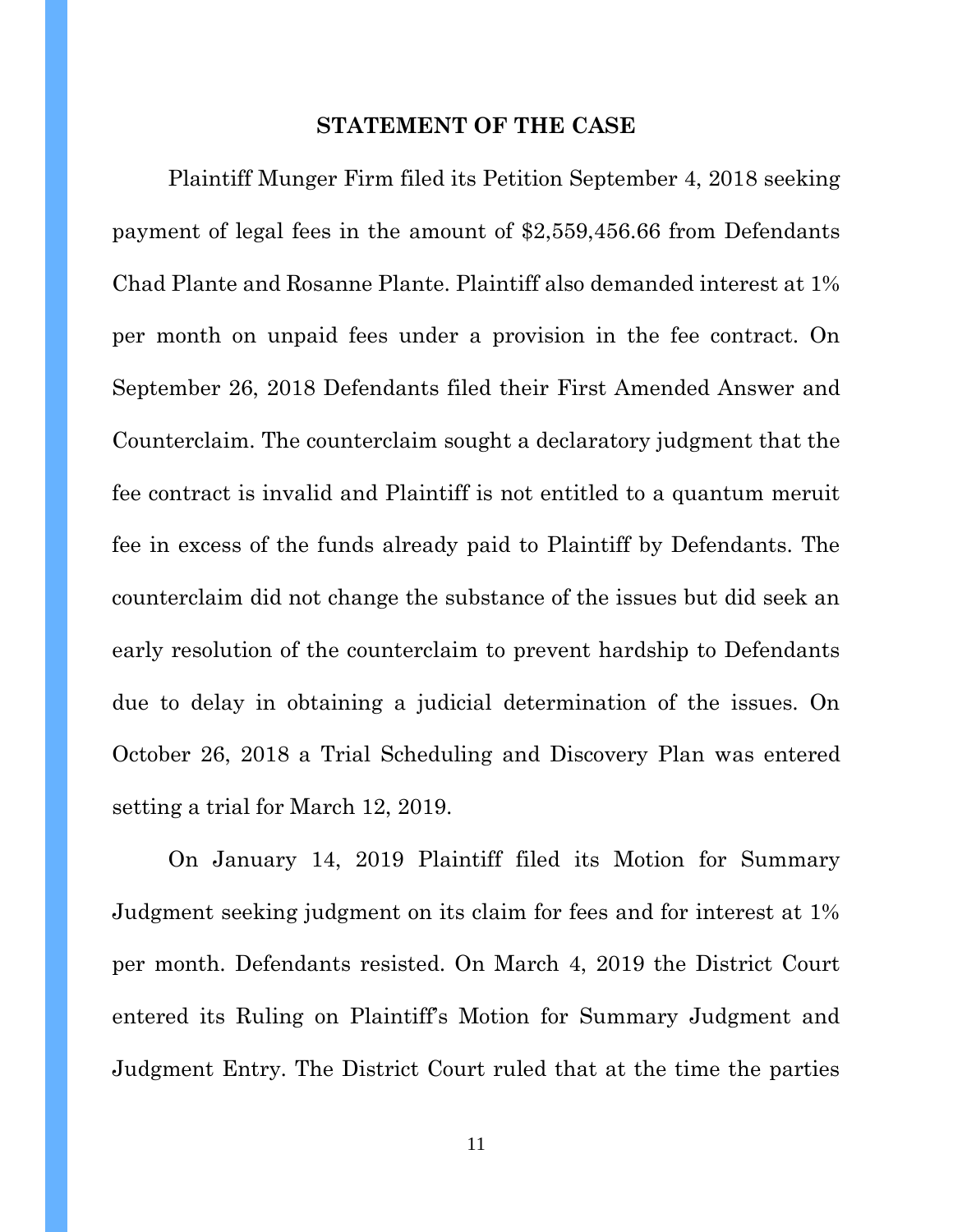entered into the fee contract it was reasonable, that Iowa law did not allow the District Court to evaluate the reasonableness of the fee contract at the conclusion of the provision of legal services or at any other time after the inception of the contract, and that the fee contract therefore was valid and enforceable. The District Court entered judgment in favor of Plaintiff for the total amount of fees prayed for less \$380,000 already paid to Plaintiff by Defendants, resulting in a total judgment in the amount of \$2,179,456.66. On March 28, 2019 the District Court entered its Ruling and Order Re Defendants' Amended and Substituted Rule 1.904(2) Motion to Amend Judgment. The judgment was amended to show that \$439,436.67 had actually been paid by Defendants to Plaintiff. That reduced the amount of the judgment to \$2,120,019.99 together with interest payable at the rate of 1% per month.

On May 7, 2019 a Supersedeas Bond was posted in the amount of \$290,000 to cover projected interest for a period of 183 days commencing on April 3, 2019.

A timely notice of appeal was filed on April 3, 2019.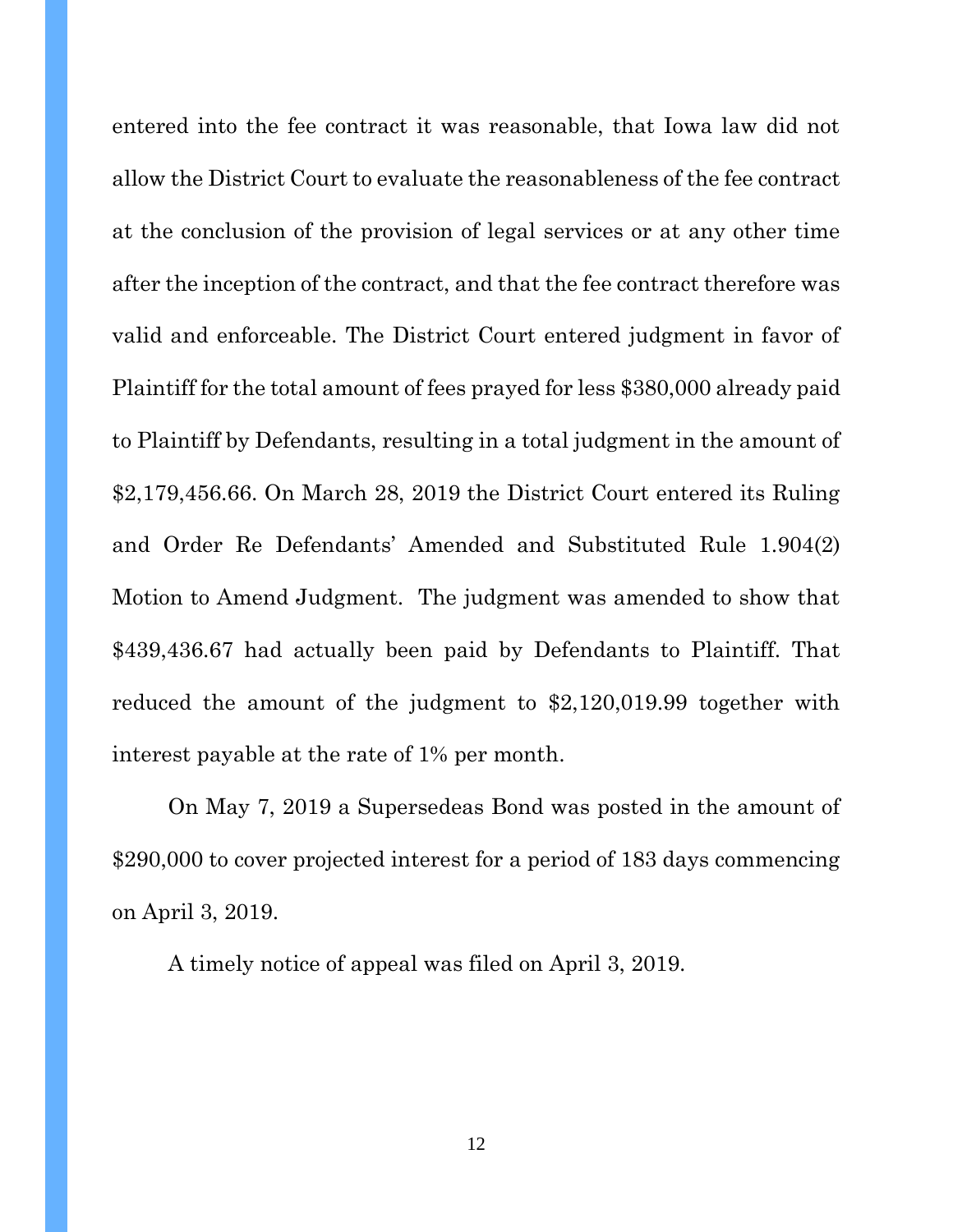#### **STATEMENT OF THE FACTS**

1. Plaintiff Munger, Reinschmidt & Denne, L.L.P., ("Munger Firm") has retained in its firm trust account a sufficient portion of the recovery obtained from the City of Sioux City to pay the disputed legal fees. Defendants Chad Plante and Rosanne Plante have posted with the Clerk of Woodbury County District Court a Supersedeas Bond in the amount of \$290,000 to cover projected interest for a period of 183 days commencing on April 3, 2019.

2. On May 7, 2018 Randy Stefani, attorney for the City of Sioux City, Iowa, opened the mediation session between the Plantes and the City by stating that "the City was accepting 100% responsibility for the accident." (App. 853-854). At the mediation the City offered the Plantes \$7,500,000 to settle their claims and agreed to give the Plantes 60 days to decide whether to accept that offer. (App. 765; App. 853; Exhibit 18, Plaintiff's MSJ Facts, May 8, 2018 R. Stefani email).

3. Moreover, no party in the present proceedings, disagrees with the Trooper's testimony and conclusion that Chad Plante's speed was not a factor in the accident. (App. 769). Therefore, there can be no genuine issue of fact as to whether or not he was speeding.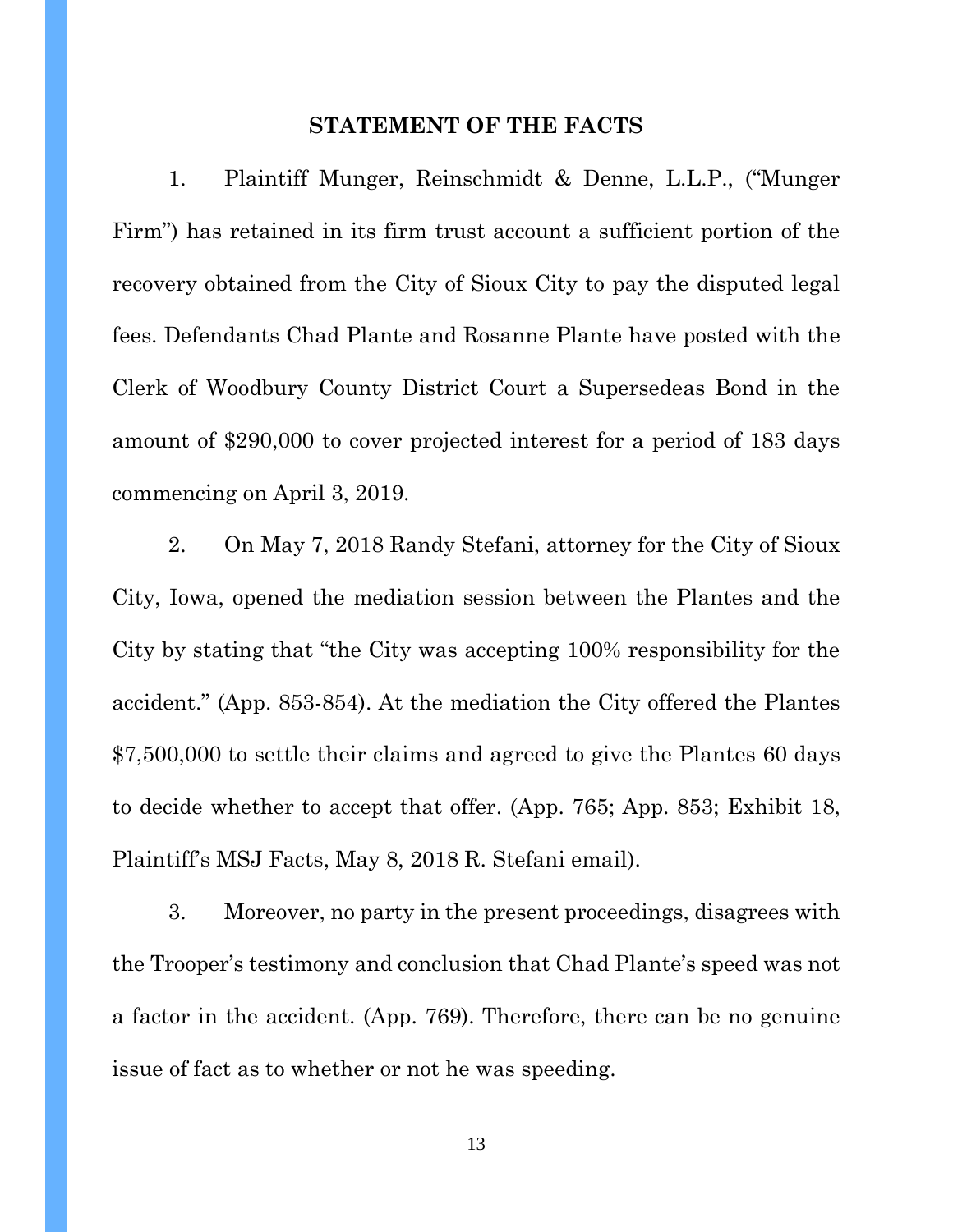4. The Iowa State Patrol Technical Collision Investigation

authored by Trooper L.M. Olesen states at page 14:

#### **CONCLUSIONS**

After careful evaluation and analysis of the available evidence, I determined the following:

- Vehicle #1 was being operated by Jamie Pica
- Vehicle #2 was being operated by Chad Plante
- Vehicle #1 was northbound on Highway 75, intending on making a left turn to Outer Drive
- Vehicle #2 was southbound on Highway 75
- Jamie Pica was not wearing a seatbelt in violation of Iowa Code 321.445
- Jamie Pica failed to yield the right of way to opposing traffic on a left hand turn in violation of Iowa Code 321.256
- Vehicle #1, while making a left turn, collided with vehicle #2
- The collision resulted in serious injuries to Chad Plante
- There was no improper action(s) by Chad Plante or vehicle #2

(App. 952).

5. Defendants' Exhibit A to its Corrected Resistance to Plaintiff's Motion for Summary Judgment, is a May 11, 2018 email from Ann Collins showing a summary of Plaintiff's time records through April 30,

2018, which is the last day included on the last statement for services

sent by Plaintiff to the Plantes. The summary shows 57.97 hours at \$310

per hour for Stan Munger and 125.05 hours at \$155 per hour for Ann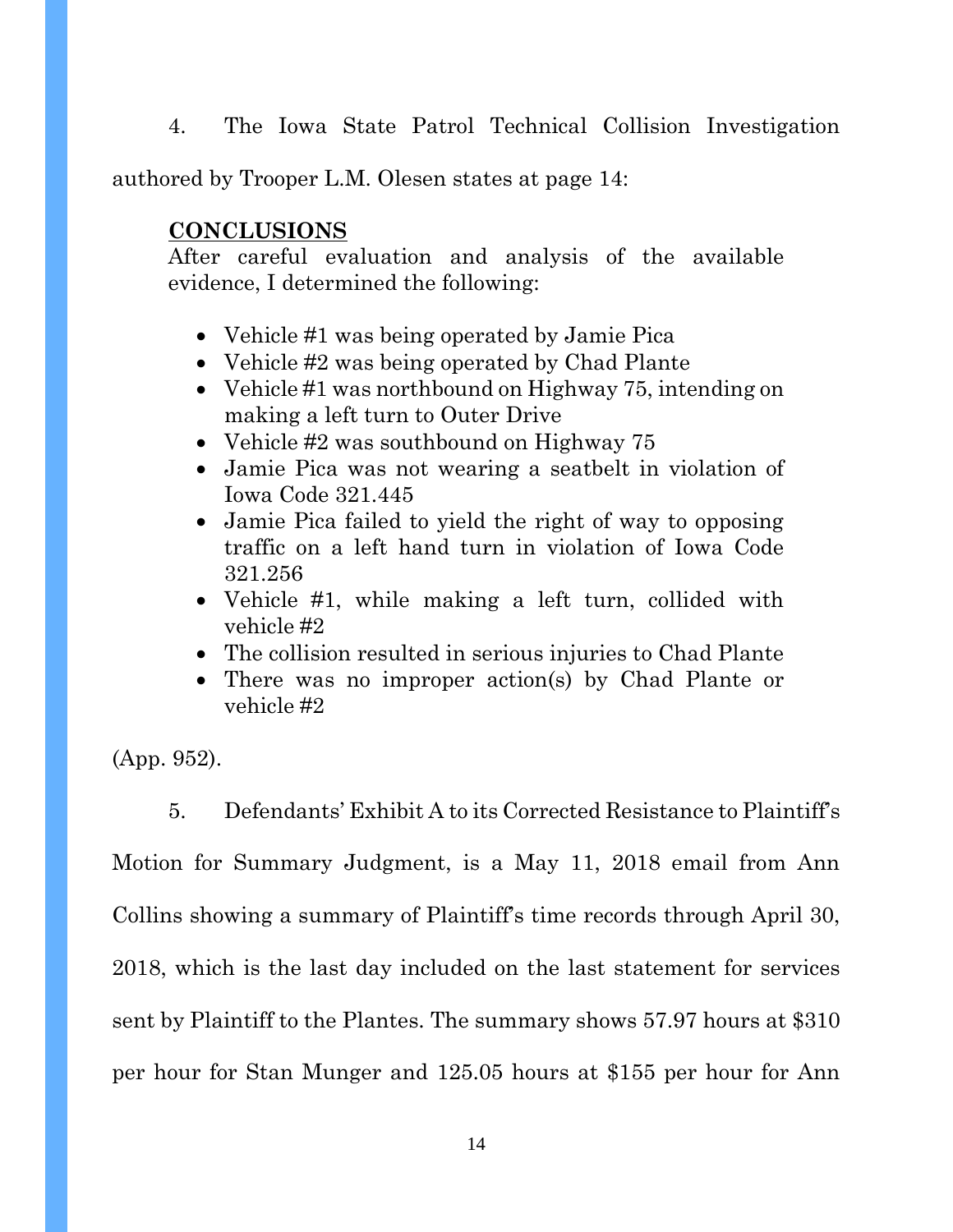Collins. The total hourly rate value charged by the Munger Firm for the time shown in Exhibit A is \$37,353.45. Exhibit 1 to Plaintiff's Reply to Defendants' Counterclaim for Declaratory Judgment shows Plaintiff's internal time records from November 16, 2016 through October 9, 2018. Exhibit 1, pages 30-32, showing time from May 1, 2018 through May 7, 2018, shows during that time period Stan Munger recorded 12.55 hours and Ann Collins recorded 13.80 hours, which valued on Plaintiff's hourly rate basis amounts to a total of \$6,029.50. Through and including the mediation on May 7, 2018 Plaintiff's recorded time when valued on Plaintiff's hourly rate basis totals \$43,382.95. (App. 935; App. 792; App. 821-823).

6. Plaintiff points out that its time records show Stan Munger worked 119.45 hours and paralegal Ann Collins worked 188.2 hours from November 16 through September 10, 2018. (App. 44-45).

7. Stan Munger testified:

Q. It just looked to me, when I read this, like you were saying that if the court determined that a reasonable fee in this case was less than 33 percent, which is the fee set out in the contract, that it would cause members of our bar to do work inefficiently and do what was unnecessary. Because they want to get more money. That's the way I read this. Is that --

A. This is --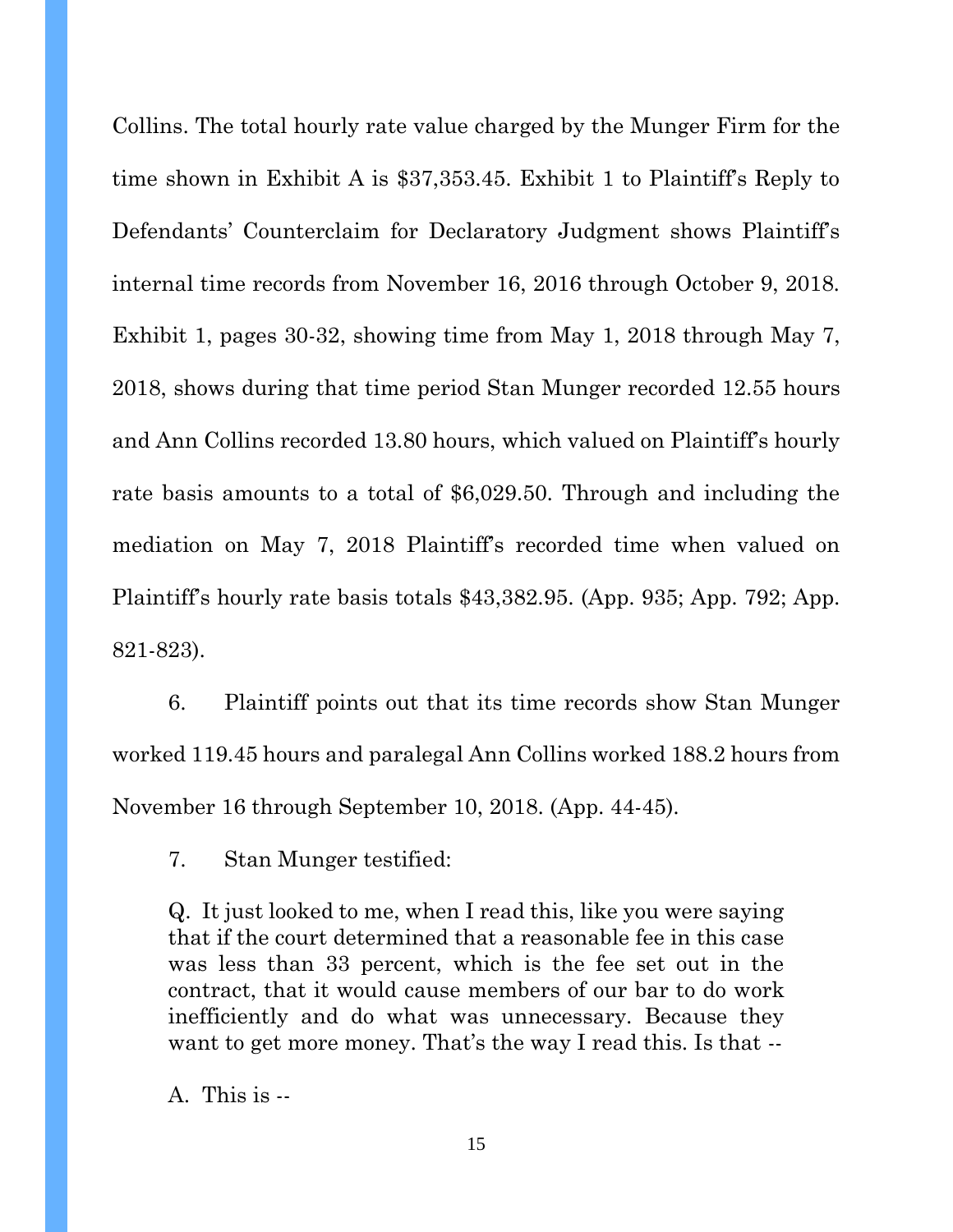Q. Am I wrong?

A. That is what that is saying. And there's case law and law review -- at least one law review article, I think, that I have read that -- that supports that position; that they recognize that lawyers are human beings and that it is difficult to sort out, as a matter of human nature, some of these issues. I -- I'm not alone in saying this. This is  $-$  this is stated by  $-$ 

Q. I'm not --

A. This is stated by -- in at least one law review article I have read. I think this is well-recognized as a policy statement that I'm saying.

Q. So you believe, then, that the court, in determining what is a reasonable fee under the circumstances of this case, should use as a factor, in determining that, that a reasonable fee should be one that takes into account that lawyers will work inefficiently and unnecessarily for the purpose of earning more money, getting more money? Is that what you're advocating or not?

A. I'm saying as a matter of policy, which is what this is addressing, that it is not good policy to -- to do what the Plantes are arguing should be done, which is second-guess contingency fees after the result is known.

\* \* \* \*

Q. If -- if you had belief (sic) at the time of the mediation that if the case settled at that time, under the circumstances that had developed in the case, if you believed that the result of settling the case at that time would have, under law, meant that you were going to receive a substantially lower fee than the 33 percent in the contract, would you have tried to delay the settlement and done more work on the case in order to earn your full 33 percent?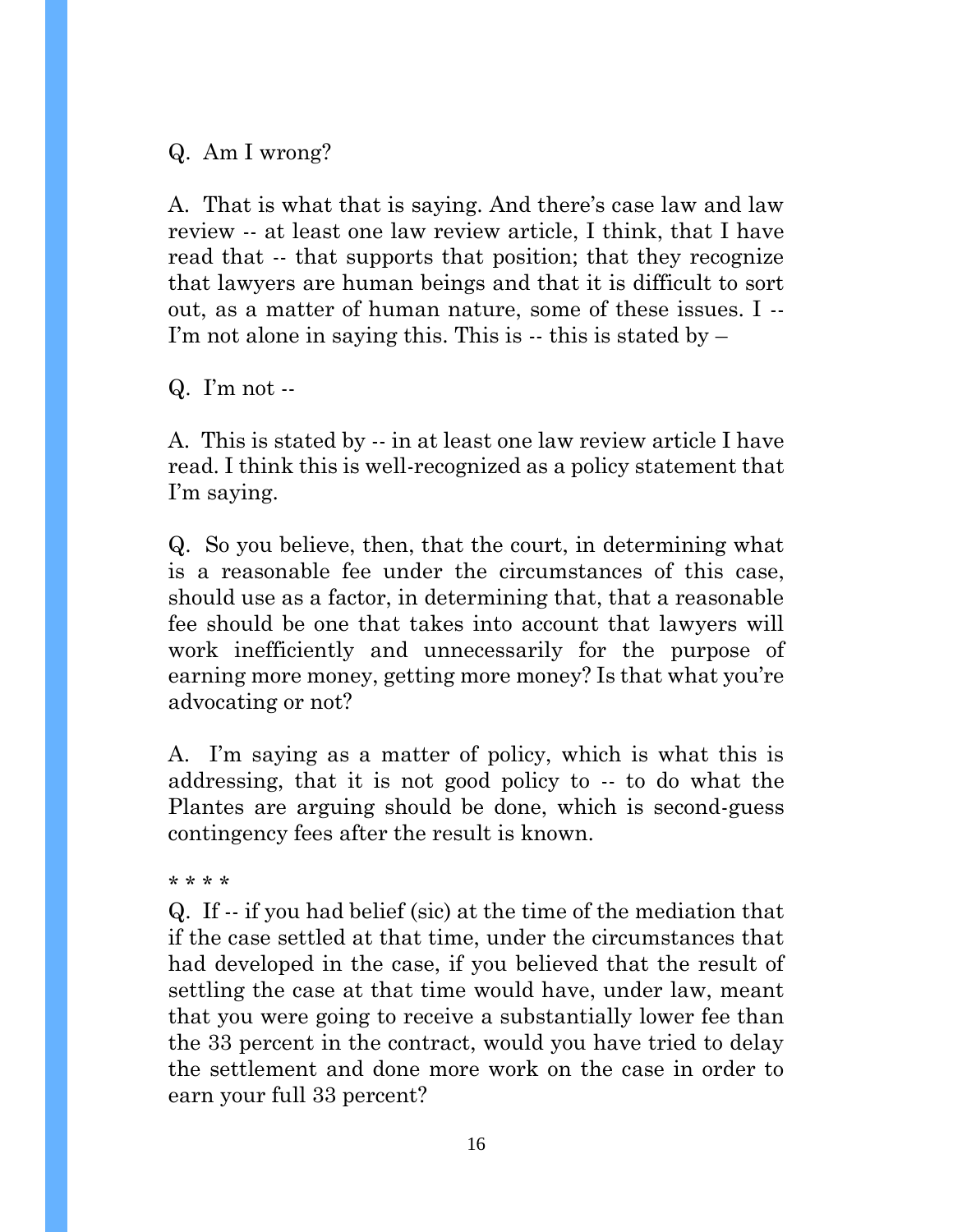MR. MUNGER: Why don't you read that back to me, would you?

\* \* \* \*

(The requested portion was read by the court reporter.)

\* \* \* \*

A. No. No.

 MR. MUNGER: Read that question back. I want to make sure that the "no" was what I meant to say.

\* \* \* \*

(The requested portion was read by the court reporter.)

\* \* \* \*

A. Yeah. The answer is correct.

 No, I wouldn't have. I would have done what I thought was best for our clients, which is what I did.

Q. I have no doubt that that is true.

(App. 964-965).

8. Stan Munger testified:

 $Q. \ldots$  .

 Now – then you state, "The City's willingness to hire their own investigator and not rely on Trooper Oleson signaled that this would be a long, drawn-out fight on liability requiring a very skillful trial attorney to represent the plaintiffs."

A. Yes.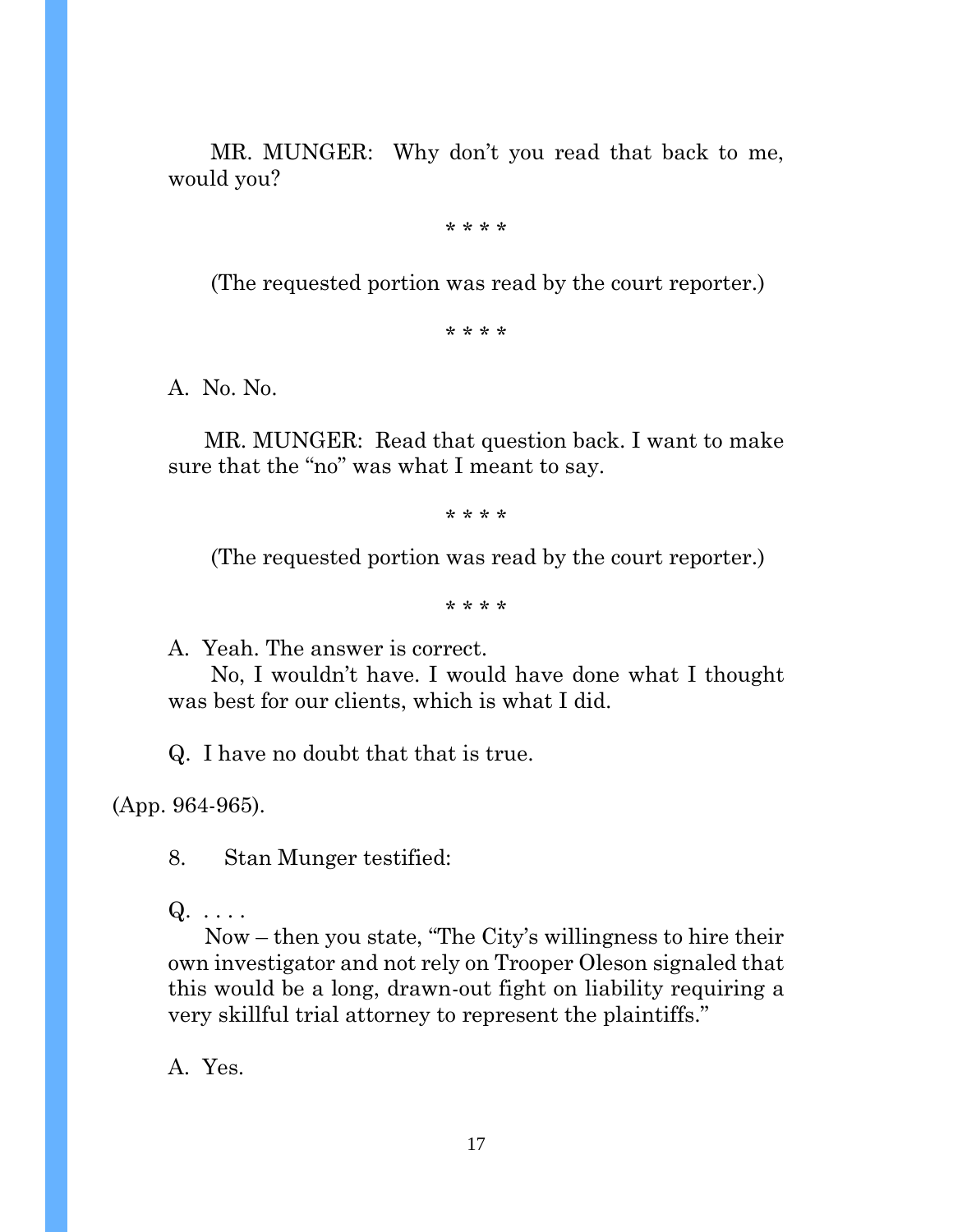Q. And that's the way you viewed the case when you learned that Knight & Associates had been retained by the City?

A. Yes, it was.

Q. And did that happen?

MR. REINSCHMIDT: Object to the form of the question. Did what happen?

Q. Was it a long, drawn-out fight on liability?

A. No. But certainly I knew that I anticipated it would be, but I didn't know whether it would be or not. You don't -- you never know in these cases.

 When you take a case like this, you don't know whether you're going to have to go to a trial and have an appeal, come back and retry it. You don't know if you're going to be able to settle it early. That's -- those are things you don't know. But you know that you don't know those things.

(App. 965).

9. Stan Munger testified

Q. ….

 Was it your opinion during the case that Chad Plante suffered very serious brain and physical injuries as a result of the bus accident?

A. Yes.

Q. And did you believe that Rosanne Plante's life had taken a -- had become changed markedly due to the fact that the person she loved had sustained these injuries?

A. Yes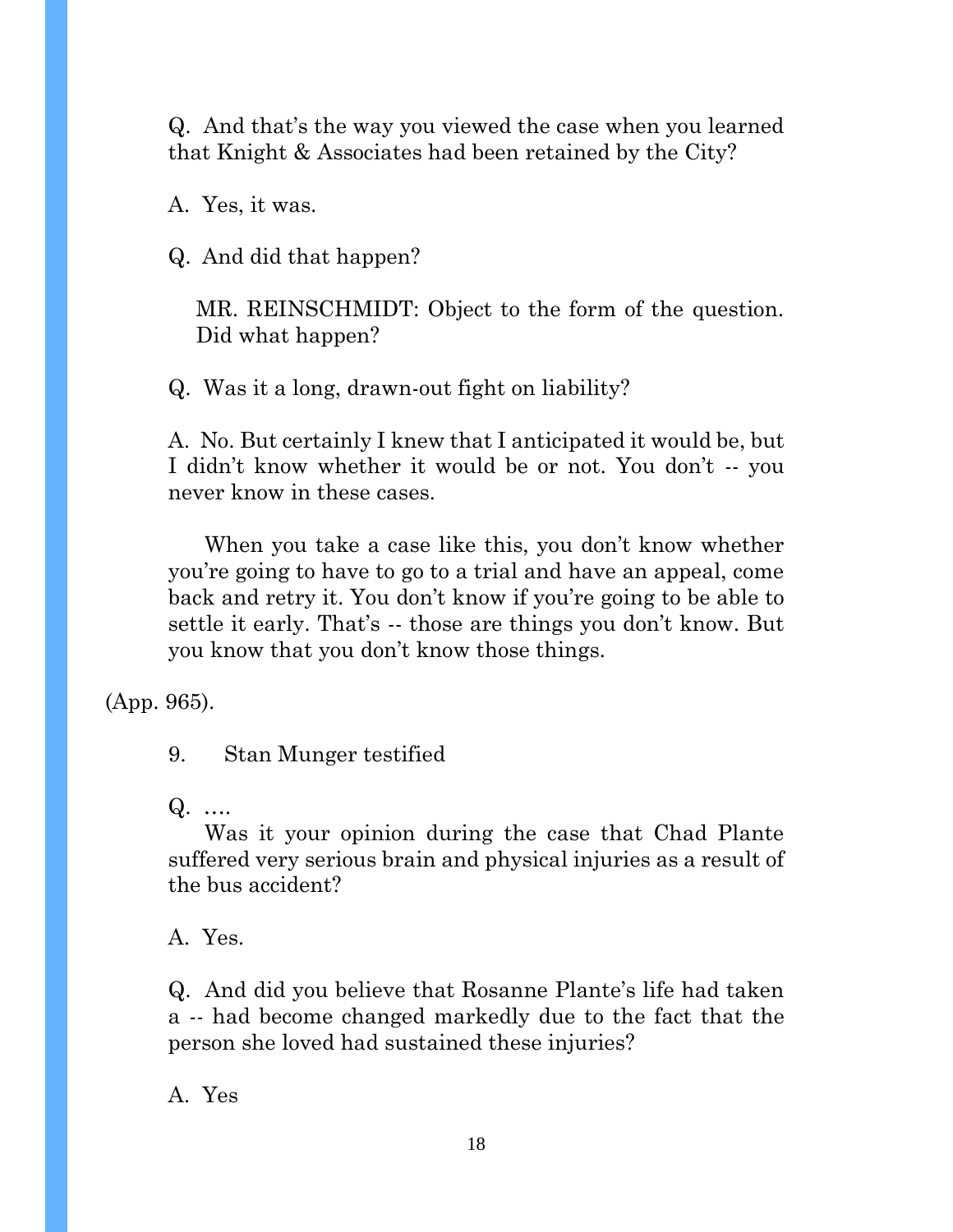\* \* \* \*

Q. "The magnitude of the amount of money at stake, potentially millions, even before the particulars of the case were known or developed, meant this promised to be a very difficult, time-consuming, challenging case."

 And how early along in the case did you -- did you come to that conclusion?

A. Well, certainly by the time I did the mediation statement. And I think once I found out Chad's condition, you know, that he wasn't going to die, and that it appeared that he probably had a traumatic brain injury, I think once I learned that, I -- I felt that the value of the case substantially much -- became much -- potentially much greater.

(App. 966).

Stan Munger testified:

Q. At page 21, Mr. Munger, paragraph 4, states, "There was a large amount of money involved due to the fact that Chad had permanent body and brain injuries as well as large economic damages and pain and suffering and because Rosanne had substantial loss of con -- had a substantial loss of consortium claim."

Did you believe that as the case was progressing?

A. Yes, I did.

Q. And those damages that you described there, they were long (sic) due to the fact that the City bus hit Chad; is that right?

A. Yes.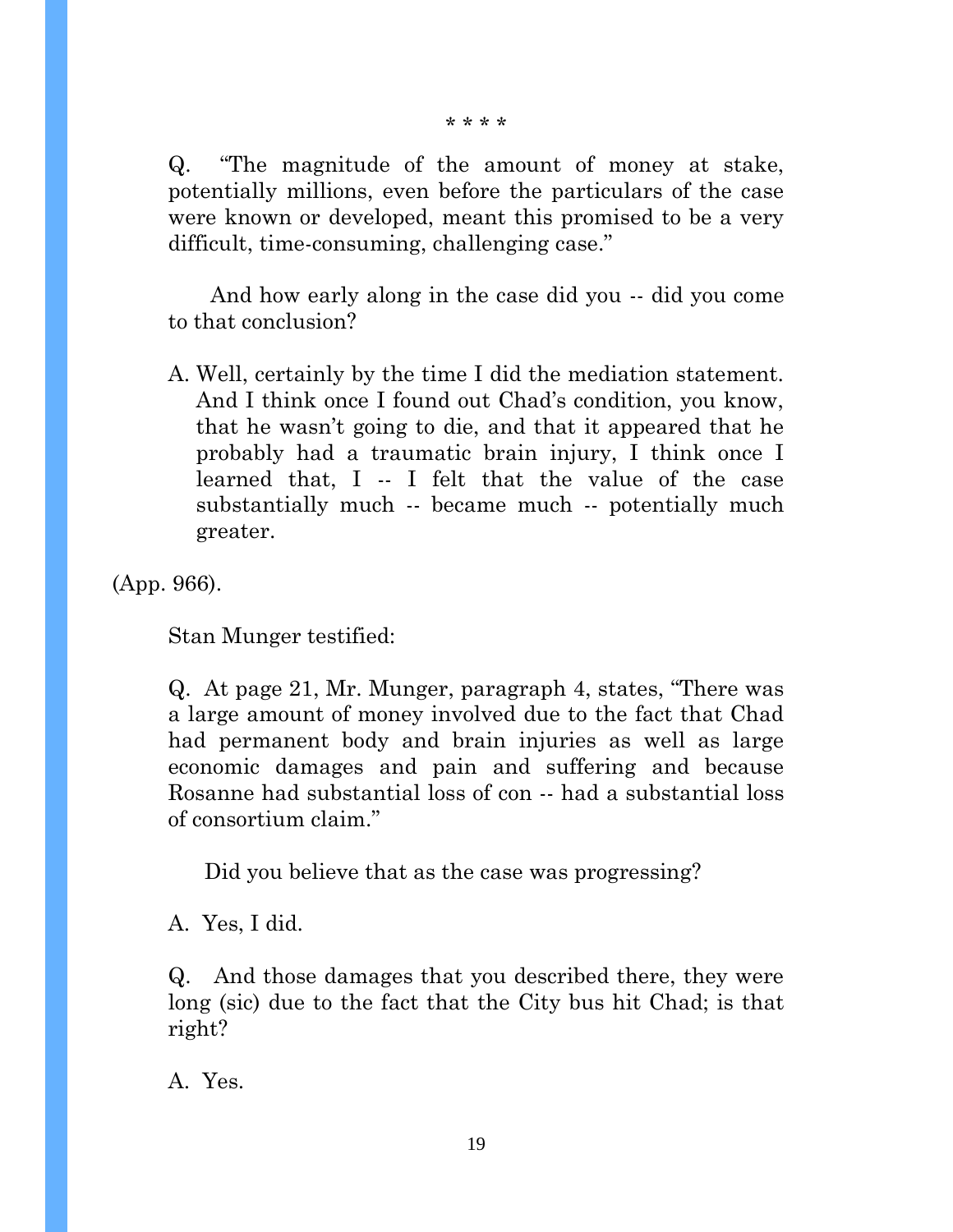(App. 968).

10. Prior to the events that occurred at the mediation, Rosanne Plante, based on statements made to her by her counsel, believed the claim would turn into a lawsuit that would be a years long, drawn out, affair. Rosanne testified:

Q. Before the mediation, did you consider that we had a reasonable Fee Agreement?

A. Yes. Based on what you had said. Based on the fact that you thought this was going to be a long, drawn-out situation; based on the fact that we thought there was going to be comparative fault, you know, assigned to my husband; based on all the things that you had told me.

(App. 945).

11. Plaintiff's expert James Daane stated at pages 5-6 of his

expert report:

In short, this case, at the time the Fee Agreement was entered into, experienced plaintiff's counsel would have expected to have invested at a minimum, either by him/herself or through staff, thousands of hours in performing all these requirements, all to the exclusion of other potentially more certain income-producing work.

(App. 926-927).

12. Plaintiff's expert Stan Munger stated at page 16 of his expert

report: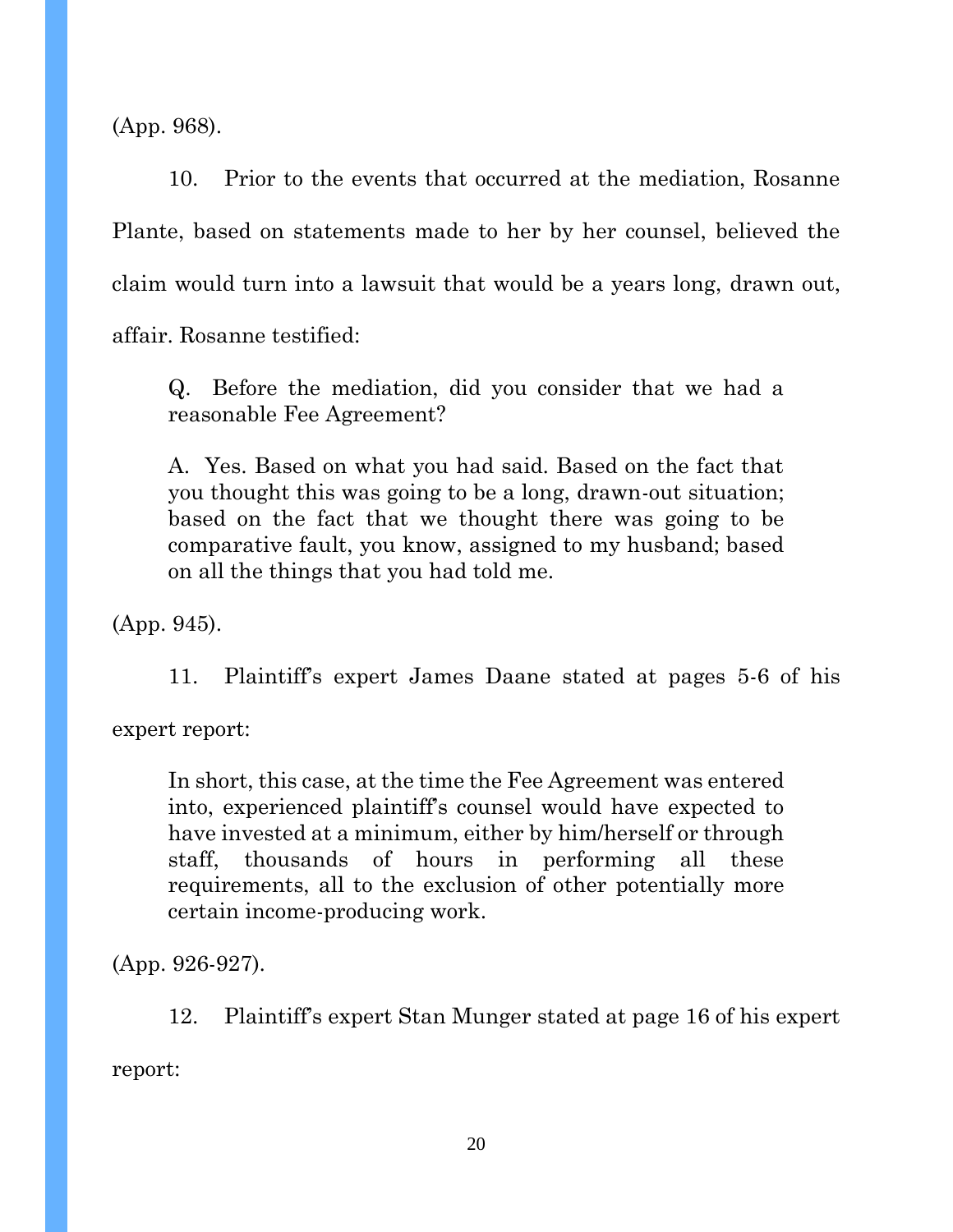The magnitude of the amount of money at stake, potentially millions, even before the particulars of the case were known or developed, meant this promised to be a very difficult, time consuming, challenging case.

(App. 870).

13. Expert Daane further states at page 5 of his December 14,

2018 report:

During that period, Plaintiff's counsel must anticipate retaining expert witnesses to rebut the conclusion of speeding and/or the conclusion that speeding made any substantial contribution to the collision having occurred. Such experts are very expensive, and require extensive time to retain, inform, obtain reports from, depose, and prepare for trial.

(App. 926).

14. The work described above in paragraphs 10, 11 and 12 did not

occur in the present case.

15. The District Court's Ruling at page 3 states, "Per the Contract, the Plantes also agreed to cover all expenses incurred as the case progressed." Plaintiff's expert John Daane stated at page 7 in his

December 14, 2018 report:

The third provision, (c), simple interest of 1% per month, is identical to a provision I include in my own fee contract (copy attached), and is far less than the 21% rate authorized by Iowa Code §527.2201. At any given time, personal injury lawyers have advanced tens of thousands of dollars in costs on their clients' pending cases. Sometimes these costs are not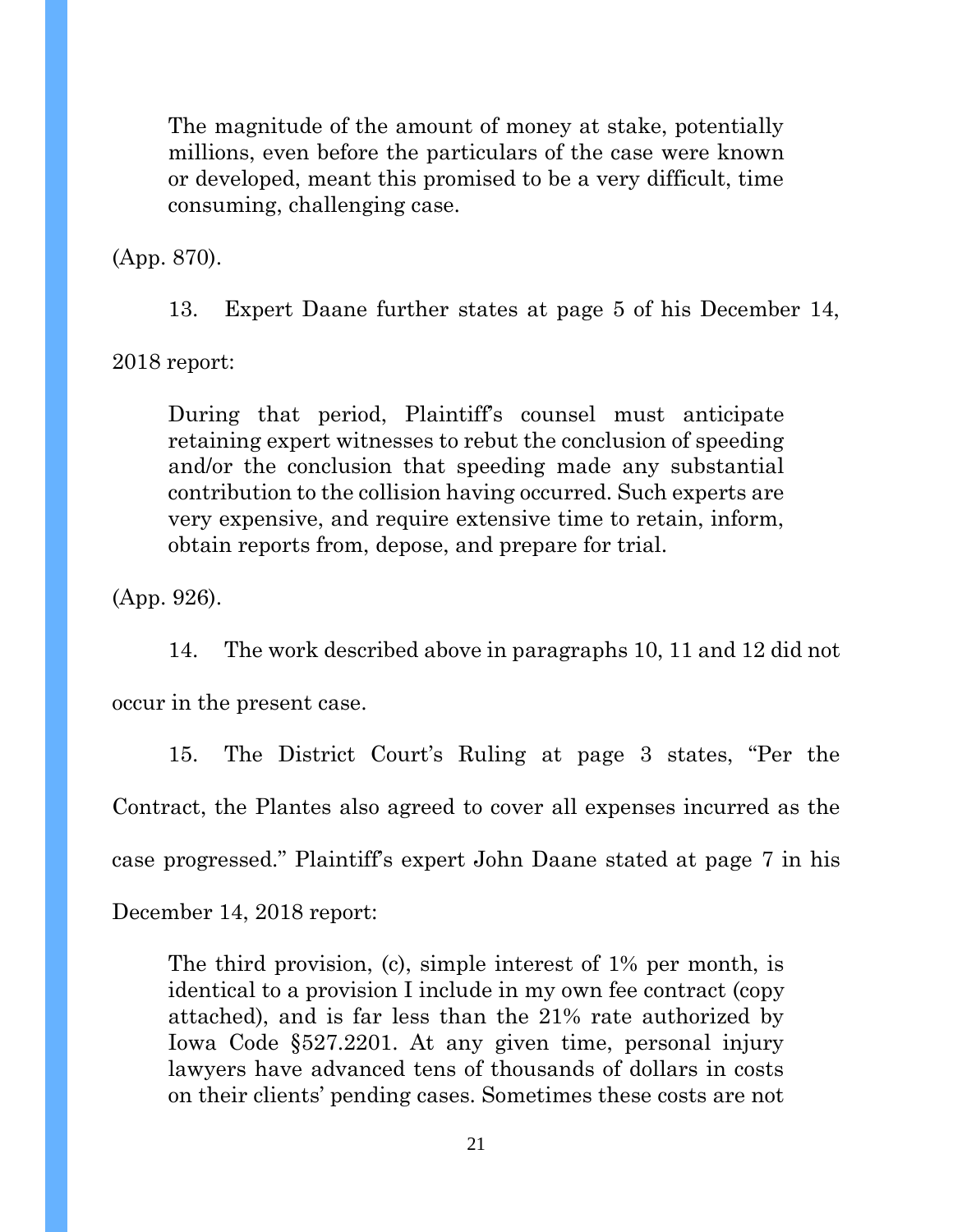recovered. If some fair interest rate was not applied to these balances during the pendency of these cases, lawyers would lose significant money on these advances and be less likely to offer advance expenses for, and therefore to provide contingency services to, needy plaintiffs. There is nothing unreasonable about this provision, as it is contained in almost every consumer type contract, and usually at much higher rates

(App. 928).

16. On October 20, 1984, the ABA Comm. on Ethics and Professional Responsibility issued its Informal Opinion 84-1509 (cited as "ABA Informal Op. 84-1509"), titled "Reasonable Legal Fees." It states in the fourth full paragraph:

From the legislative history of Rule 1.5 and the mere substitution of 'reasonable' in the Rule for 'clearly excessive' in the Disciplinary Rule in otherwise parallel provisions, it appears clear that there was no intent to change the basic thrust of the DR from a prohibition against excessive fees to a 'minimum fee' standard. *The intent was simply to impose a stricter standard on lawyers who would charge too much, by changing the 'clearly excessive' test to a test of reasonableness*. [Emphasis added]

(App. 970).

17. The "Settlement Demand" given to the City as plaintiffs' mediation statement states at page 2, note 2:

Traumatic brain injury triples the risk for early death, increases the risk of a dementia diagnosis for more than 30 years after the trauma, increases the risk of stroke (especially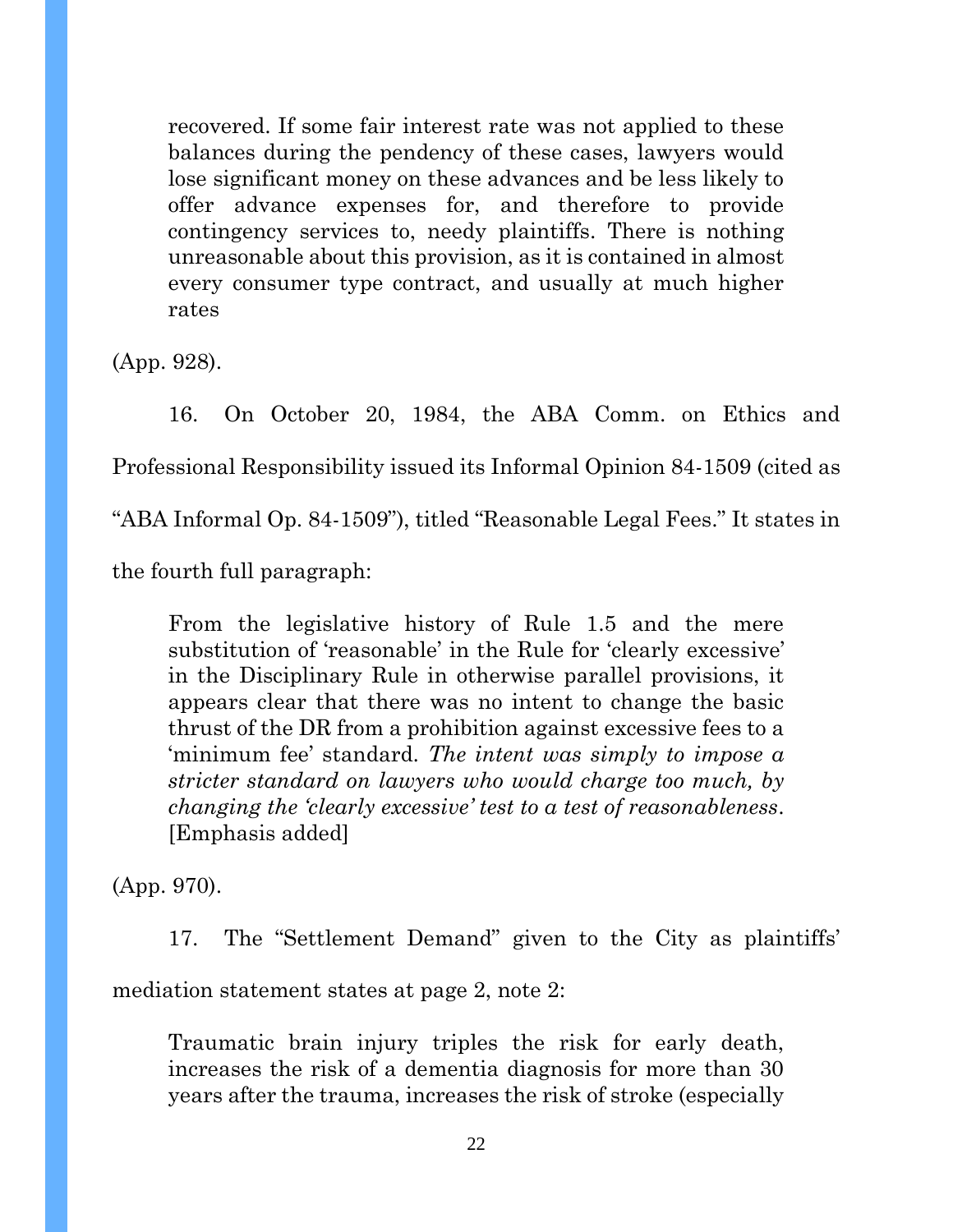ischemic stroke), increases the risk of addiction behaviors, and suicidal behavior.

(App. 976, p. 2, n. 2). This information was given to Stan Munger by Rosanne Plante and was provided to Rosanne by Chad Plante's care providers. It was provided to the City to give it an understanding of the extent to which Chad's future health risks had increased as a result of the accident. (App. 937, ¶ 10, App. 938 ¶¶ 11 and 12).

18. Rosanne Plante's Affidavit describes Chad Plante's and future health risks at paragraphs 10, 11, 12 and 13:

10. Traumatic brain injury (TBI) is seen by the insurance industry and many health care providers as an "event." Once treated and provided with a brief period of rehabilitation, the perception exists that patients with a TBI require little fur8ther treatment and face no lasting effects on the central nervous system or other organ systems. In fact, TBI is a chronic disease process, one that fits the World Health Organization definition as having one or more of the following characteristics: it is permanent, caused by nonreversible pathological alterations, requires special training of the patient for rehabilitation, and/or may require a long period of observation, supervision, or care. TBI increases long-term mortality and reduces life expectancy. Source: Lance Trexler, PhD Department of Rehabilitation Neuropsychology, Rehabilitation Hospital of Indiana, Adjunct Clinical Assistant Professor of PM&R, Indiana University School of Medicine, Adjunct Professor of Speech and Hearing Sciences at Indiana University, Adjunct Assistant Professor of Psychological Sciences at Purdue University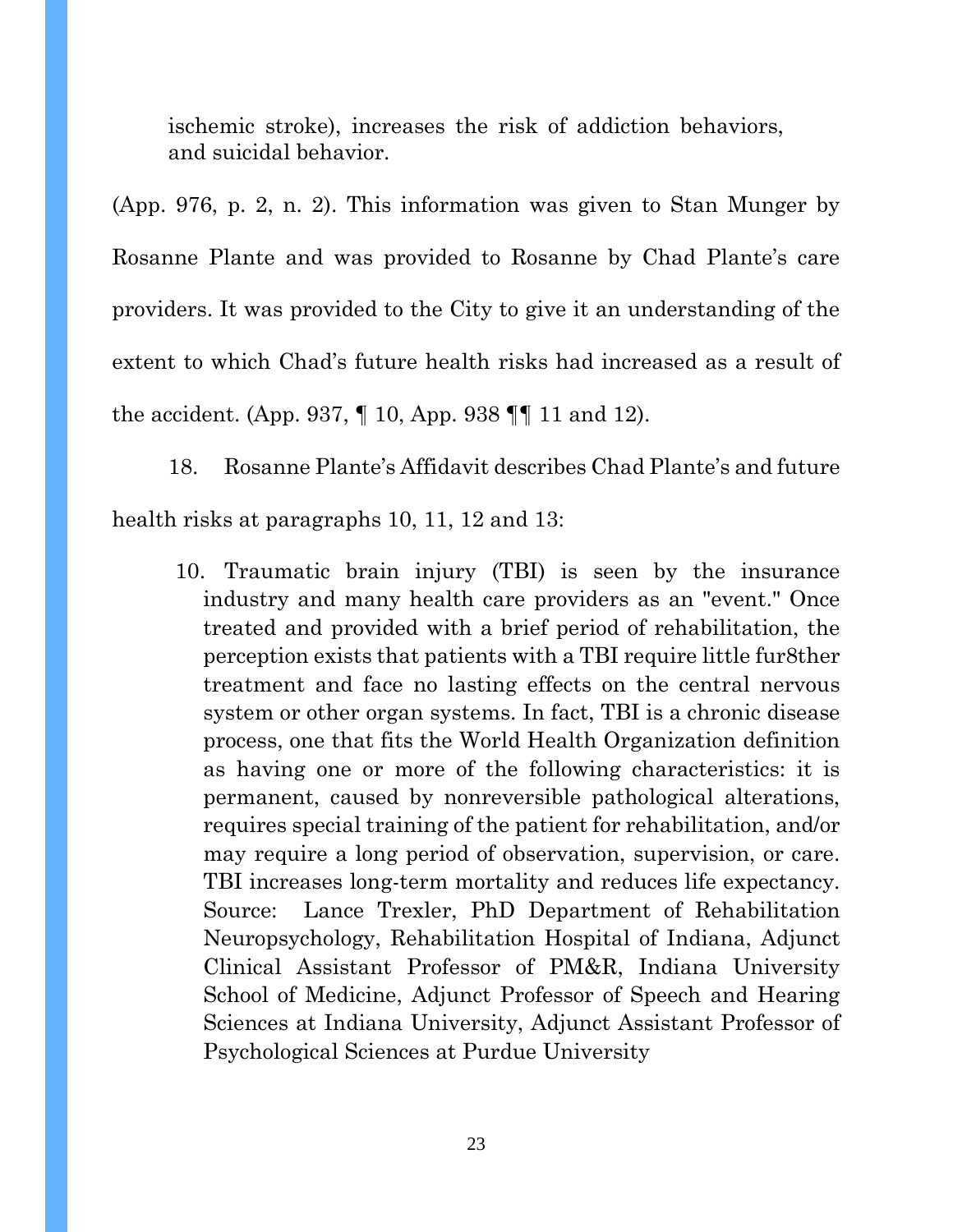- 11. In addition, traumatic brain injury triples the risk for early death, increases the risk of a dementia diagnosis for more than 30 years after the trauma, increases the risk of stroke (especially ischemic stroke), increases the risk of addiction behaviors, and suicidal behavior.
- 12. The reality is Chad will not age as others do, he will suffer and struggle with his TBI the rest of his life. I need all his settlement to ensure I have the funds necessary to take care of him. I am also 9 years older than Chad, so it is a real possibility he may need care after I have passed away and will have no caretaker later in life. Funds will be needed to ensure a caretaker can be hired to care for him and his medical needs.
- 13. The money we have received from the settlement has been used to pay off our home, and the rest has been invested in very conservative bonds and annuities designed to be available if, at any time, I need more help to care for Chad.

(App. 937 ¶ 10; App. 938 ¶¶ 11, 12 and 13).

19. The November 1, 2017 Neuropsychological Assessment performed by Renee A. Hudson, Psy. D. ABPP, Board Certified in Clinical

Neuropsychology states in part at pages 1-2:

Summary: Mr. Plantes' estimated pre-injury level of cognitive functioning is within the average range. Scores in the low average range are suspect for mild decline and scores in the borderline impaired range or below are likely diminished from pre-injury levels. Mr. Plante suffered a severe traumatic brain injury on November 15, 2016, noted as diffuse axonal injury and areas of bifrontal lobe contusions, left greater than right. Mr. Plante was hospitalized for over one month and completed inpatient rehabilitation at Madonna Rehabilitation in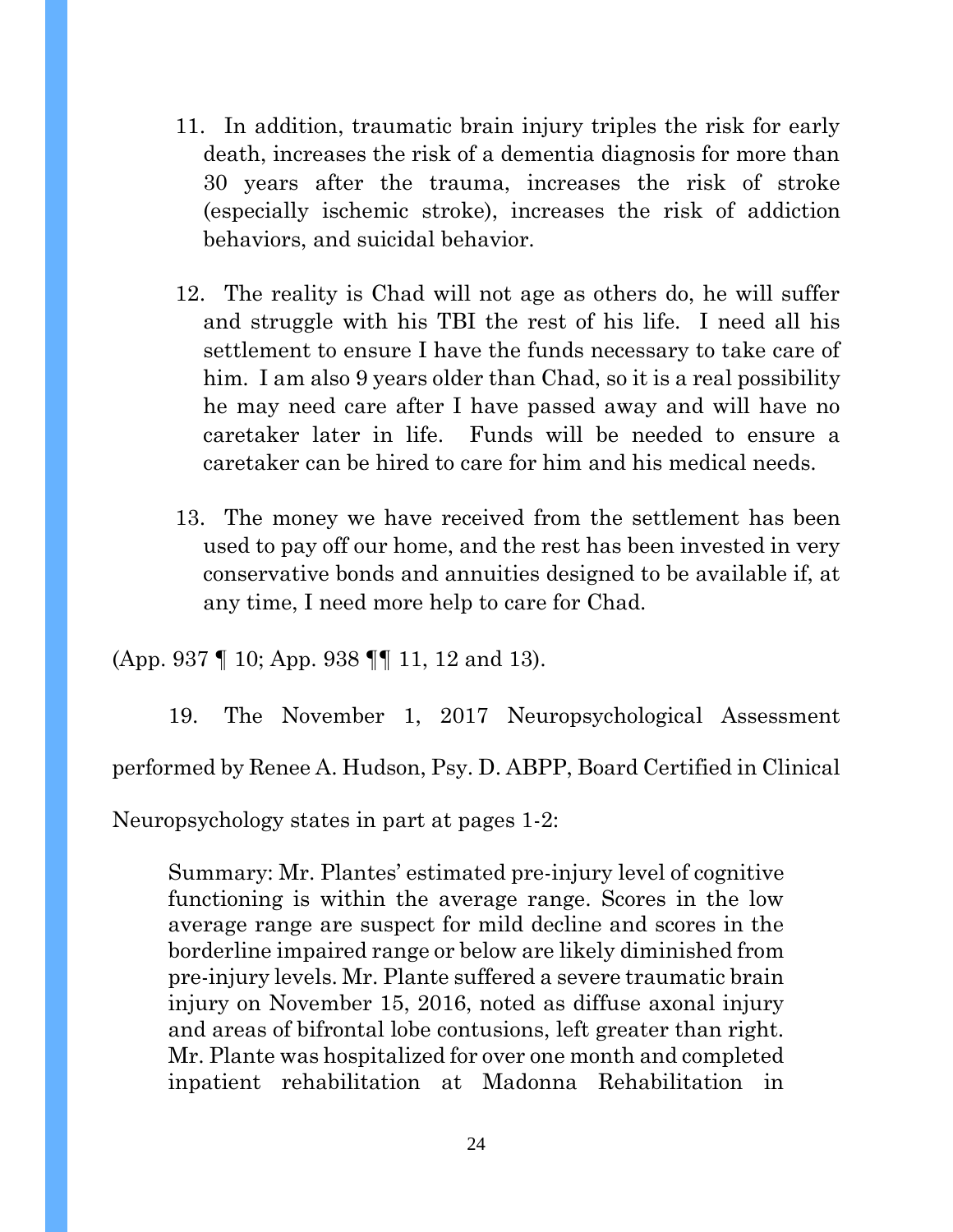Lincoln, NE and Quality Living, Inc. (QLI) in Omaha, NE. He was discharged to home with 24-hour supervision 04/26/2017. He has persisting left hemiplegia and ambulates with a cane.

\* \* \* \*

In summary, Mr. Plante's areas of persisting cognitive deficits include impaired auditory and visual memory, inaccurate memory, and executive functioning abilities of planning and organization, inhibitory control of motor responses, and perseveration. Insight into cognitive limitations is marginal. Fortunately, no disinhibited or problematic behaviors were reported. The areas of persisting cognitive deficits are consistent with his brain injury, including injury to the frontal lobes. A year has passed since injury onset and it is likely the majority of cognitive recovery has occurred. Some minor improvements are possible but these are not likely to change his cognitive functioning in any meaningful way.

(App. 905-906). At page 5 of Dr. Hudson's Assessment a chart sets out a summary of neuropsychological assessment results. It shows five possible categories for each of the 34 functions assessed. No functions were assessed as "Above Average"; 12 functions were assessed as "Average"; 4 functions were assessed as "Low Average"; 6 functions were assessed as "Borderline Impaired"; and 11 functions were assessed as "Impaired". (App. 909).

20. Defendants' expert witness David Brown states in part in his Rule 1.500(2)(b) Disclosure (Exhibit G):

\* \* \* \*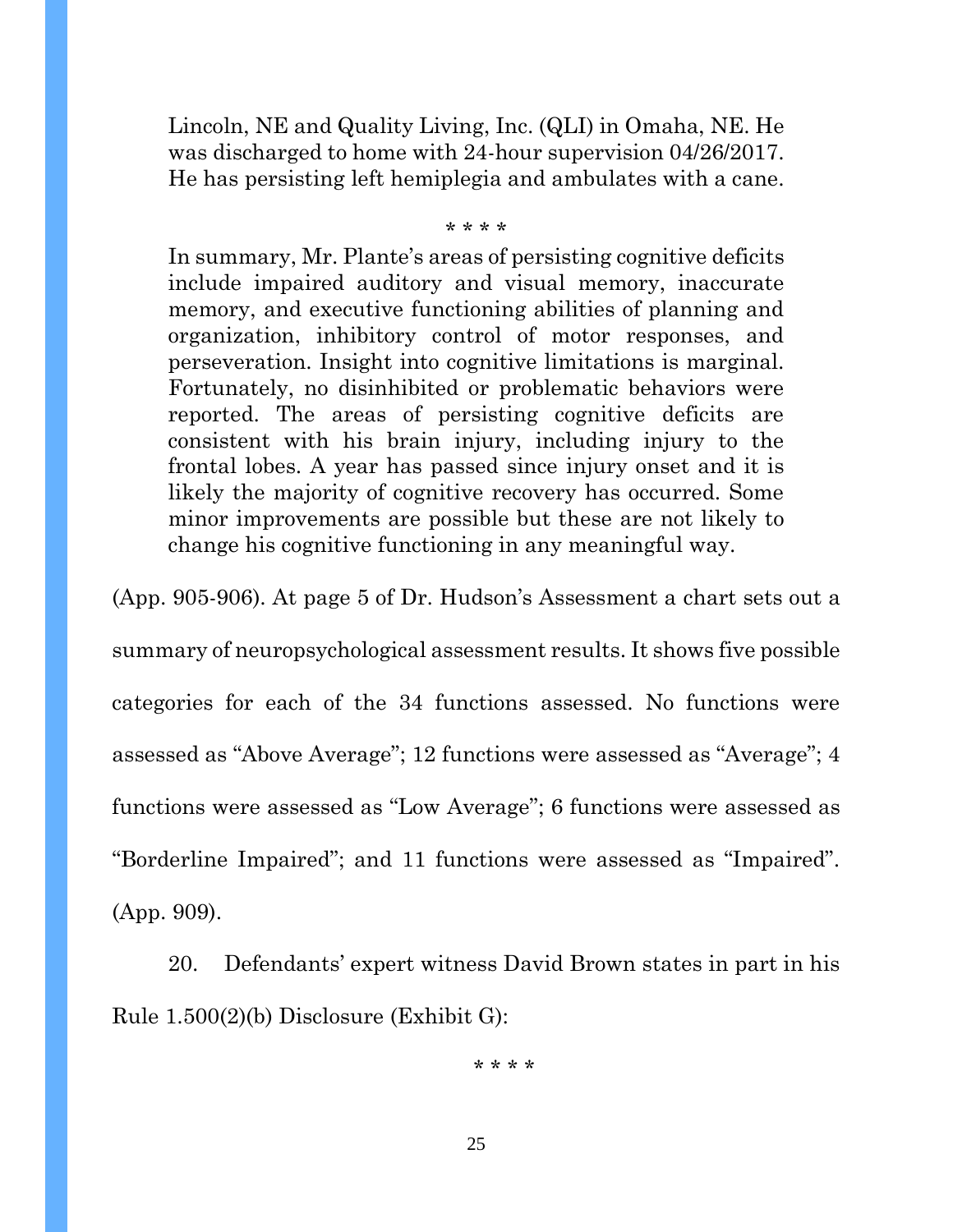- a. The Fee Agreement which was entered into between the parties must be evaluated throughout the course of the case and at the conclusion of the case to determine if the fee charged is "reasonable".
- b. That the authorities, both in the Professional Code of Conduct cases from the Iowa Supreme Court and cases from other jurisdictions, make it clear that the Court, in determining the reasonableness of fees does not judge reasonableness only from the inception but must take all the facts and circumstances of the representation into account as the case progresses and is concluded.
- c. That the conclusion by Mr. Munger that, based on the attorney fee contract and based on his expending 57.97 hours and his paralegal expending 125 hours, he is entitled to a fee of one-third of a settlement award of \$7.6 million is patently unreasonable. He did not need to forego other employment (he worked less than one hour per week on this case). Furthermore, the issues in this case were not complex. That the Court will ultimately need to evaluate the claimed fees in light of the fee contract and what was actually done in the representation to determine what is a fair fee under all of the circumstances.
	- \* \* \* \*
- e. That it is critical, to note that in this set of facts, no lawsuit was ever filed, no depositions were ever taken, no expert witnesses were ever retained, no Petition was ever filed, no interrogatories were ever served, no court scheduling order was ever entered, there was no need for presentation of instructions, trial briefs or motions in limine and that the matter was concluded after a one day mediation with no other activity by Claimant's counsel. The neuropsychologist who issues a report was actually retained and paid for by the Claimants and not by Mr. Munger. That the totality of the facts required to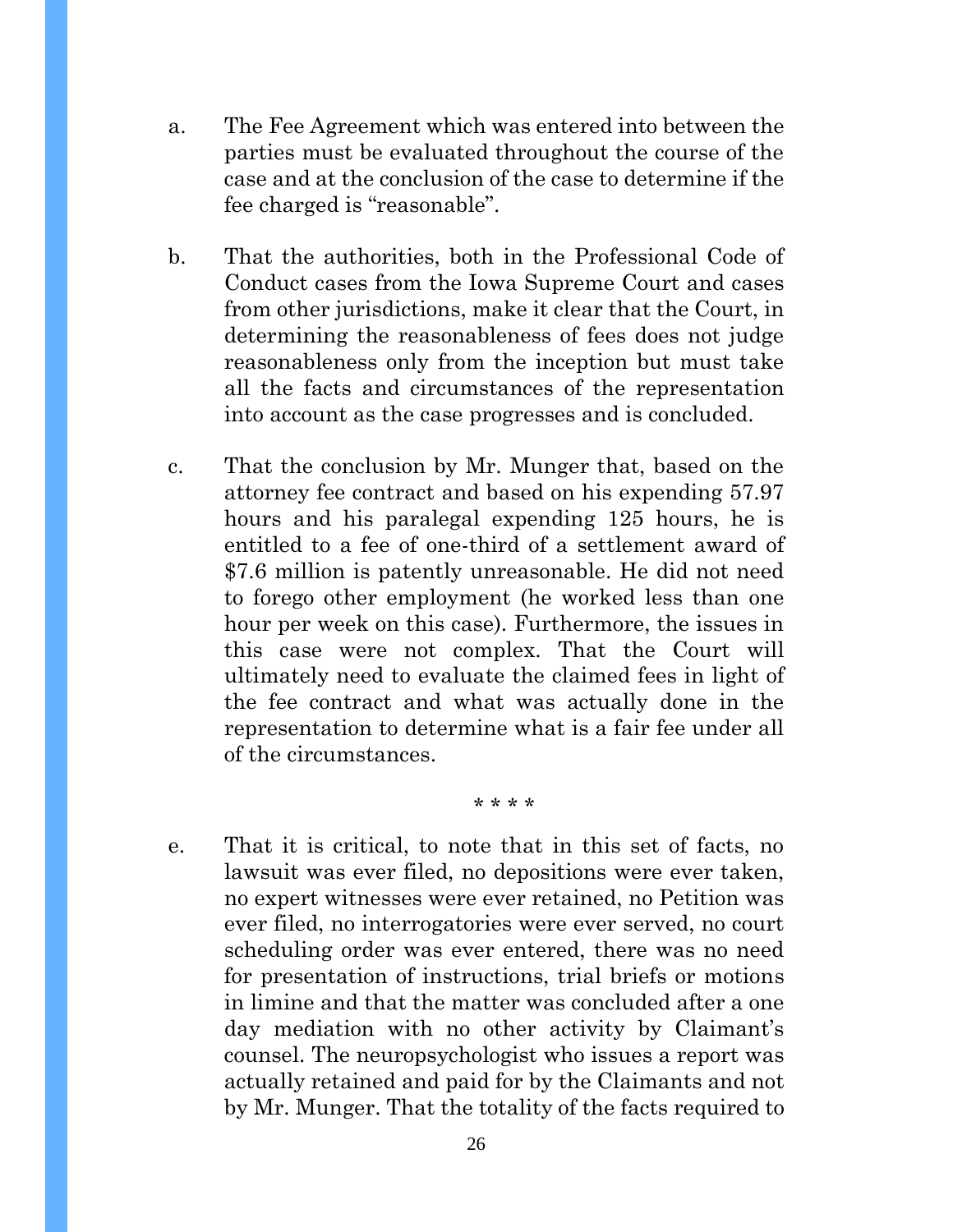be evaluated in the assessment of a reasonable fee agreement are set forth in Iowa Model Rule 32.1.5. The factors of this Rule need to be applied by the Court in its assessment of what is a reasonable fee under all of the circumstances.

(App. 956-957).

21. David Brown in his Supplemental Rule 1.500(2)(b) Expert

Witness Disclosure (Exhibit F to Defendants' MSJ Resistance) states in

part:

The reports of Plaintiff's experts, James Daane and Stan Munger, state that the fee contract was reasonable at the time it was executed by the parties. Their reports do not analyze the reasonableness of the fee contract in light of developments that occurred as the claim progressed and did not analyze reasonableness of the fee contract at the conclusion of the claim when the settlement was reached.

\* \* \* \*

I was on the Iowa Bar Association committee that studied the ABA Model Rules of Professional Conduct during the fouryear period of study before they were adopted in Iowa. During this period of study the ABA Committee Comments were used as information on the intent of the rules. I was one of three attorneys who was asked to testify before the Supreme Court regarding adoption of the ABA Rules of Professional Conduct.

(App. 953-954).

22. The funds representing the disputed fee that have been held

in Plaintiff's trust account have been invested at an approximate annual

rate of 2%.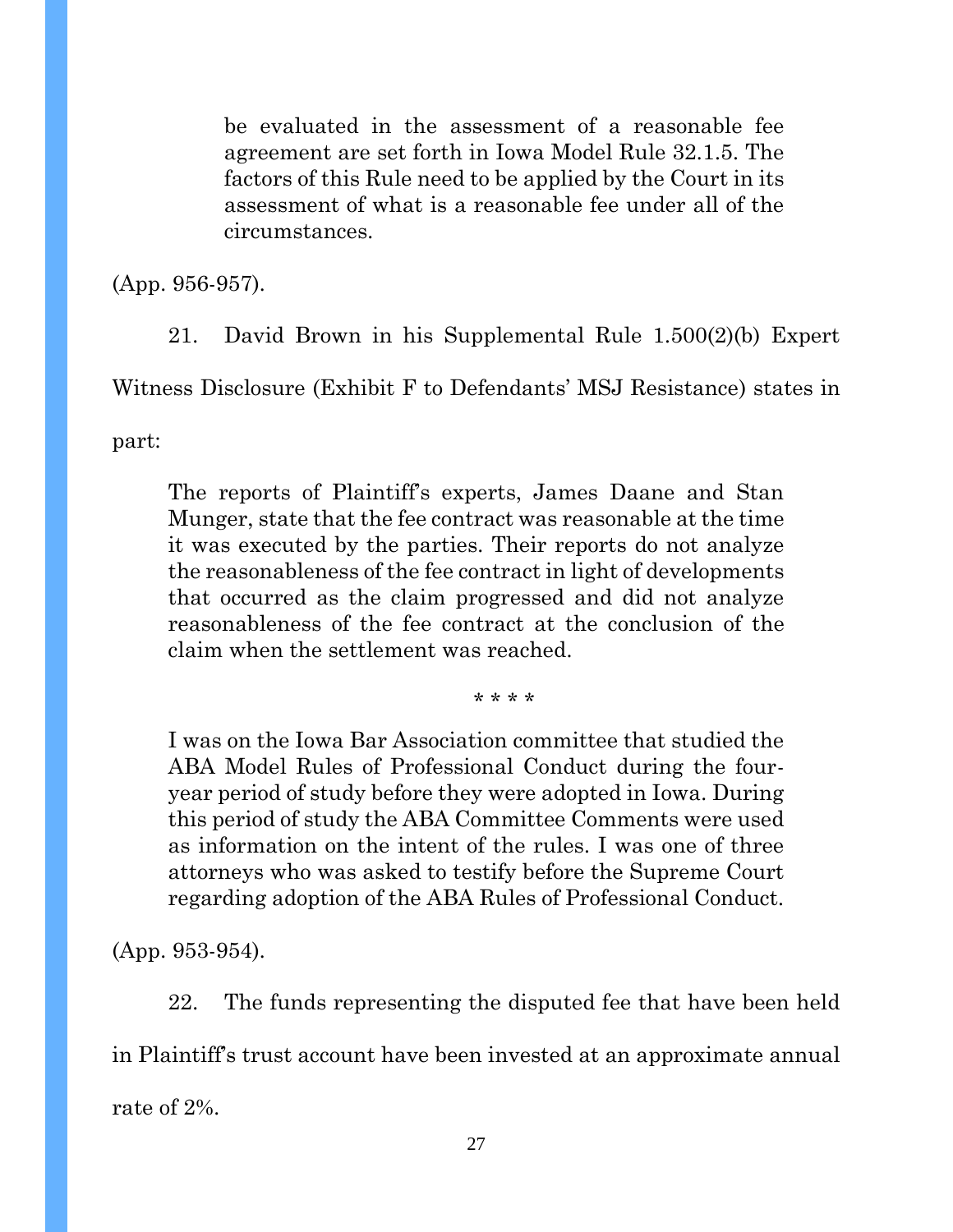23. On May 17, 2018 the Plantes offered to resolve the fee dispute for a payment of \$1.25 million dollars. Stan Munger rejected the offer saying he did not want to negotiate the fee. (App. 828).

24. The Plantes told Stan Munger on May 17, 2018 at a meeting in his office that they both believed the 33⅓% fee that his firm was charging was unfair. (App. 828-829). Stan Munger's time record for that day states:

I Just wanted to find out from Mr. Plant what he thought about all of this. He said that he thought it should weigh on my conscience that I take that much money. Referring to the Fee Agreement.

(*Id*. at page 38). Mr. Munger told them he would not negotiate the fee but that in any event they should delay that matter until a settlement is reached. (*Id*. at page 37).

25. Rosanne Plante's May 31, 2018 email to Stan Munger advising him of the Plantes' acceptance of the City's \$7.5 million dollar settlement offer, also says at paragraph 2 of the email: "I still want to discuss your fee once we secure the settlement with the City." (App. 934).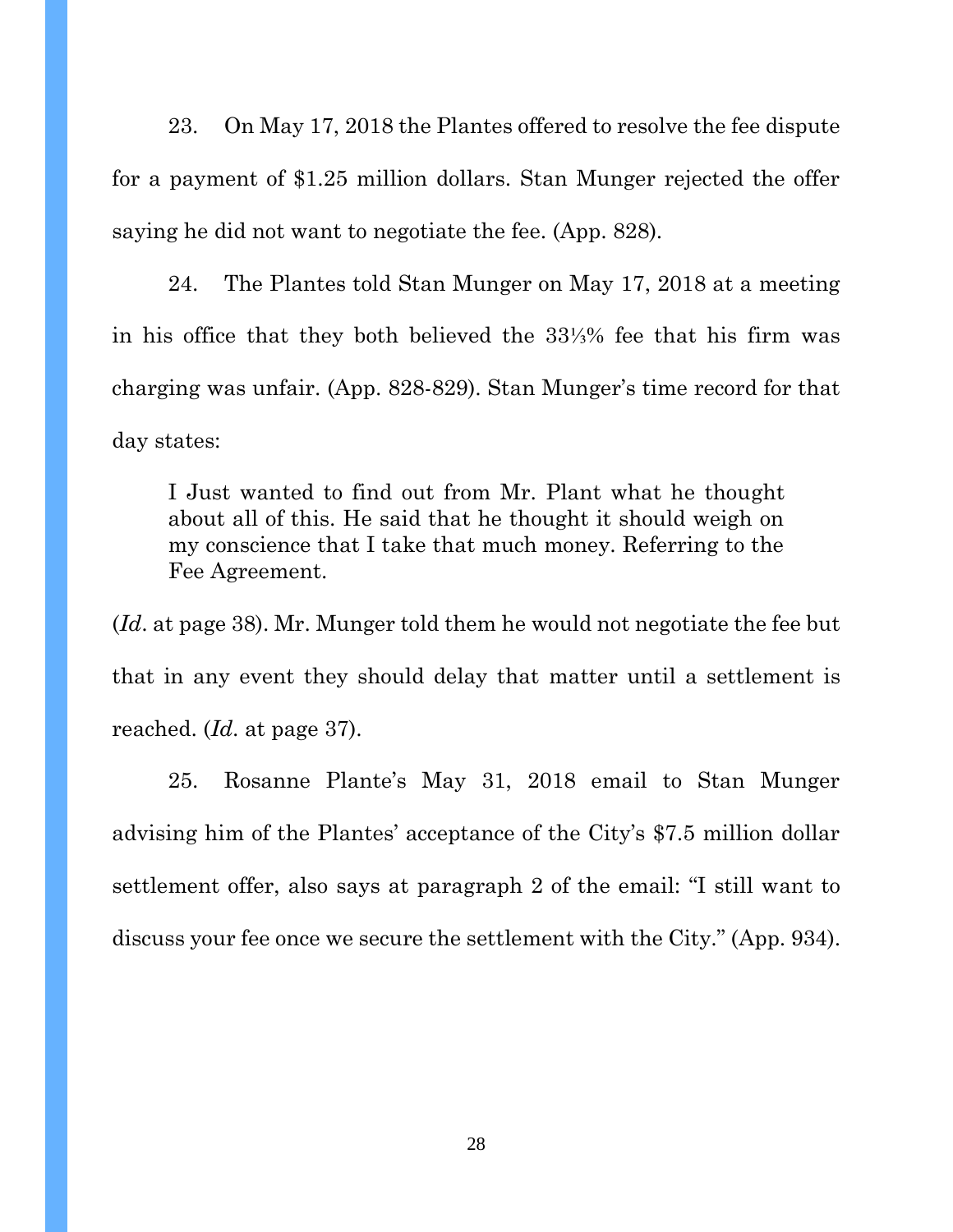#### **ARGUMENT**

# *I. THE MUNGER FEE CONTRACT SHOULD BE EVALUATED FOR REASONABLENESS FROM ITS INCEPTION TO THE CONCLUSION OF PROVISION OF SERVICES, AND THAT EVALUATION SHOWS THE FEE CONTRACT VIOLATES RULE 32:1.5(a) OF THE IOWA RULES OF PROFESSIONAL CONDUCT BECAUSE IT CHARGES AN UNREASABLE FEE AND EXPENSE AND THE FEE CONTRACT IS THEREFORE VOID AND UNENFORCEABLE.*

#### *A. Preservation of Error.*

On September 4, 2018 Plaintiff filed its Petition claiming that it had an enforceable written contingency fee contract with Defendants, that Defendants had breached the contract, and that Defendants owed Plaintiff \$2,559,456.66 plus contract interest. (App. 11 ¶ 6; App. 12 ¶¶ 13-14; App. 13 ¶ 22).

Defendants admitted they signed the contingency fee greement but asserted "that under the attending circumstances as the case developed that Exhibit A [the fee agreement] is void and unenforceable because it violates Rule 32:1.5(a) of the Iowa R. Prof'l Conduct." Defendants further denied they had breached the contract or that they owed Plaintiff  $$2,559,456.66$  or interest at the contract rate of 1% per month. (App. 34) ¶¶ 3; App. 35, ¶¶ 4, 9; App. 37 ¶16).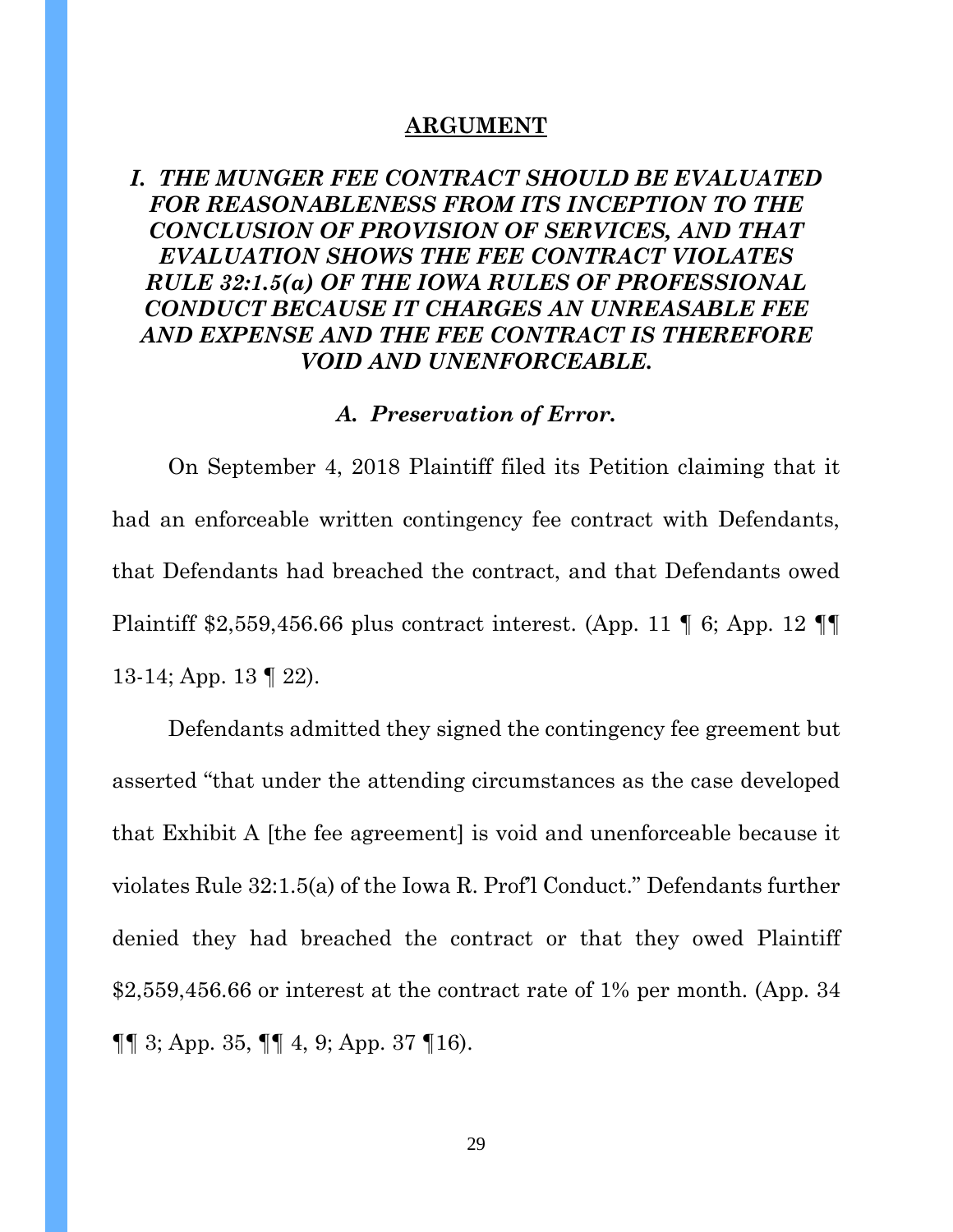On January 14, 2019 Plaintiff filed its Motion for Summary Judgment claiming that Defendants had breached the fee contract and owed unpaid fees and interest. On January 31, 2019 Defendants filed their Corrected Resistance of Chad Plante and Rosanne Plante to Plaintiff's Rule 1.981 Motion for Summary Judgment. The Plantes' Resistance contended that the fee contract was void and unenforceable under Iowa R. Prof'l Conduct 32:1.5(a) which provides that "A lawyer shall not…charge, or collect an unreasonable fee or an unreasonable amount of expenses…." The District Court's Ruling held that the reasonableness of the fee contract could be evaluated only at the time the parties entered into the contract. The Plantes' Resistance contended that Iowa case law and authorities in other jurisdictions held that an attorney fee contract must be reasonable at the time of its inception and also throughout its operation to the conclusion of the provision of legal services.

#### *B. Scope and Standard of Review.*

In *Slaughter v. Des Moines University College of Osteopathic Medicine*, 925 N.W.2d 793, 800 (Iowa 2019), the court instructed:

"We review summary judgment rulings for correction of errors at law." *Deeds v. City of Marion*, 914 N.W.2d 330, 339 (Iowa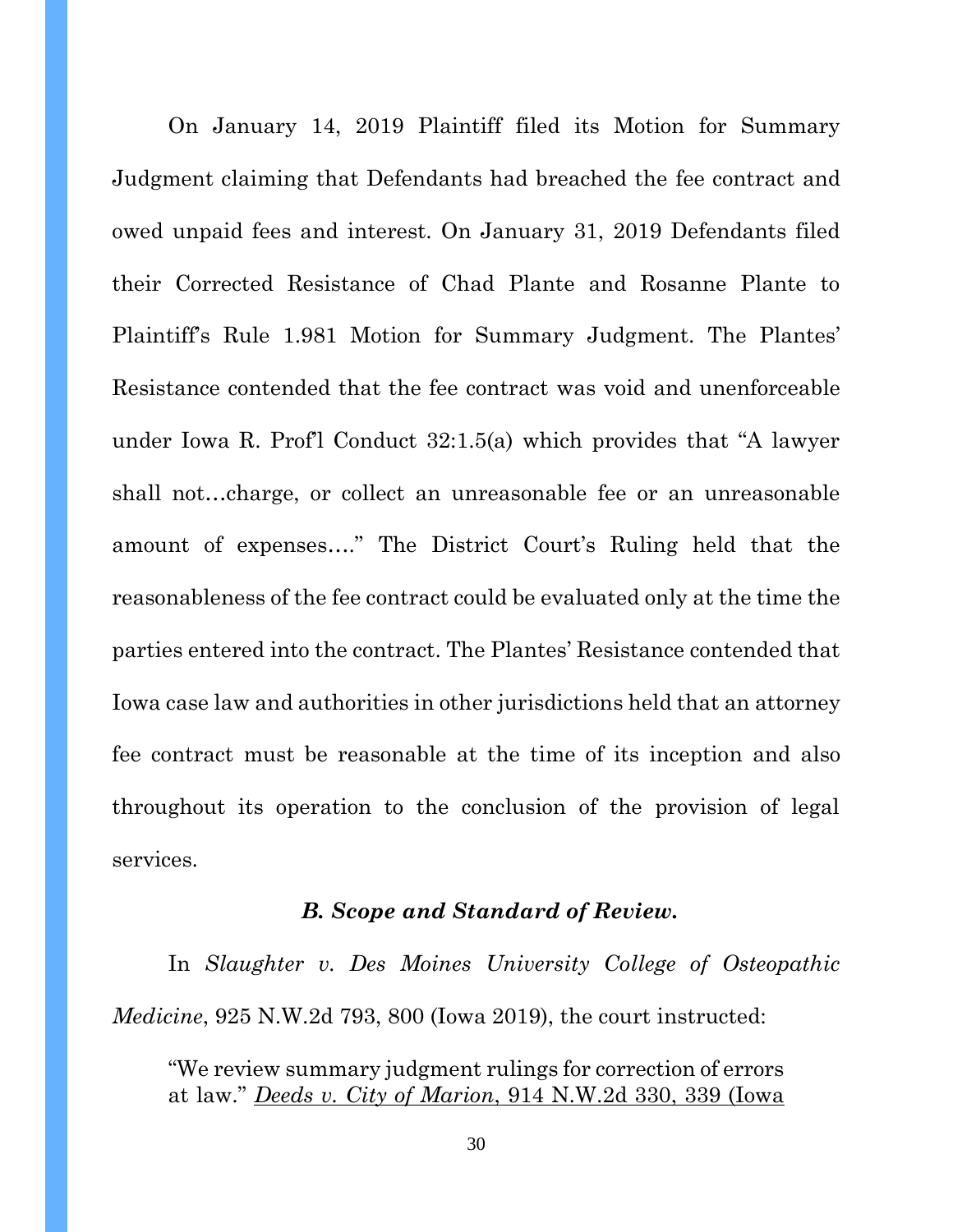2018). "Summary judgment is proper when the movant establishes there is no genuine issue of material fact and it is entitled to judgment as a matter of law." *Id*. (quoting *Goodpaster v. Schwan's Home Serv., Inc*., 849 N.W.2d 1, 6 (Iowa 2014). "We view the record in the light most favorable to the nonmoving party." *Id*.

"Even when the facts are not in dispute or contradicted, if reasonable minds might draw different inferences from them a jury question is engendered." Iowa R. App. P. 6.904(3)(q). The moving party has the burden of proof. *Thompson v. Kaczinski*, 774 N.W.2d, 774 N.W.2d 829, 832 (Iowa 2009).

# *C. Existing Law Becomes Part Of A Contract For Purposes of Construction Of The Contract.*

The general rule across jurisdictions is stated at 17A Am. Jur. 2d Contracts § 363:

Contracting parties are presumed to contract in reference to the existing law, and to have in mind all the existing laws relating to the contract, or to the subject matter thereof…. By virtue of this rule, the laws which exist at the time and place of making a contract and at the place where it is to be performed, affecting its validity, construction, operation, performance, enforcement, and discharge, enter into and form a part of it as if they were expressly referred to or incorporated in its terms.

Cited as authority for the first sentence in the above quote is *United Suppliers, Inc. v. Hanson*, 876 N.W.2d 765 (Iowa 2016). The court in *United Suppliers* at 780 set out the Iowa rule: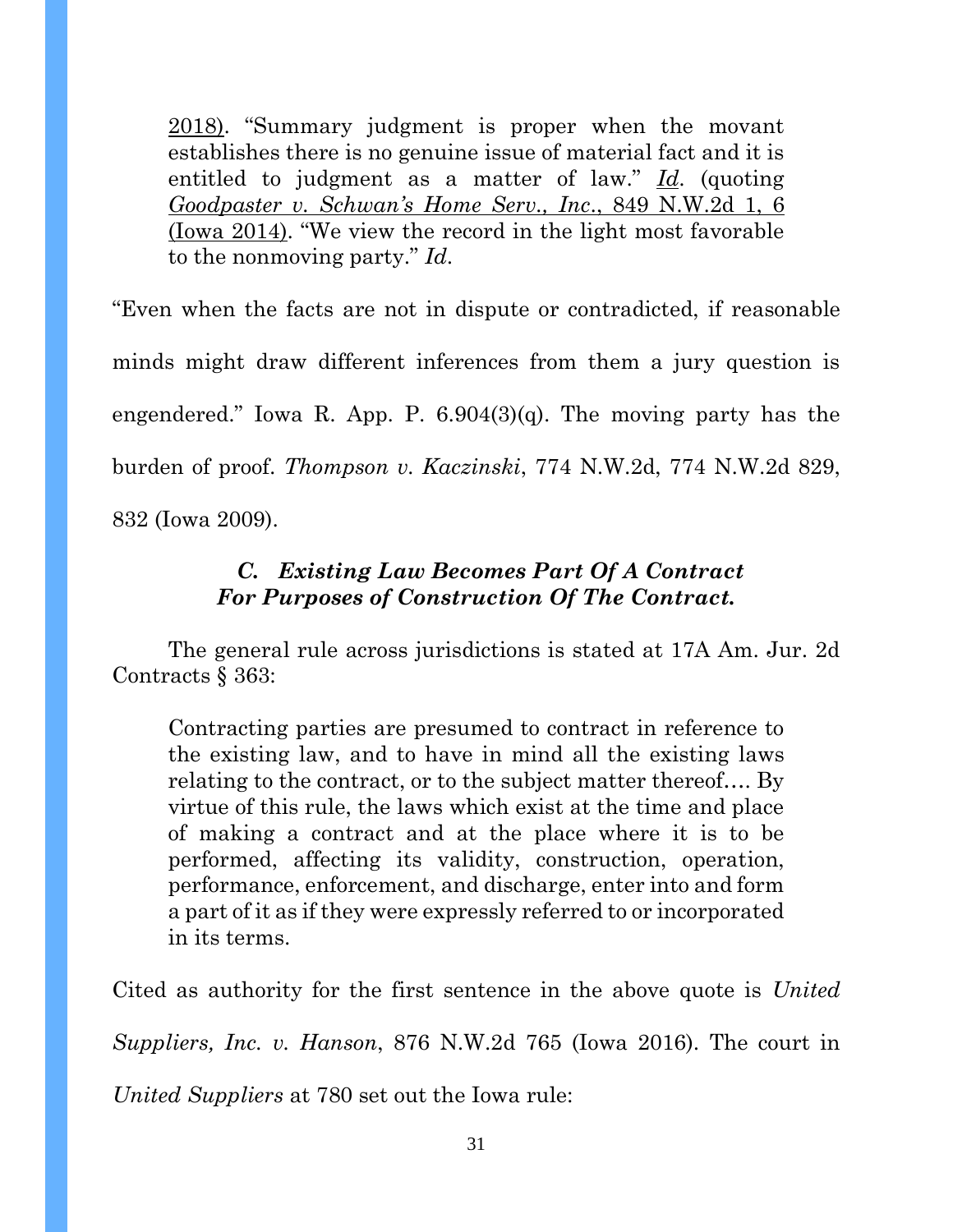Contracting parties are presumed to contract in reference to the existing law, which becomes a part of the contract." *In re Receivership of Mt. Pleasant Bank & Trust Co*., 426 N.W.2d 126, 134 (Iowa 1988).

The court in *In re Receivership of Mt. Pleasant Bank & Trust Co*., 426

N.W.2d 126 (Iowa 1988), quoted above in *United Suppliers*, stated at 134:

A corollary to this rule requests us to give that interpretation to an agreement that will avoid violation of the law. *See Fortgang Bros., Inc. v. Cowles*, 249 Iowa 73, 80, 85 N.W.2d 916, 920 (1957); 17 Am.Jr.2d *Contracts* § 254, at 647-48.

Construing a North Carolina contract, the United States Supreme Court

laid down the same rule as part of federal contract law:

Laws which subsist at the time and place of the making of a contract, and where it is to be performed, enter into and form a part of it, as fully as if they had been expressly referred to or incorporated in its terms. This principle embraces alike those laws which affect its construction and those which affect its enforcement or discharge.

*Farmers' & Merchants' Bank of Monroe, N.C. v. Federal Reserve Bank of* 

*Richmond,* Va., 262 US 649, 660 (1923). The fee contract in the present

case must be read with reference to Iowa Code of Professional Conduct

Rule 32:1.5(a).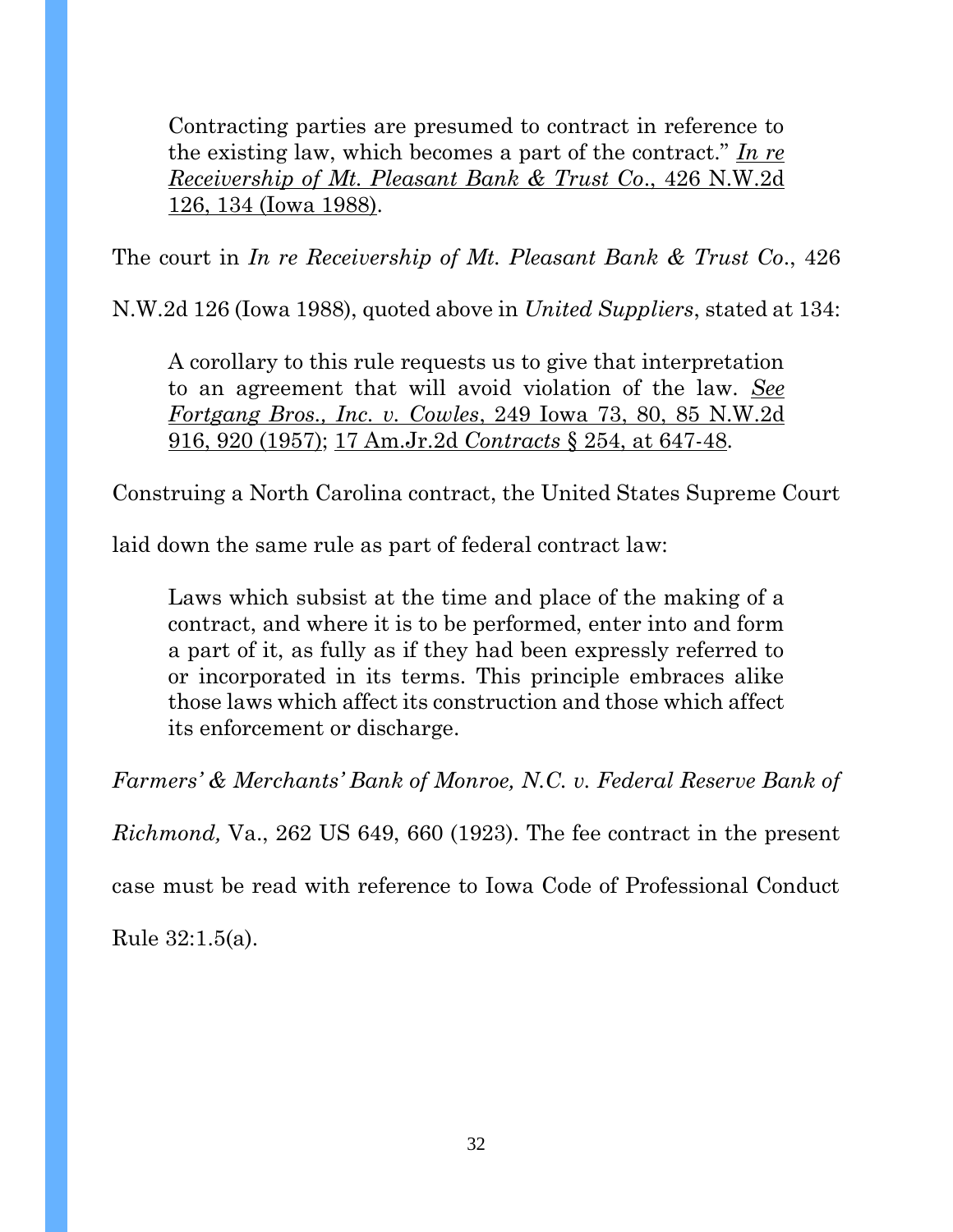### *D. An Attorney Should Make A Good Faith Effort Not To Charge The Attorney's Client For Performance Of Excessive Or Unnecessary Work.*

Plaintiff has suggested that a policy reason for not evaluating the reasonableness of a fee contract at the conclusion of a case is that allowing at the conclusion of a case an evaluation of the reasonableness of the fee charged would result in lawyers having a contingent fee contract delaying settlement and performing unnecessary work for the purpose of "earning" their 33 percent fee. (App. 964, p. 10; App. 965 p. 14). This Court should not apply a proposed construction of Iowa Rule of Professional Conduct 32:1.5(a) that is urged on the basis of the contention the construction is necessary to prevent Iowa lawyers from performing excessive or unnecessary work in order to earn more money from their clients. On the subject of excessive or unnecessary work, the United States Supreme Court instructed:

"Counsel for the prevailing party [in a fee-shifting matter] should make a good faith effort to exclude from a fee request hours that are excessive, redundant, or otherwise unnecessary, just as a lawyer in private practice ethically is obligated to exclude such hours from his fee submission.".

*Hensley v. Eckerhart*, 461 U.S. 424, 434 (1983).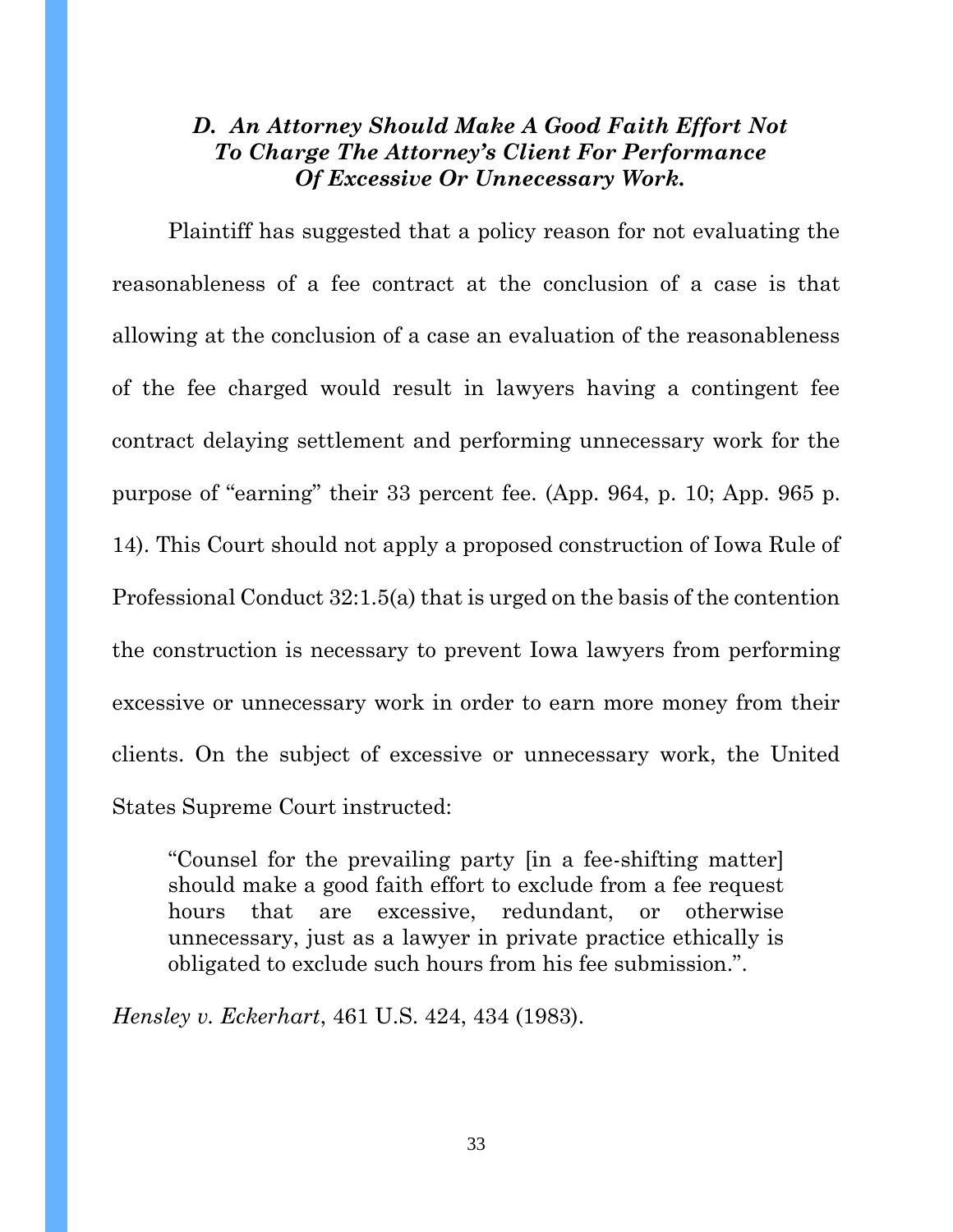# *E. A Fee Contract Is To Be Evaluated For Reasonableness Under Rule 32:1.5(a) Throughout Its Performance and The Munger Firm Fee Contract When Evaluated In That Manner Is Void And Unenforceable.*

The "Iowa Rules of Professional Conduct", Chapter 32 of the Iowa Rules of Court, were enacted in 2005 (adopting the ABA Model Rules of Professional Conduct). Those rules replaced the rescinded Chapter 32 "Iowa Code of Professional Responsibility for Lawyers" (the ABA Code of Professional Responsibility). Rule 32:1.5 governs an attorney's agreement with a client for charging or collecting a fee.

Rule 32:1.5(a) provides:

- (a) A lawyer shall not make an agreement for, charge, or collect an unreasonable fee or an unreasonable amount for expenses, or violate any restrictions imposed by law. The factors to be considered in determining the reasonableness of a fee include the following:
	- (1) the time and labor required, the novelty and difficulty of the questions involved, and the skill requisite to perform the legal service properly.
	- (2) the likelihood, if apparent to the client, that the acceptance of the particular employment will preclude other employment by the lawyer;
	- (3) the fee customarily charged in the locality for similar legal services;
	- (4) the amount involved and the results obtained;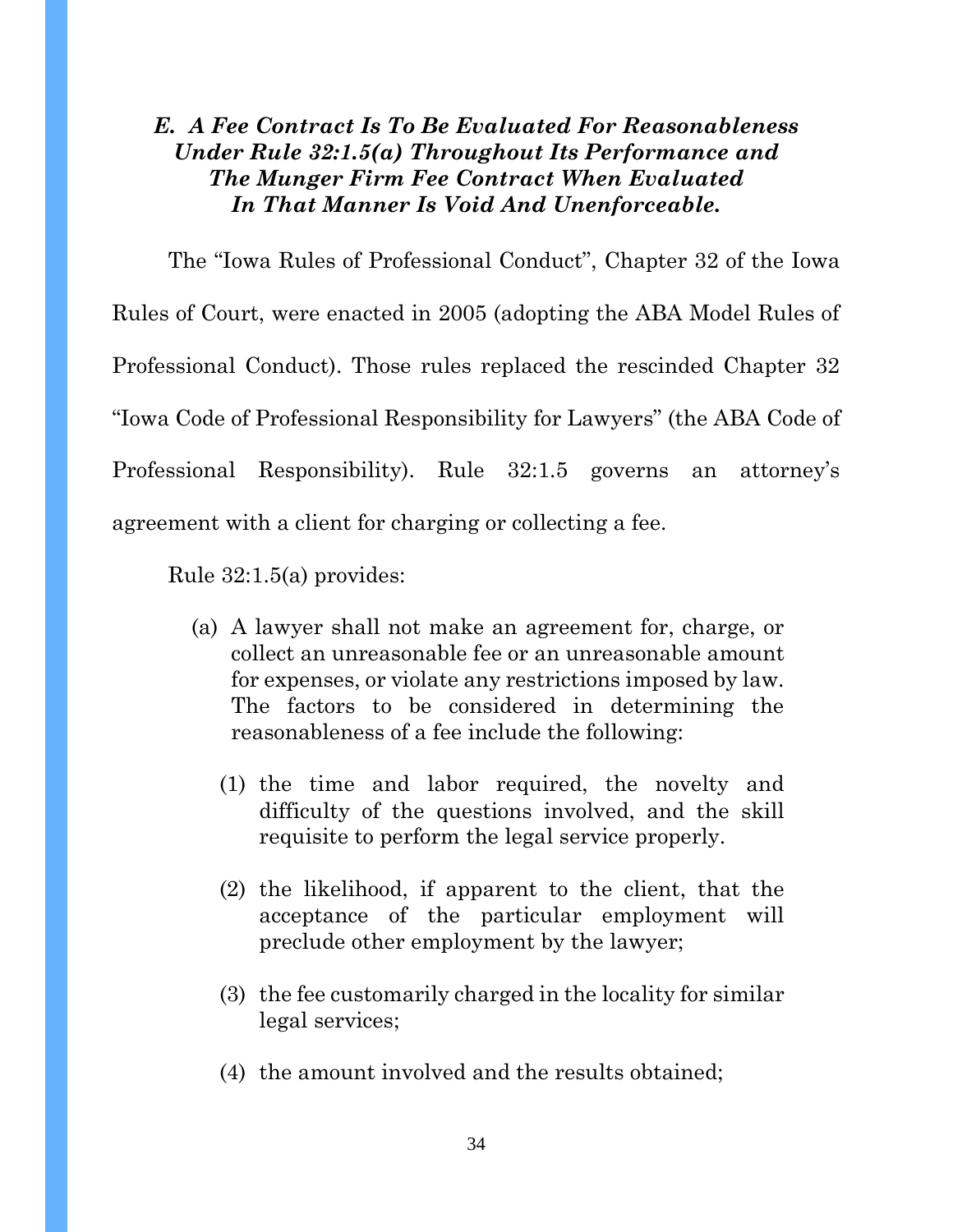- (5) the time limitations imposed by the client or by the circumstances;
- (6) the nature and length of the professional relationship with the client;
- (7) the experience, reputation, and ability of the lawyer or lawyers performing the services; and
- (8) whether the fee is fixed or contingent.

**\* \* \* \***

Prior to 2005 fee agreements between attorneys and clients were governed by the Iowa Code of Professional Responsibility, Disciplinary Rule 2-106, which provides in part: "(A) A lawyer shall not enter into an agreement for, charge, or collect an illegal or clearly excessive fee." Its replacement, Rule 32:1.5(a), provides in part: "A lawyer shall not make an agreement for, charge, or collect an unreasonable fee…." The ABA Committee On Ethics And Professional Responsibility Informal Opinion 84-1509, "Reasonable Legal Fees", states in part at the fourth paragraph:<sup>1</sup>

From the legislative history of Rule 1.5 and the mere substitution of 'reasonable' in the Rule for 'clearly excessive' in the Disciplinary Rule in otherwise parallel provisions, it

<sup>1</sup> Westlaw, Secondary Sources, By Publication Series, American Bar Association, ABA Ethics Opinions, search "84-1509". ABA Informal Opinion 84-1509 is attached to Corrected Resistance to Motion for Summary Judgment, Exhibit F, Supplemental Rule 1.500(2)(b) Expert Witness Disclosure of David L. Brown.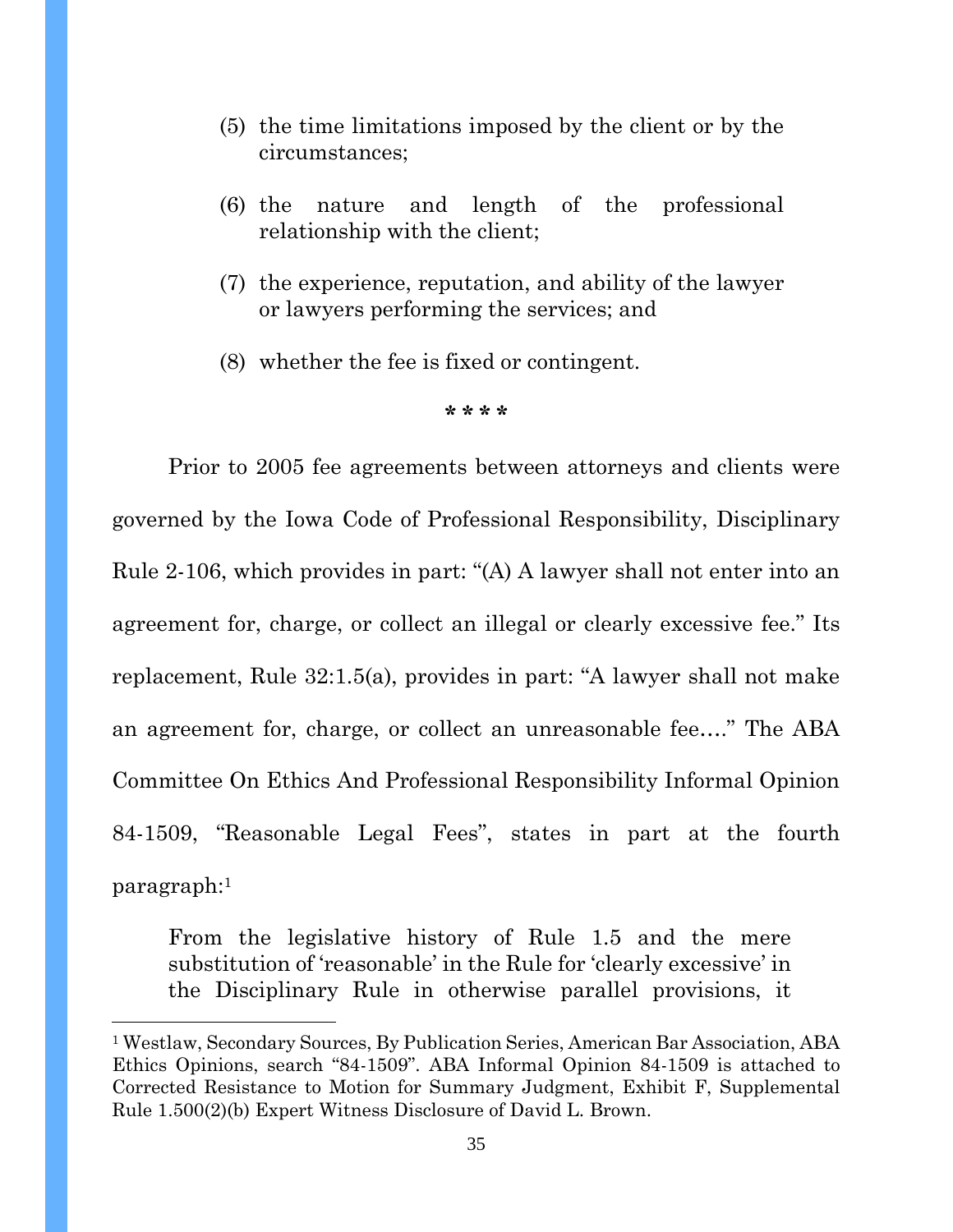appears clear that there was no intent to change the basic thrust of the DR from a prohibition against excessive fees to a 'minimum fee' standard. The intent was simply to impose a stricter standard on lawyers who would charge too much, by changing the 'clearly excessive' test to a test of reasonableness.

[Emphasis added]2. (App. 955).

The District Court's ruling states at page 7:

Iowa law has consistently concluded, despite the change in the Rule's language in 2005, that the reasonableness of contingency fees will not necessarily be subject to reexamination at the conclusion of successful litigation. *See Comm. on Prof'l Ethics and Conduct of the Iowa State Bar Ass'n v. McCullough*, 468 N.W.2d 458, 461 (Iowa 1991); *Estate of Bruess v. Law Firm of John Gehlhausen*, P.C., 838 N.W.2d 868, 2013 WL 4010290 at \*4 (Iowa Ct. App. Aug. 7, 2013) (unpublished opinion).

Comment (3) to Rule 32:1.5 provides in part:

Contingent fees, like any other fees, are subject to the reasonableness standard of paragraph (a) of this rule. In determining whether a particular contingent fee is reasonable, or whether it is reasonable to charge any form of contingent fee, a lawyer must consider the factors that are relevant under the circumstances.

<sup>2</sup> Defendants' expert witness David L. Brown states in his Supplemental Rule 1.500(2)(b) Expert Witness Disclosure at pages 2-3:

I was on the Iowa Bar Association committee that studied the ABA Model Rules of Professional Conduct during the four-year period of study before they were adopted in Iowa. During this period of study the ABA Committee Comments were used as information on the intent of the rules….Attached is ABA Informal Op. 84-1509. The fourth paragraph of Op. 84-1509 is relevant to the present case. (App. 953; App. 956-957).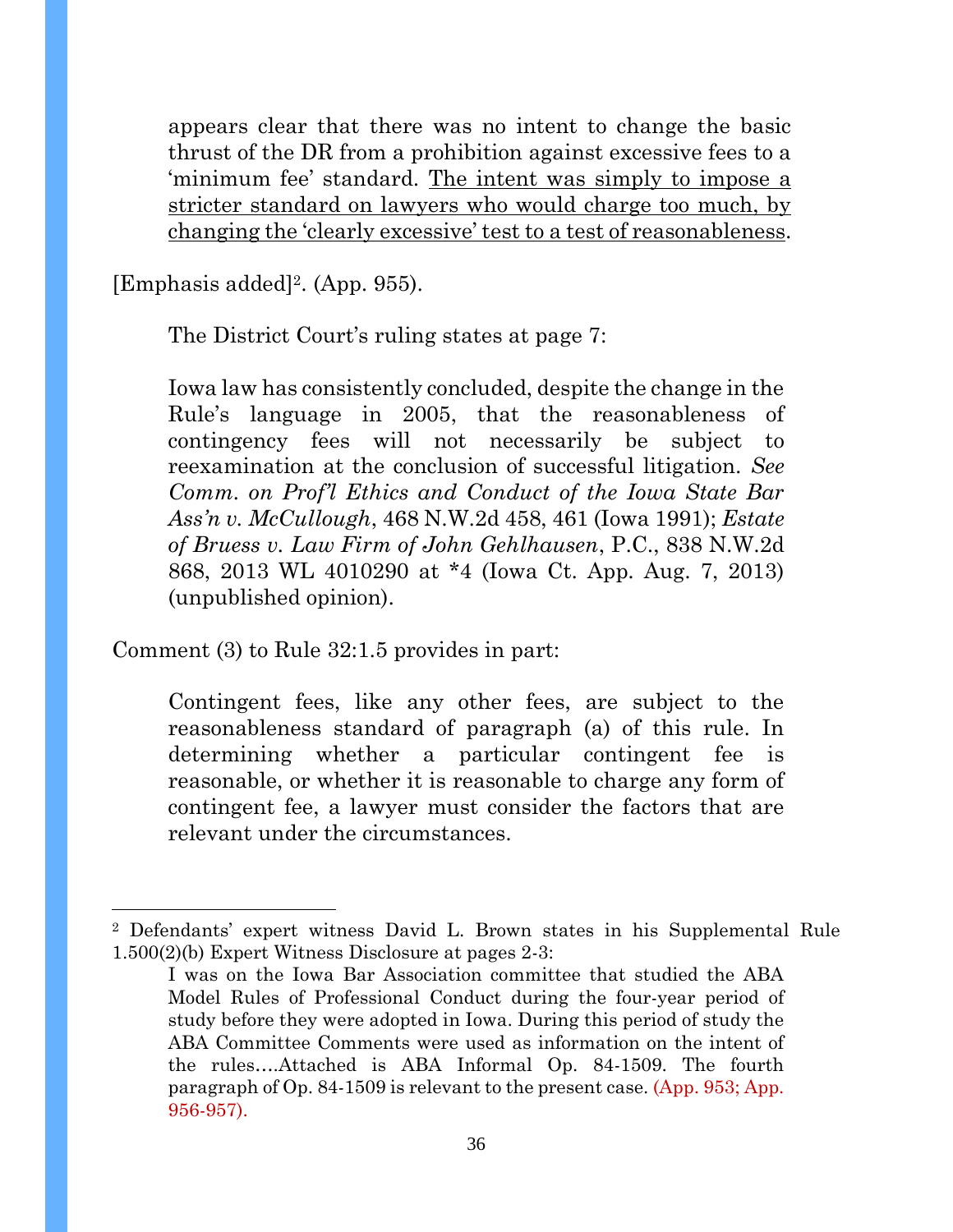*Accord, Estate of Bruess v. Law Firm of John Belhensen, P.C*., 838 N.W.2d 868 (Table), \*4 (Ia. Ct. App., Aug. 7, 2013) (unpublished opinion).

In *Comm. on Prof'l Ethics and Conduct of the Iowa State Bar Ass'n v. McCullough*, 468 N.W.2d 458, 460 (Iowa 1991), the Iowa Supreme Court applied the discarded DR 2-106(A) "clearly excessive" standard. The court in *McCullough*, applying the old rule, said: "Nor do we believe that it is the intent of DR 2-106(B) that contingent fee agreements must be reexamined at the conclusion of successful litigation *with respect to the factors applicable to noncontingent fees."* (Emphasis added). 468 N.W.2d at 461. The 2005 adoption of the Rules of Professional Conduct including Rule 32:1.5(a), requires a different analytical approach to determining whether fees and expenses charged or collected under an attorney's fee contract are valid and enforceable. The factors listed in Rule 32:1.5(a) are applicable to contingent fee contracts. (Comment 3 to Rule 32:1.5) While "the time and labor required" will be weighted differently in the context of a contingency fee contract, it still is an important factor for the District Court to examine. It is a factor that the District Court can only examine and weigh at the conclusion of the provision of legal services to the clients. This is also true of the second, fourth and fifth factors in Rule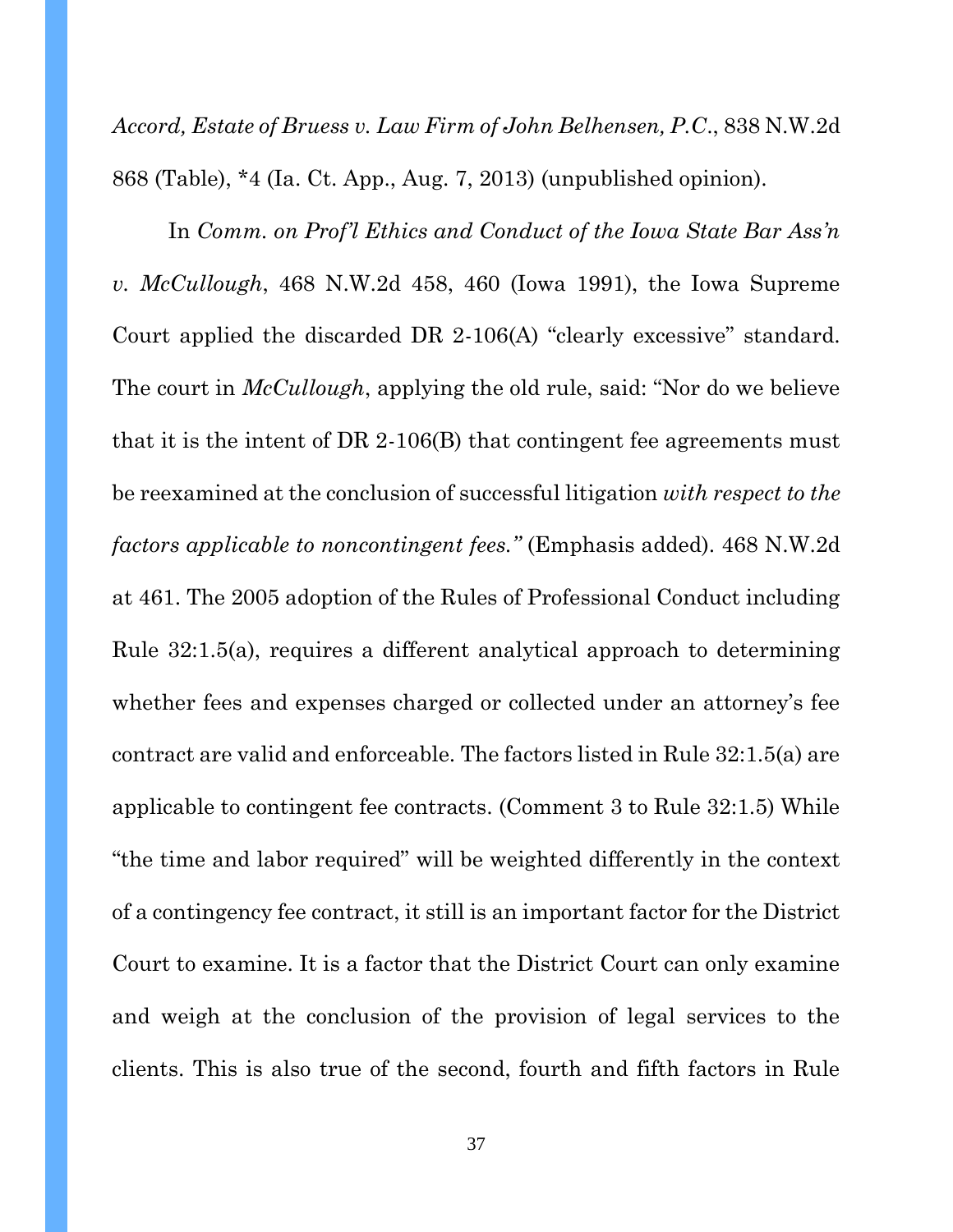32:1.5(a). Regardless of how the *McCullough* opinion applying DR 2-106 may be read, analysis of whether fees and expenses charged or collected under an attorney fee contract are reasonable under Rule 32:1.5(a) requires a review of the attending circumstances not only at the inception of the contract but throughout the provision of legal services. "Hindsight" review of the reasonableness of an attorney fee contract is not only allowable, it is mandated by Rule 32:1.5(a).

Even prior to adoption in 2005 of Rule 32:1.5(a), it was recognized in *Iowa Supreme Court Board of Professional Ethics and Conduct v. Hoffman*, 572 N.W.2d 904 (Iowa 1997), that a contingent fee contract that did not appear to be "clearly excessive" under DR 2-106(A) when first entered into could as the facts of the case developed become invalid and unenforceable. The court in *Hoffman* said:

While the fee agreement entered into by respondent and Elaine Jahde may have been reasonable at the time of its inception, changes in the attending circumstances by the time the petition for partial commutation was filed rendered the thirty-three percent contingent fee unreasonable and excessive.

#### 572 N.W.2d at 908.

In *McCullough* the court did not endorse a bright line rule that a contingent fee contract could never be examined retrospectively to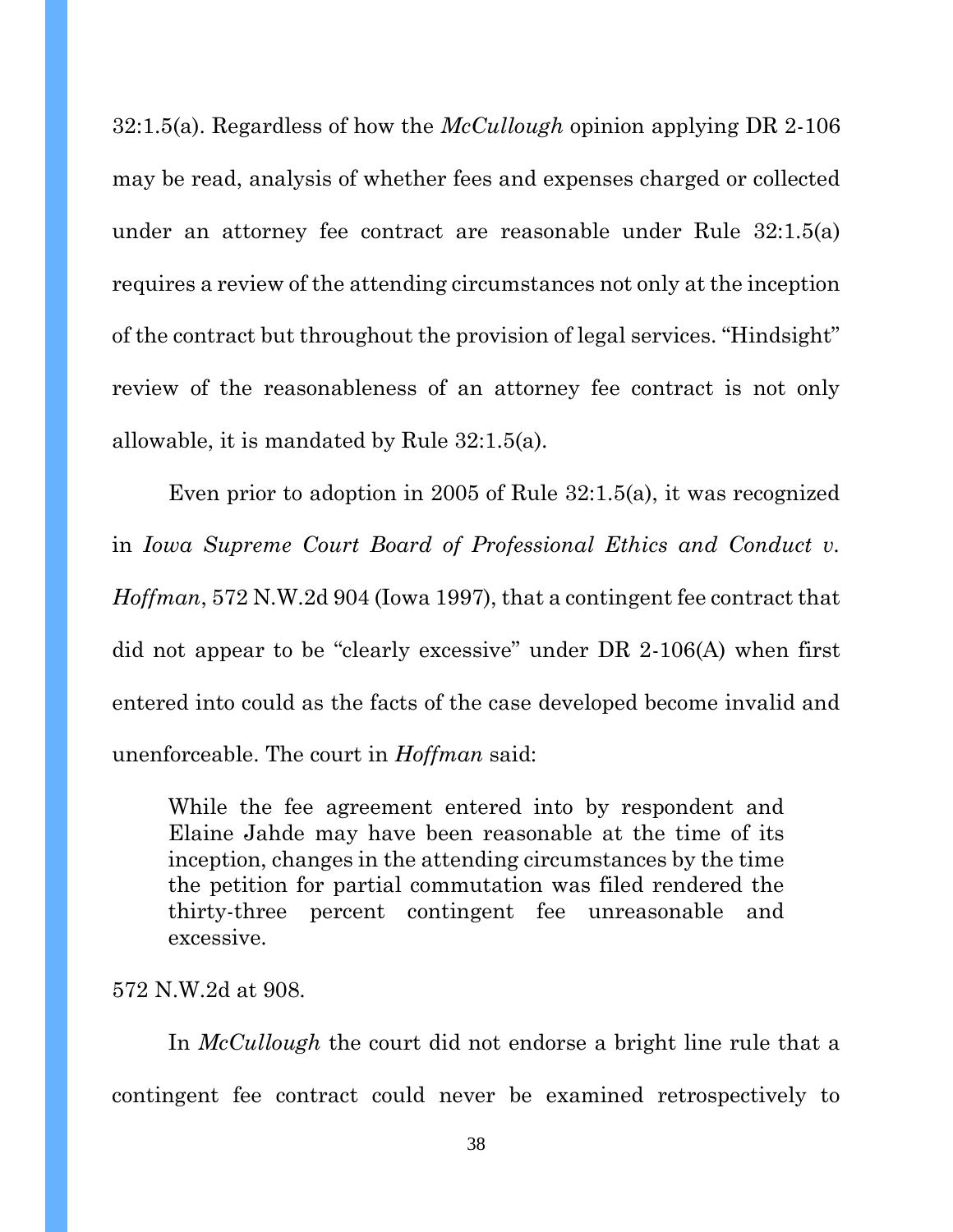determine whether it was valid and enforceable. In *McCullough* the attorney tried the case to judgment. 468 N.W.2d at 459. The *McCullough* court said: "Although the Committee [On Professional Ethics And Conduct], arguing from a position of hindsight, suggests that the litigation was simple and that the chances of success were good, we reject that contention." The court said the plaintiff attorney's theory of liability was difficult to establish. Among other problems, it depended upon the credibility of the plaintiff herself. The court said:

As Nancy's counsel, appellant was required to convince the court of these circumstances by the testimony of a witness who sought to gain a substantial sum of money if the litigation was successful. Being able to do this was far from a sure thing.

*Id*. Thus, the court in *McCullough* did not decide the case by applying a rule dictating that a contingency fee contract can never be evaluated retrospectively. The court said that in the case at hand, which was tried to judgment, it did not believe the quality of the Committee's retrospective evaluation was fair to the attorney.

In *Estate of Bruess v. Law Firm of John Gehlhausen, P.C.,* 838 N.W.2d 868, 2013 WL 4010290 at \*4 (Iowa Ct. App. Aug. 2013)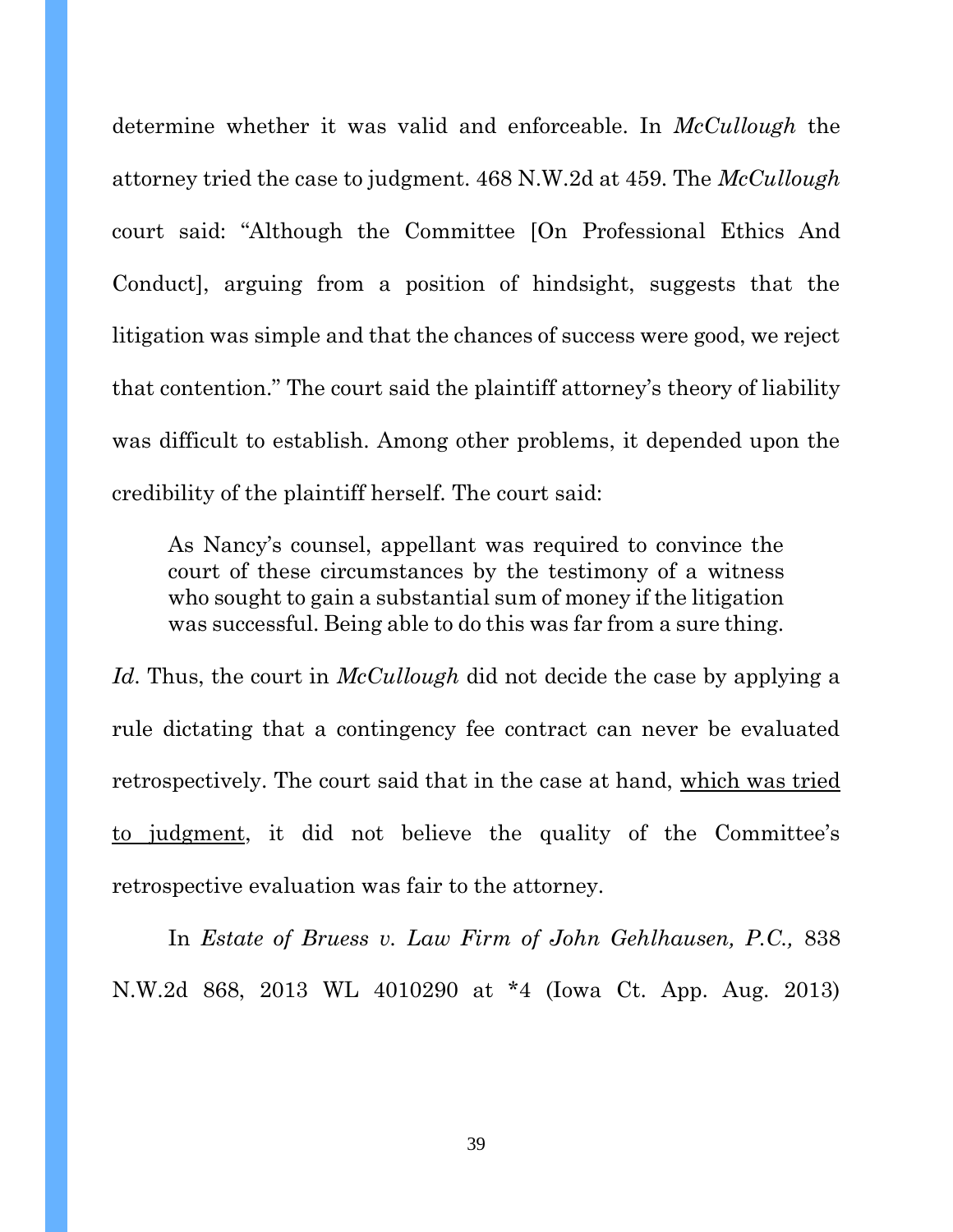(unpublished opinion),<sup>3</sup> the court's quotation of language from *McCullough* was coupled with language from Iowa R. of Prof'l Conduct 32:1.5(a) Comment 3. The court said at 838 N.W.2d 868, \*4:

Our supreme court has explained that contingent fee agreements may not necessarily be subject to reexamination "at the conclusion of successful litigation with respect to the factors applicable to noncontingent fees." *Comm. on Prof'l Ethics & Conduct v. McCullough*, 468 N.W.2d 458, 461 (Iowa 1991). Nevertheless, "[c]ontingent fees, like any other fees, are subject to the reasonableness standard of paragraph (a) of this rule." Iowa R. of Prof'l Conduct 32:1.5(a) cmt.3. [Emphasis added].

The *Bruess* court's "may not necessarily" language coupled with direction to the Comment 3 statement that "the reasonableness standard of paragraph (a)" applies to all attorney fees including contingent fees, does not set out a bright line rule prohibiting an evaluation of reasonableness of a contingency fee contract at the conclusion of the provision of legal services.

Immediately prior to the *Bruess* court's statement referencing *McCullough* and Comment 3, the court set out in full Iowa Rule of Prof'l Conduct 32:1.5(a). *Id*. at \*3-\*4. Section 633.139, Iowa Code, sets out a

<sup>3</sup> *Estate of Bruess* does not constitute controlling legal authority. Iowa R. App. P. 6.904(2)(c).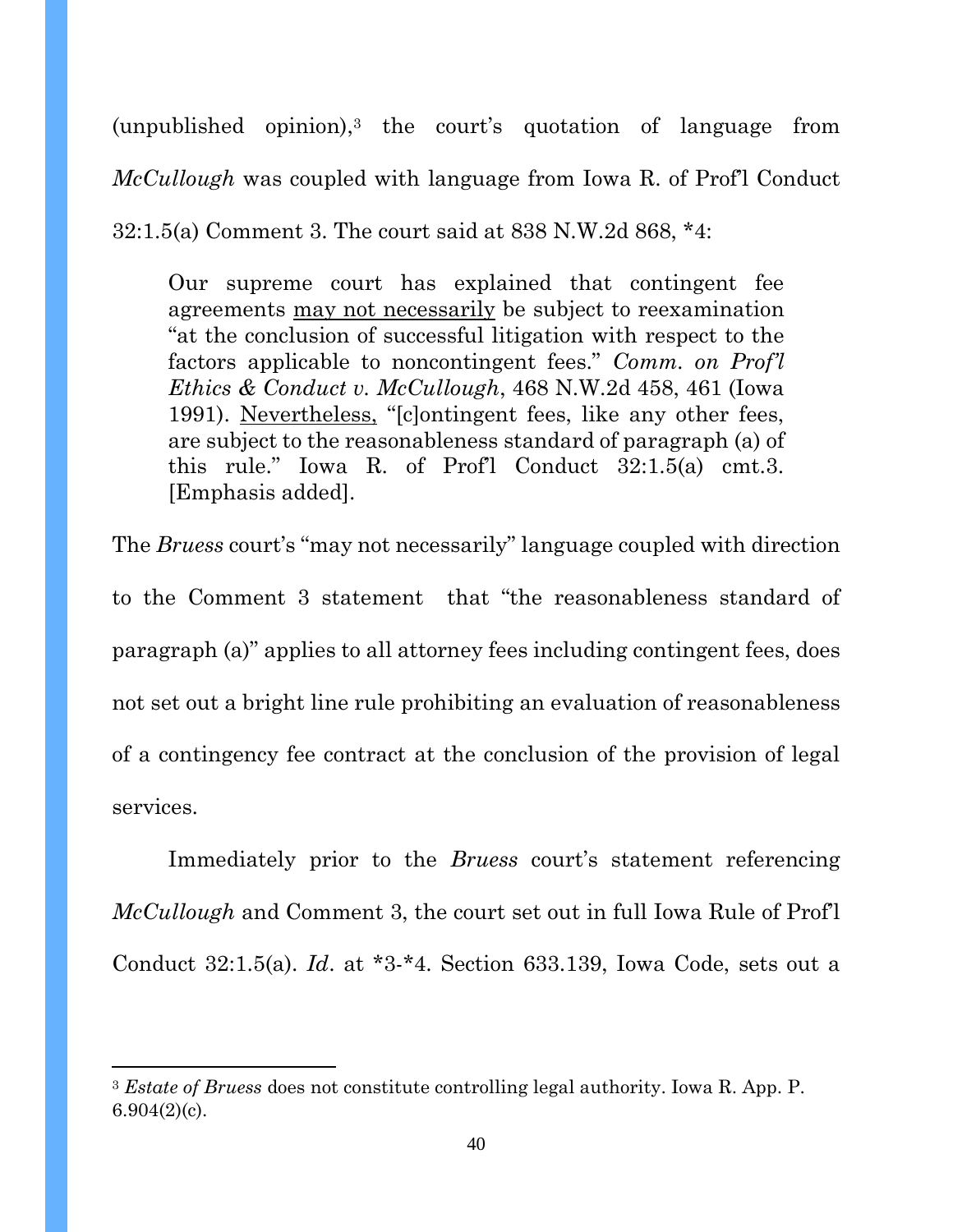nonexclusive list of factors to consider in determining the reasonable value of services provided by an attorney representing an estate. The court said that Iowa Rule of Prof'l Conduct 32:1.5 lists factors "[m]irroring much of section 633.139".

The fee contract in *Bruess* gave the attorney authority to incur substantial expenses at the attorney's sole discretion. The court in *Bruess* said: "Although the fee agreement that he drafted ostensibly gave him that authority, both Iowa Code section 633.199 and rule 32:1.5 overlay that agreement with the requirement that the entire fees and expenses be reasonable." Section 633.199(1) and Iowa Rule of Prof'l Conduct 32:1.5(a)(1) both list the time and work an attorney was required to spend on a case as a factor in the analysis. The court noted "however, that 'time spent' may not be as significant a factor in contingent fee cases as in some other fee cases…." Defendant Plantes recognize this – they have already without recourse paid the Munger Firm \$440,000 which it can retain regardless of the outcome of this action. (App. 787).

The "time and labor required" is still an important factor and becomes more important as the amount of time and labor required diminishes and the amount subject to the contingency fee percentage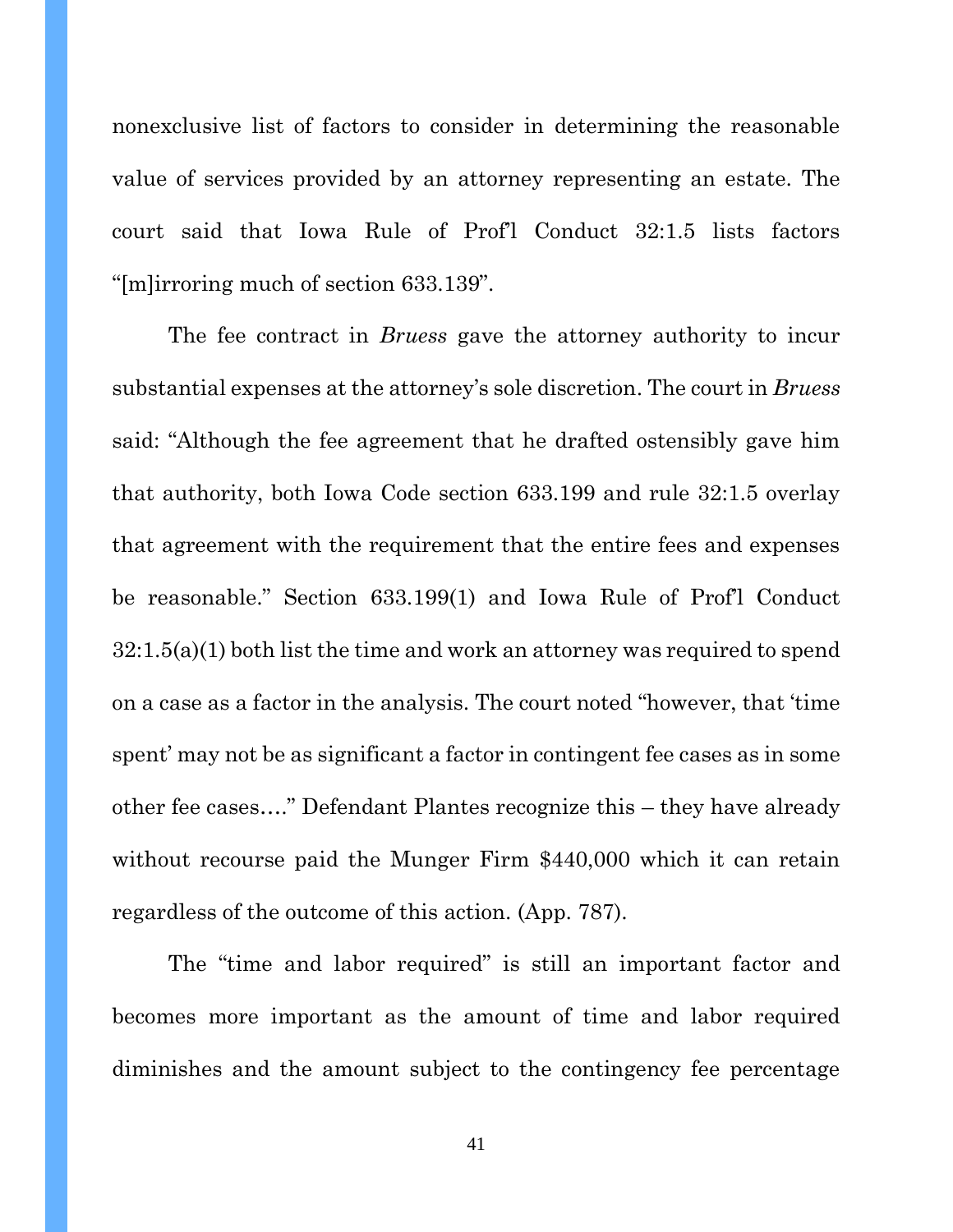increases. The nonrecourse \$440,000 payment to Plaintiff is ten times the hourly rate value of the time the Munger Firm says it devoted to the case up to and including the mediation at which the City extended its \$7.5 million dollar offer with a sixty-day window for acceptance. A multiplier of ten times the hourly rate value of work performed under a contingent fee contract is a very substantial addition to the fee that would have been earned under an hourly rate fee contract.<sup>4</sup> *See, Clarke v. General Motors, LLC*, 161 F. Supp. 3d 752, 769 n.16 (W.D. Mo. 2015) (saying its fee award using a multiplier of six is "unusually high" and "an outlier").

The Superior Court of New Jersey, Appellate Division, recently decided a fee contract was void and unenforceable under New Jersey Rule of Professional Conduct 1.5(a) which provided that "[a] lawyer's fee shall

<sup>4</sup> Defendants' Exhibit A to its Corrected Resistance to Plaintiff's Motion for Summary Judgment, is a May 11, 2018 email from Ann Collins showing a summary of Plaintiff's time records through April 30, 2018, which is the last day included on the last statement for services sent by Plaintiff to the Plantes. The summary shows 57.97 hours at \$310 per hour for Stan Munger and 125.05 hours at \$155 per hour for Ann Collins. (App. 935). The total hourly rate value charged by the Munger Firm for the time shown in Exhibit A is \$37,353.45. Exhibit 1 to Plaintiff's Reply to Defendants' Counterclaim for Declaratory Judgment shows Plaintiff's internal time records from November 16, 2016 through October 9, 2018. Exhibit 1, pages 30-32, showing time from May 1, 2018 through May 7, 2018, shows during that time period Stan Munger recorded 12.55 hours and Ann Collins recorded 13.80 hours, which valued on Plaintiff's hourly rate basis amounts to a total of \$6,029.50. Through and including the mediation on May 7, 2018 Plaintiff's recorded time when valued on Plaintiff's hourly rate basis totals \$43,382.95. (App. 792-840; App. 821-823).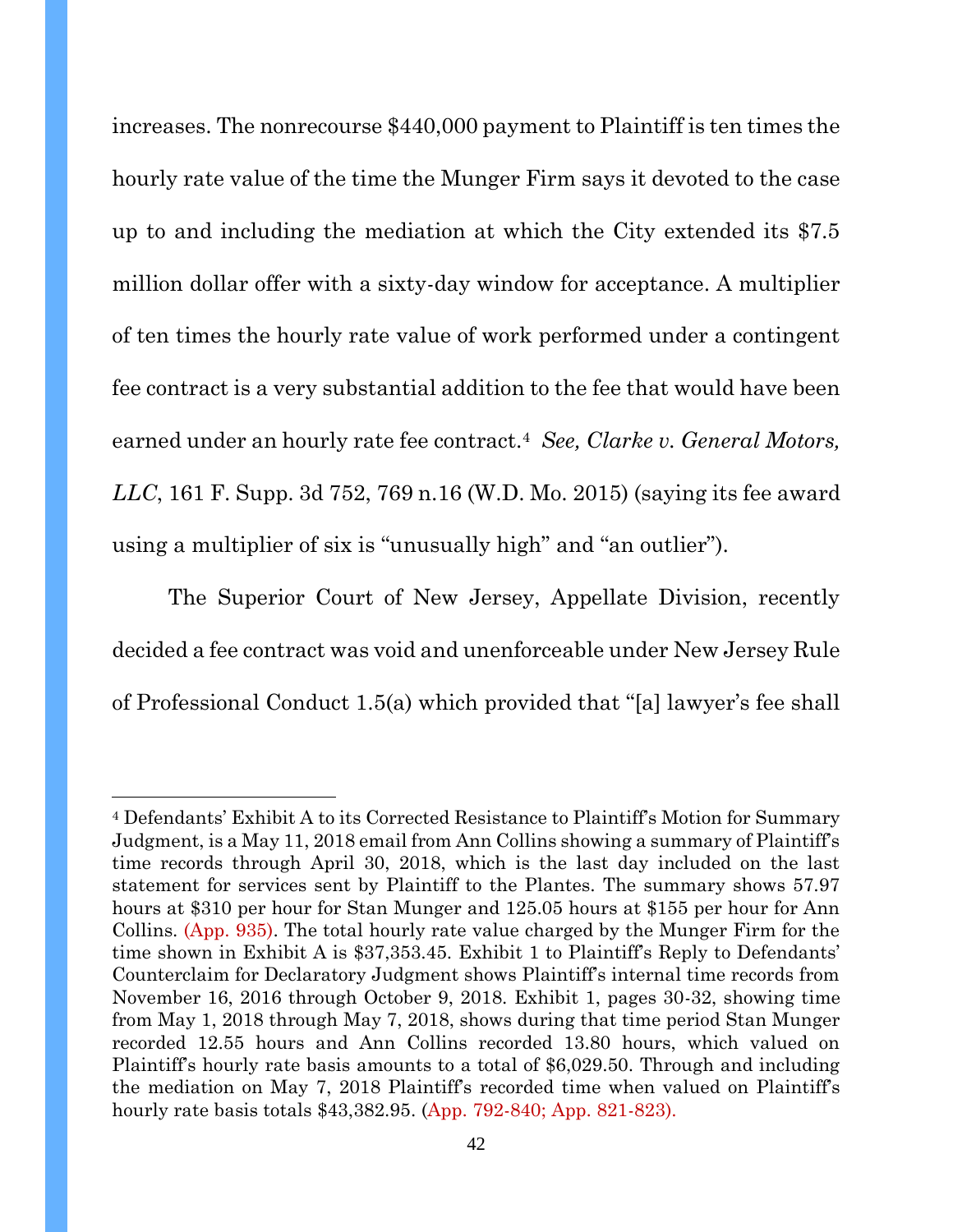be reasonable." *Balducci v. Cige*, 192 A.3d 1064 (N.J. Sup. App. Div.

2018). The court said:

In a LAD case, as in any case, "[a] lawyer's fee shall be reasonable." RPC 1.5(a). Fee agreements in LAD cases are subject to the same ethical considerations as all contracts between lawyers and clients. In view of "the unique and special relationship between an attorney and a client, ordinary contract principles governing agreements between parties must give way to the higher ethical and professional standards enunciated by our Supreme Court." Cohen v. Radio-Electronics Offers Union, 275 N.J. Super. 241, 259, 645 A.2d 1248 (App. Div. 1994), modified on other grounds, 146 N.J. 140, 679 A.2d 1188 (1996). For that reason, a "contract for legal services is not like other contracts." Ibid.

*Id*. at 1074, 1075. The court in *Balducci* further explained:

Maximizing fees charged to clients should not be an attorney's primary aim….

"An '[a]ttorney[ ] must never lose sight of the fact that the profession is a branch of the administration of justice and not a mere money-getting trade.' " Alpert, Goldberg, Butler, Norton & Weiss, PC v. Quinn, 410 N.J. Super. 510, 529, 983 A.2d 604 (App. Div. 2009) (alterations in original) (quoting Kriegsman v. Kriegsman, 150 N.J. Super. 474, 480, 375 A.2d 1253 (App. Div. 1997)).

*Id*. at \*9.

The Iowa Supreme Court applied the discarded DR 2-106(A) "clearly excessive" standard in *Iowa Supreme Court Board of Professional Ethics and Conduct v. Hoffman*, 572 N.W.2d 904 (Iowa 1997). In *Hoffman*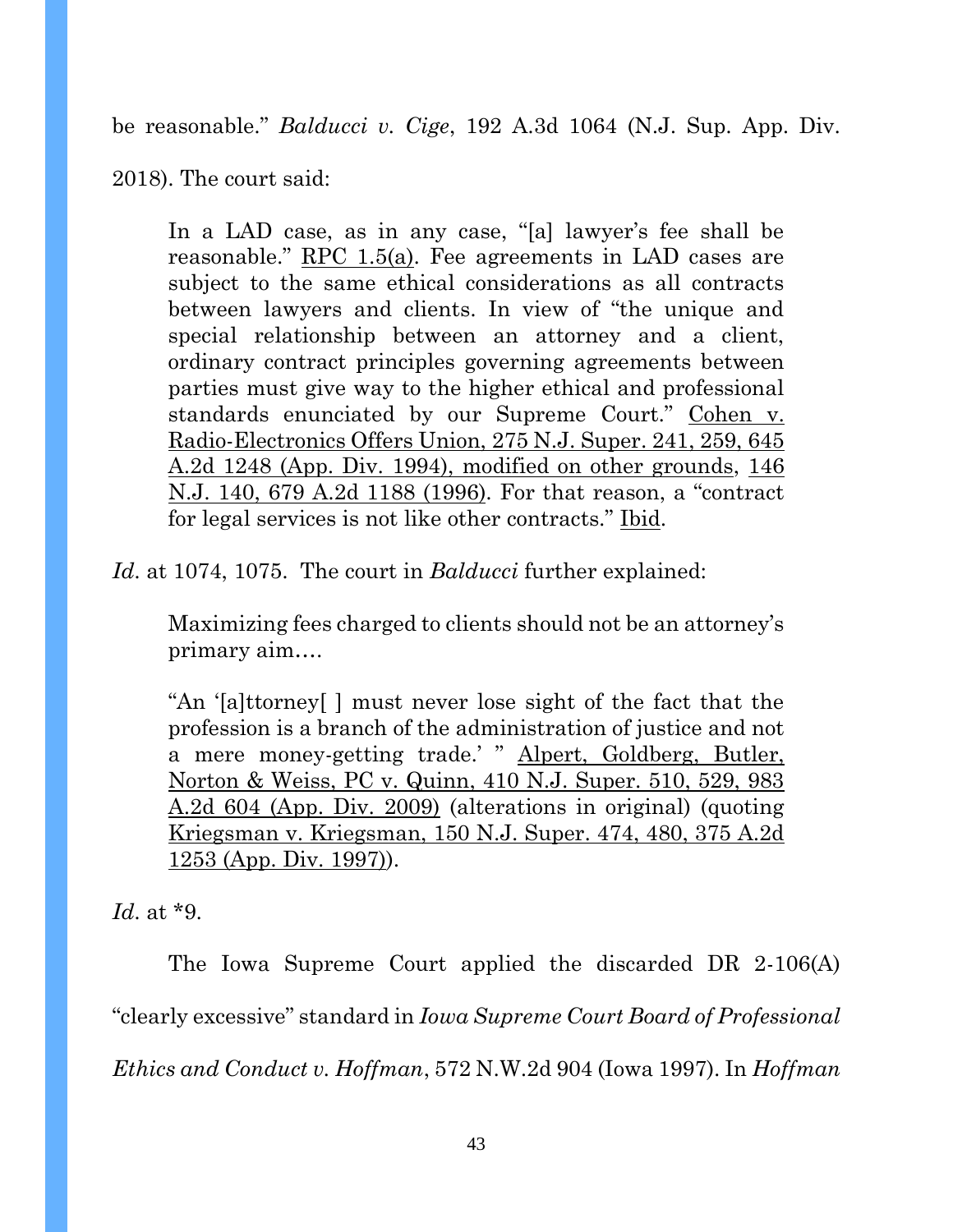the client signed a 33% contingent fee agreement in a workers' compensation case. *Id*. at 908. The attorney argued that the 33% contingent fee agreement should not be considered excessive because at the time it was signed it was not unreasonable. *Id*. However, in determining whether the fee was "clearly excessive" the court examined the circumstances of the case as it developed, and determined that those circumstances rendered the fee charged "unreasonable and excessive." The court instructed:

While the fee agreement entered into by respondent and Elaine Jahde may have been reasonable at the time of its inception, changes in the attending circumstances by the time the petition for partial commutation was filed rendered the thirty-three percent contingent fee unreasonable and excessive.

*Id*. The court explained that the attorney had only performed 15 hours of work on the case prior to the time that the defendant insurance company admitted compensability. The court said "respondent spent only 20 hours on the workers' compensation claim, yet sought over \$37,000 in attorney fees via the partial commutation….", and held that was an "excessive" fee. *Id*., at 908-909.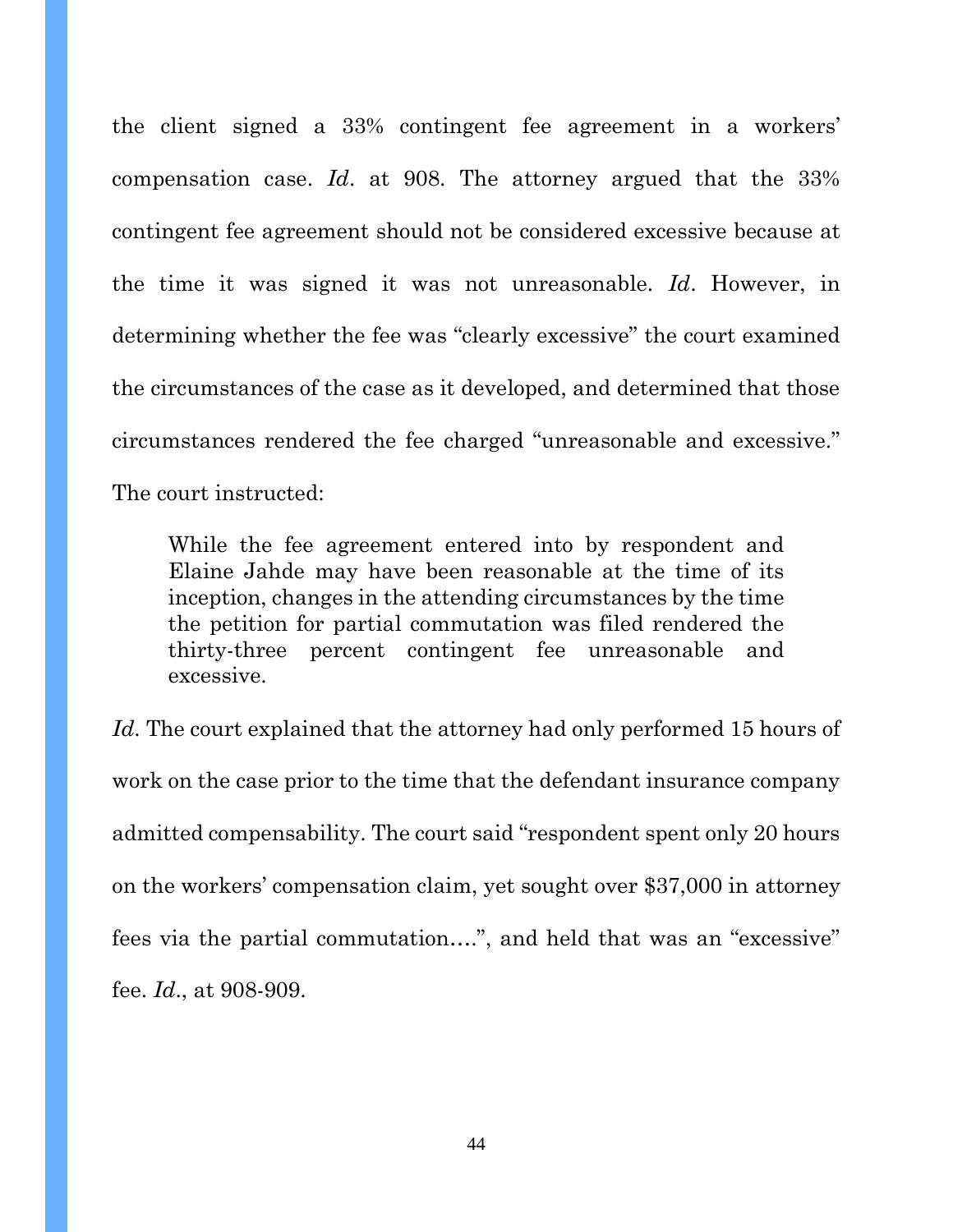The fee charged by the attorney in *Hoffman* of \$37,000 for 20 hours of work would have compensated the attorney at the rate of \$1,850 per hour. That was held to constitute a clearly excessive fee under DR-2-106.

The United States District Court for the Western District of Missouri recently dealt with a case involving a contingent fee contract which, if applied literally to the settlement recovery, would have resulted in an unreasonable fee under Missouri Rules of Professional Conduct, Rule 4-1.5(a), which is identical to Iowa Rule 32:1.5(a). In *Clark v. General Motors, LLC*, 161 F.Supp.3d 752 (W.D. Mo. 2015), the Seattle, Washington attorneys were experienced in automotive crashworthiness cases. The agreement provided for a contingent fee of 40% on all money recovered and provided that if there was no recovery the client was still responsible for all costs and expenses.

The court in *Clarke* said that a fee contract that violates Missouri's ethical rule prohibiting charging an unreasonable fee is unlawful and therefore void. The court explained:

Although the Court must order the distribution of attorneys' fees "as contracted," a "contract or transaction prohibited by law is void." *White v. Med. Review Consultants, Inc*., 831 S.W.2d 662, 665 (Mo.Ct.App.1992) (Fenner, J.). Missouri's Rules of Professional Conduct have the force of law. *In re Ellis*, 359 Mo. 231, 221 S.W.2d 139, 141 (1949). Hence the Fee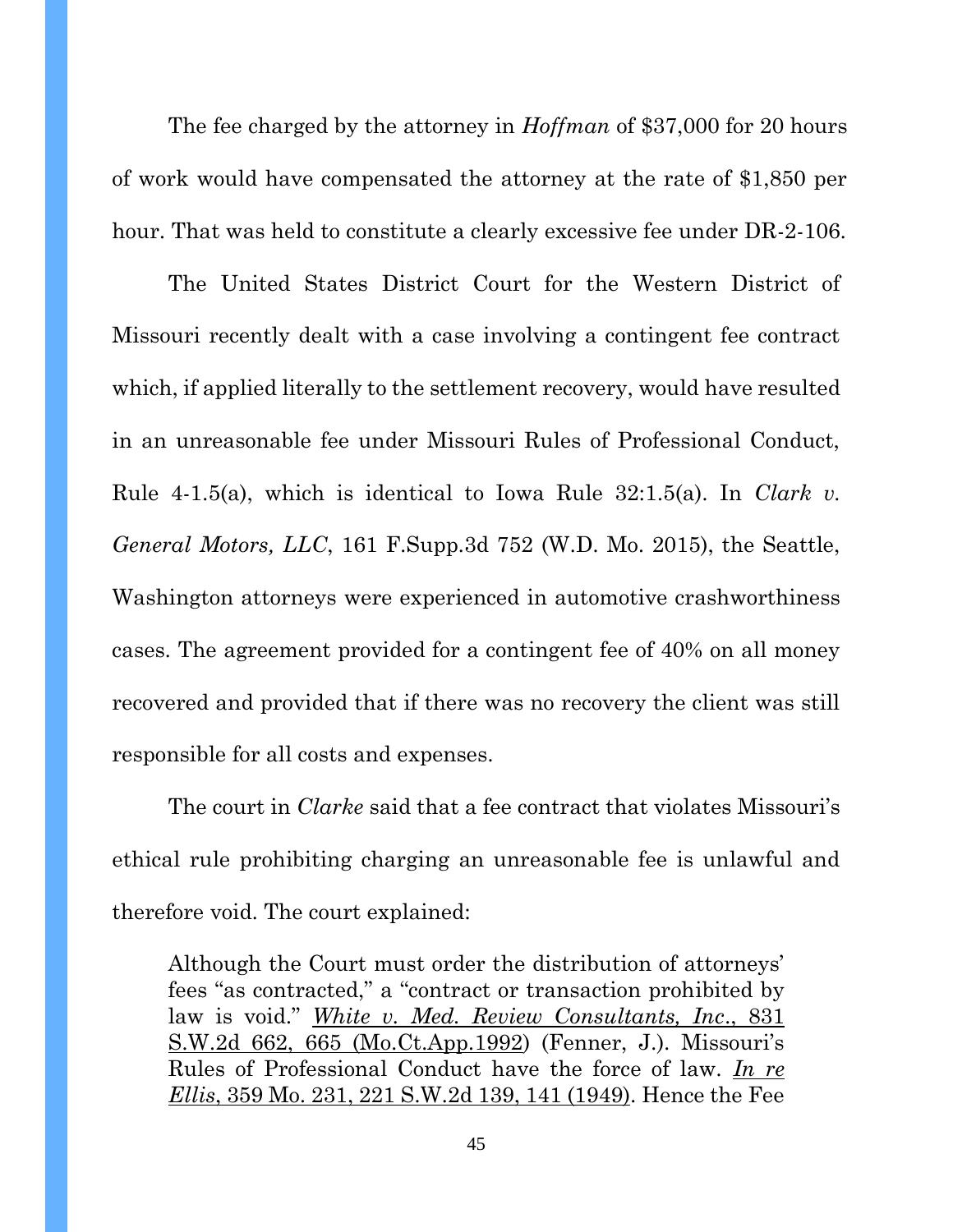Agreement is void if it violates Rule 4-1.5. *See Eng v. Cummings, McClorey, Davis & Acho, PLC*, 611 F.3d 428, 435  $(8<sup>th</sup> Cir.2010)$  (holding a fee-splitting agreement was unenforceable as a matter of law because it violated Missouri Rule of Professional Conduct 1.5(e)).

*Id*., at 758-759.

The court in *Clark* further explained that while a 40% contingent

fee is not *per se* unreasonable, the fee "must be earned" and must be

reasonable in the case at hand. The court said:

Attorneys' fees must be earned. *See Neilson v. McCloskey*, 186 S.W.3d 285, 287 (Mo.Ct.App2005) (noting that to be entitled to a given fee, attorneys must perform an appropriate share of work or assume a share of the financial risk and ethical responsibility). The question in this case is whether collecting a \$1,527,728 fee under the circumstances of this case violates Rule 4-1.5(a)'s prohibition on charging or collecting an unreasonable fee. [Emphasis added]. The question is not whether collecting a forty percent fee is reasonable in a typical automotive crashworthiness case; the question is whether collecting a \$1,527,728 is reasonable under the circumstances of this *particular* case. *See McCoy v. The Hershew Law Firm, P.C*., 366 S.W.3d 586, 597 (Mo.Ct.App.2012) (observing a fee's reasonableness varies "on a case-by-case basis depending on the circumstances").

*Id.*, at 759. The attorneys charged a \$1.5 million fee although the value of the work performed on an hourly basis was only \$157,500. *Id*., at 768- 769. Nevertheless, that was far greater than the \$38,000 of hourly work performed by the Munger Firm. (App. 935; App. 44-45).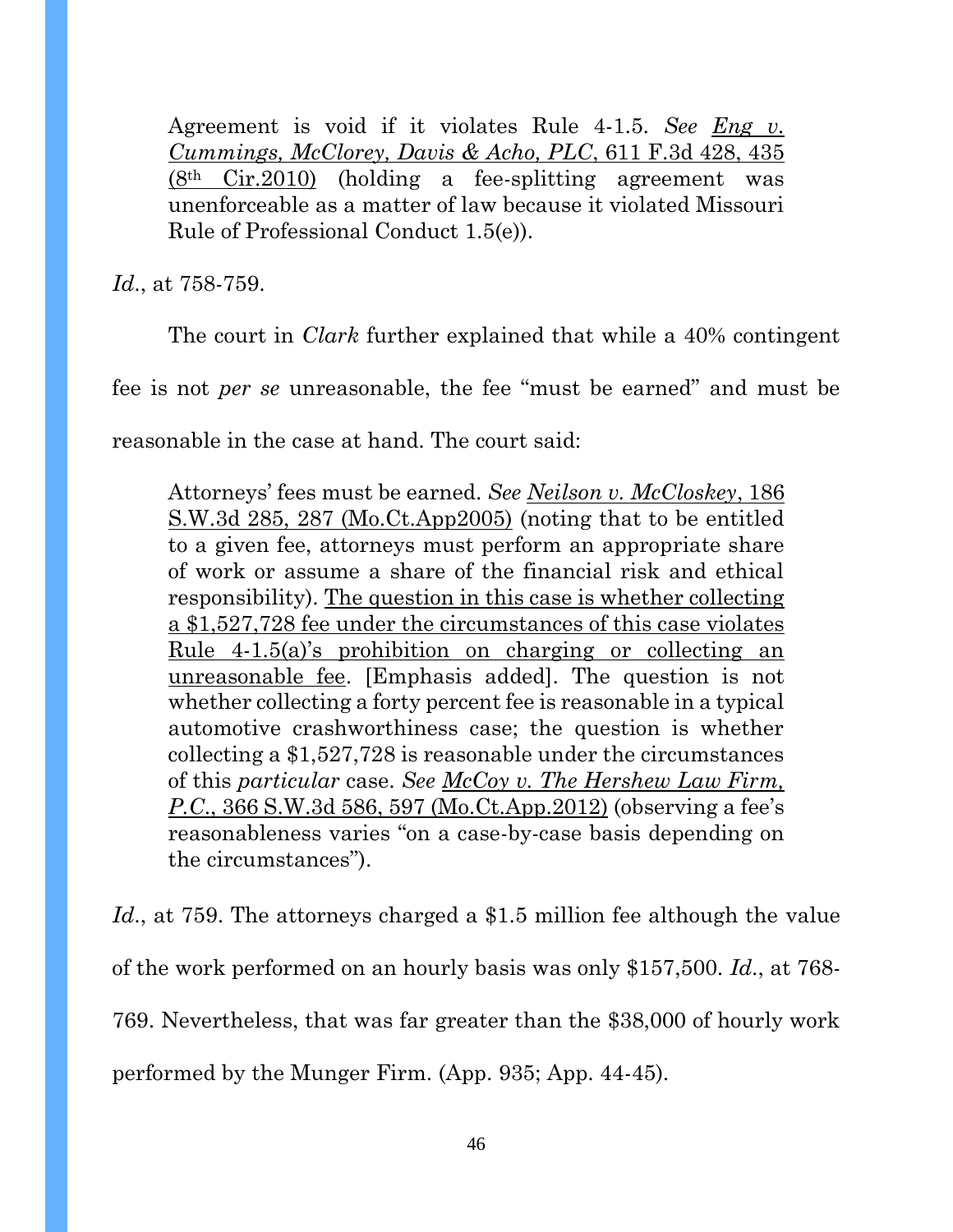The court in *Clark* next cited *Brown & Strum v. Frederick Rd. Ltd. P'ship*, 768 A.2d 62, 79 (Md. App. 2001) for a two-part test for determining reasonableness of a fee that has been used by other states adopting the ABA Model Rule 1.5(a). The court in *Clark* said:

They first determine whether the agreement was "reasonable in principle when the parties entered into it." *Id*. Second, at the conclusion of the case when the fee is quantified, they examine whether the agreement "was reasonable in operation" as determined by the eight factors above [in Rule 4-1.5(a)]. *Id*. Both parts of the test must be satisfied. *Id*. Because this test is well-reasoned and has been used successfully in other jurisdictions, the Court holds the Missouri Supreme Court would likely embrace it. Consequently, the Court applies it here.

Id., at 760. The Iowa Supreme Court has recognized this principle that a fee contract must be "reasonable at the time of its inception and also in light of later "changes in attending circumstances" that occur as the case develops and proceeds. *Hoffman*, 572 N.W.2d at 908.

The attorneys in *Clark* contended that the fee agreement need only be reasonable at the time it was made. As the Iowa Supreme Court did in *Hoffman*, the court rejected that proposed rule. The court in *Clark* reasoned:

As the Supreme Court of Arizona observed, even if the fee agreement is reasonable when struck, *this does not "give the lawyer carte blanche to charge the agreed percentage*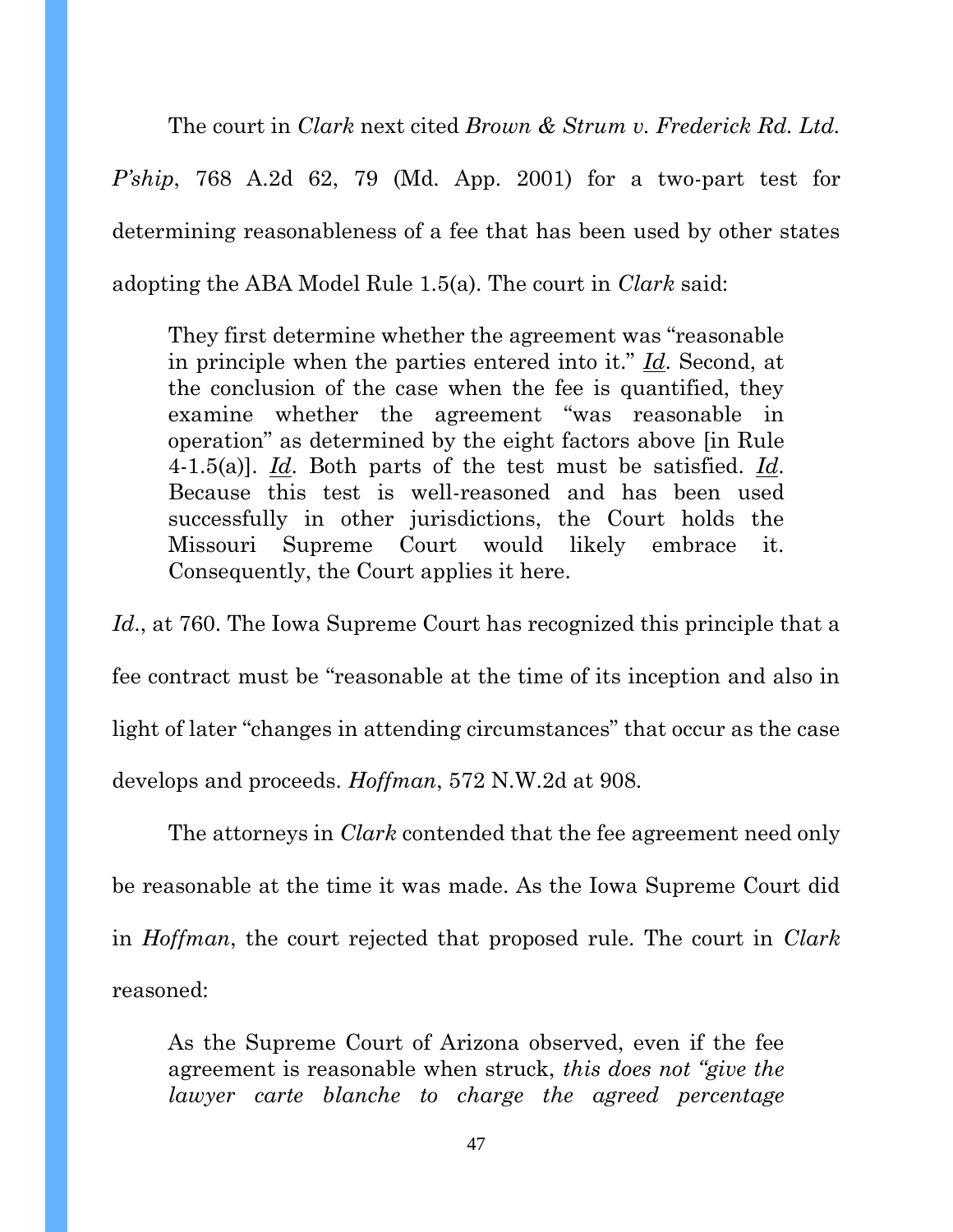*regardless of the circumstances which eventually develop.* Either a fixed or contingent fee, proper when contracted for, may later turn out to be excessive." *In re Swartz*, 141 Ariz. 266,686 P.2d 1236, 1243 (1984) (citations omitted). This approach is also incompatible with the text of Rule  $4-1.5(a)(1)$ since it is impossible for a court to determine "the time and labor required … to perform the service properly" or to judge the "results obtained" until *after* the litigation has concluded.

On the facts and circumstances of this case, the Court finds that the forty percent contingency fee here was unreasonable, both at its inception and after it was quantified.

[Italics in text added]. *Id*.

The court in *Clark* determined that the "Fee Agreement is unreasonable in operation under Rule 4-1.5(a)." *Id*., at 762. The court then said: "Reasonableness in operation is determined at the conclusion of the case when the fee has been quantified by applying the eight Rule 4-1.5(a) factors." *Id*. The court found that "the total amount of time spent working on this case—attorneys, paralegals, investigators, and others did not exceed 450 hours." The court also noted that the attorneys had "advanced less than \$5,000 in expenses (which the client was obliged to repay even in the event of a loss)…." *Id*., at 764. In the present case the Plantes paid expenses as incurred, from the neuropsychology expert down to copy expenses. The court in *Clark* then described the unreasonableness of the fee charge in that case: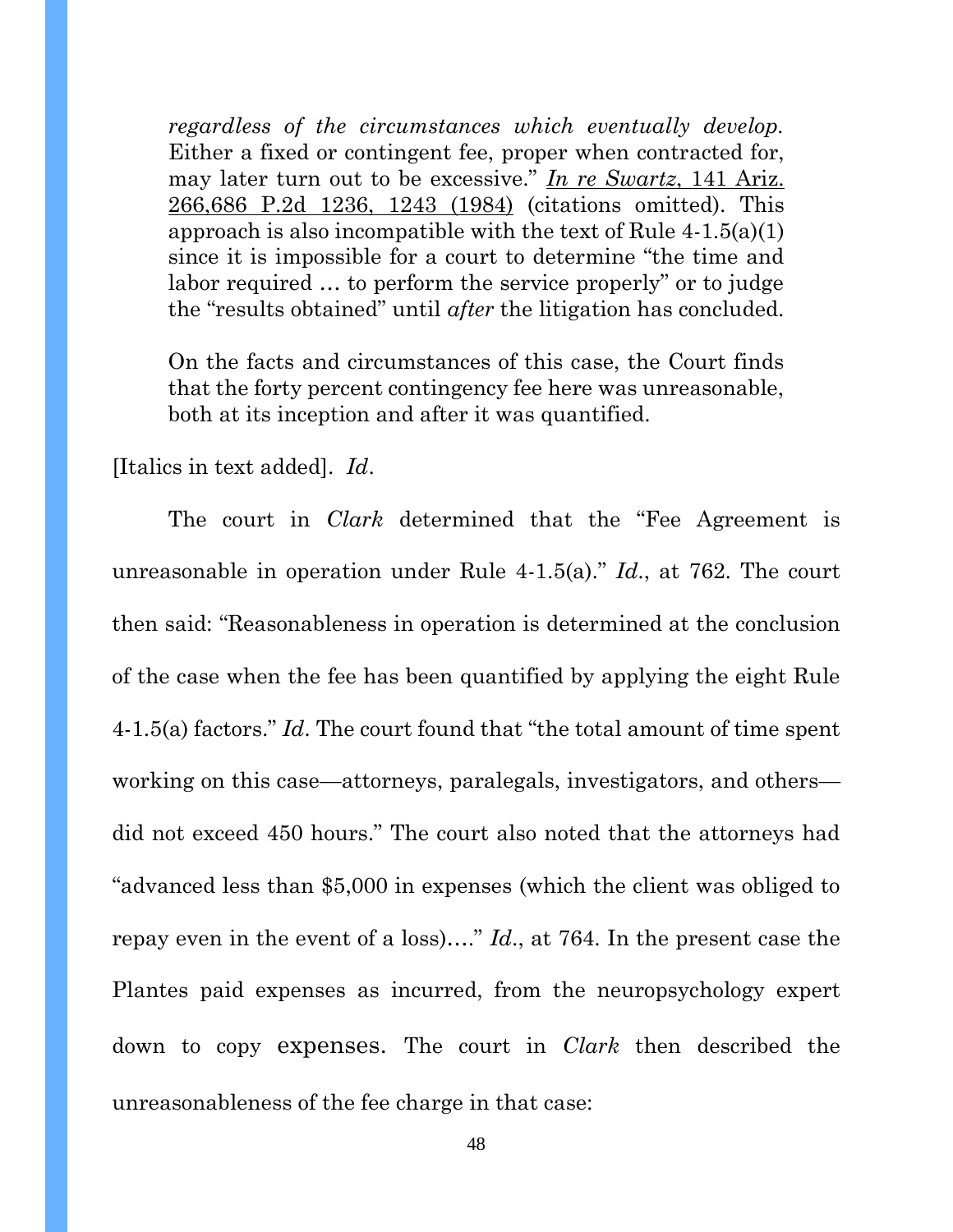Assuming the law firms invested 450 total hours in this case, collecting a \$1,527,728.00 fee is equivalent to charging a blended rate of \$3,395 an hour. This rate is more than six times Mr. Rogers' hourly rate, and much of the work here was probably performed by paralegals, investigators, or associates, whose hourly rates are much lower.

*Id*. The court added at 161 F.Supp.3d 769, note 12: "Even if the Court wildly underestimated the number of hours worked on this case, and the firms had actually spent twice as much time—900 hours—on it, the effective hourly rate would still be almost \$1,700 an hour."

The court in *Clark* held that the attorneys could not recover under

the fee agreement because the fee charge was unreasonable but that they

could recover in *quantum meruit*. The court explained:

The question then becomes to what fee, if any, is Plaintiff's counsel entitled? Where a contingency fee agreement is void or was not properly entered into, the attorney may not recover under the agreement. *See Tobin*, 243 S.W.3d at 441; R.A. Horton, *Attorney's Recovery in Quantum Meruit for Legal Services Rendered Under a Contract Which is Illegal or Void as Against Public Policy*, 100 A.L.R.2d 1378 Art. 1, § 2 (2015). The attorney may, however, recover in *quantum meruit* if the services rendered were otherwise compensable and not intrinsically illegal or contrary to public policy. *See Tobin*, 243 S.W.3d at 441; Horton, *supra*. Here, although the proposed fee is unreasonable, the services rendered were "otherwise compensable" and not "intrinsically illegal" or violative of public policy, so counsel is entitled to an award in *quantum meruit*.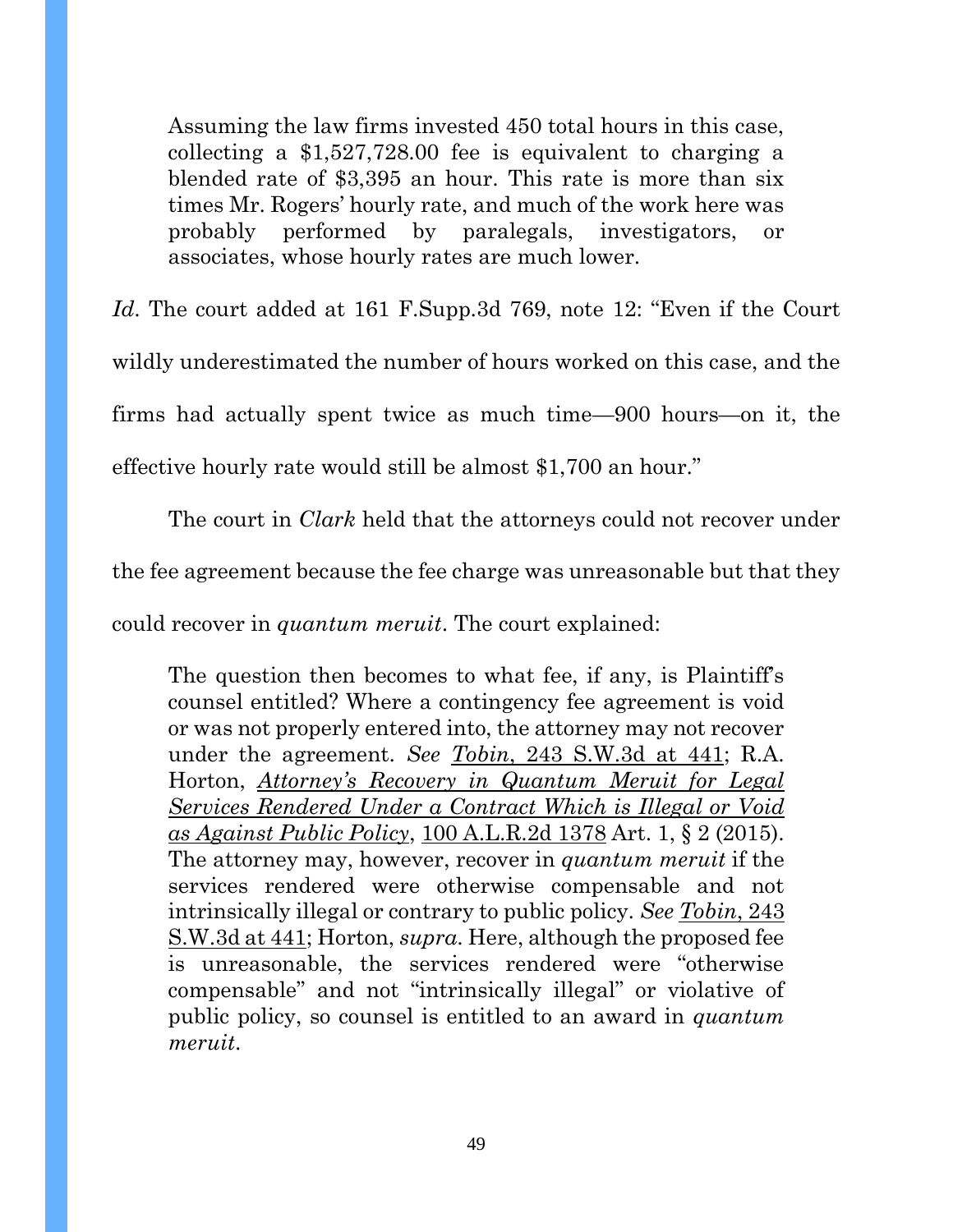*Id*., at 767. In the present case, the Munger Firm's fee contract is not enforceable because the firm charged an unreasonable fee. The Munger Firm may, however, recover in *quantum meruit*.

The court in *Clark* then set out its reasoning underlying its determination of the amount of its *quantum meruit* award:

Consequently, the Court calculates the *quantum meruit* award as follows. All the work performed on this case (legal, paralegal, secretarial, etc.) totaled 450 hours. To ensure the firms are fully compensated, the Court applies a generous blended hourly rate of \$350 an hour to compensate them for this work. This yields \$157,500.00. However, this amount fails to account for the fact that this case was taken on a contingency fee basis and involved a matter of great importance, some responsibility, and a substantial amount of money. Consequently, the Court enhances this amount by a factor of six.<sup>16</sup> This yields a total *quantum meruit* award of \$945,000.00.

*Id*., at 768-769. The court added at 161 F.Supp.3d 769, note 16: "The Court recognizes that this [six] is an unusually high multiple to apply and that its application is an outlier."

Plaintiff points out that its time records show Stan Munger worked 119.45 hours and paralegal Ann Collins worked 188.2 hours from November 16 through September 10, 2018. (Pages 4-5 of Plaintiff's Reply to Defendants' Counterclaim for Declaratory Judgment). At the Munger Firm's hourly rate charges this totals \$66,201. That means a \$2,559,000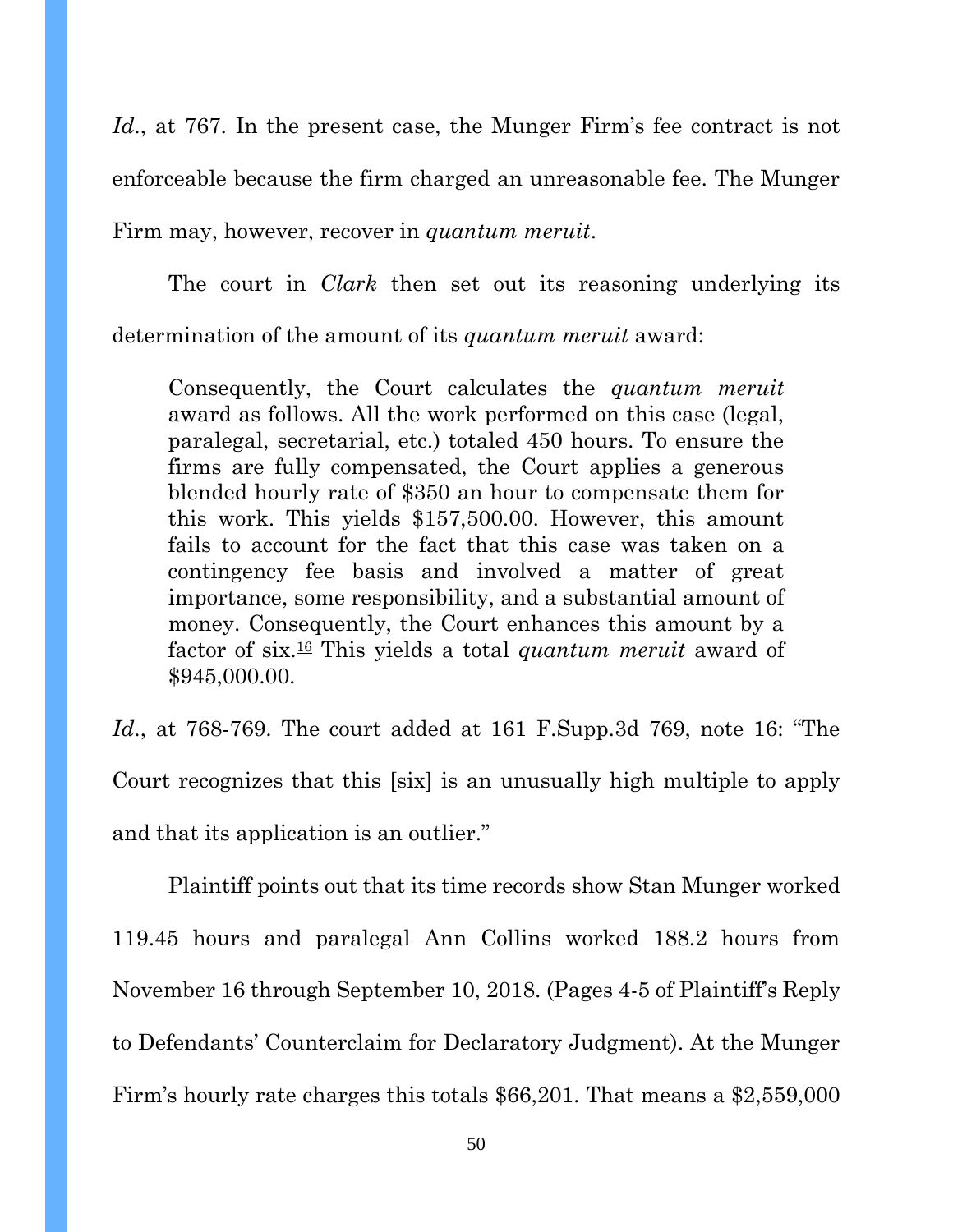fee would be a multiplier of 38. The Munger Firm time records also show that 41% of Stan Munger's total hours worked on the case occurred after May 7, 2018 when the City made its \$7.5 million dollar offer. The Munger Firm hourly rate value of \$43,382 for hours recorded through and including the mediation on May 7, 2018 means that a \$2,559,000 fee would be a multiple of 59.

The South Dakota Supreme Court addressed application of Rule 1.5 of the ABA Model Rules of Professional Conduct where an attorney had attempted to charge a client \$60,000 (and had collected \$47,000) in fees and costs in a case concerning child custody and support issues. *Discipline of Charles L. Dorothy*, 605 N.W.2d 493, 495-496, 498 (S.D. 2000). The court at 499 discussed the ethics rule change to "unreasonable fee" from "clearly excessive":

Many courts including South Dakota now adhere to the American Bar Association's Model Rules of Professional Conduct.<sup>2</sup> Under Rule 1.5, the benchmark for triggering judicial review of fees has been lowered and its scope broadened. Cassandra M. Neely, Comment, *Excessive Fees and Attorney Discipline: The Committee on Legal Ethics v. Tatterson*, 90 WVa LRev 562, 569 (1987/88). Rule 1.5 requires a lawyer's fee must be "reasonable," thereby eliminating the previous requirement to show a fee is "clearly excessive" in order to warrant disciplinary action. *Id*. This rule sets out a list of factors for determining reasonableness of a fee. (*See* n1 of this opinion). Thus, for disciplinary action to be imposed, it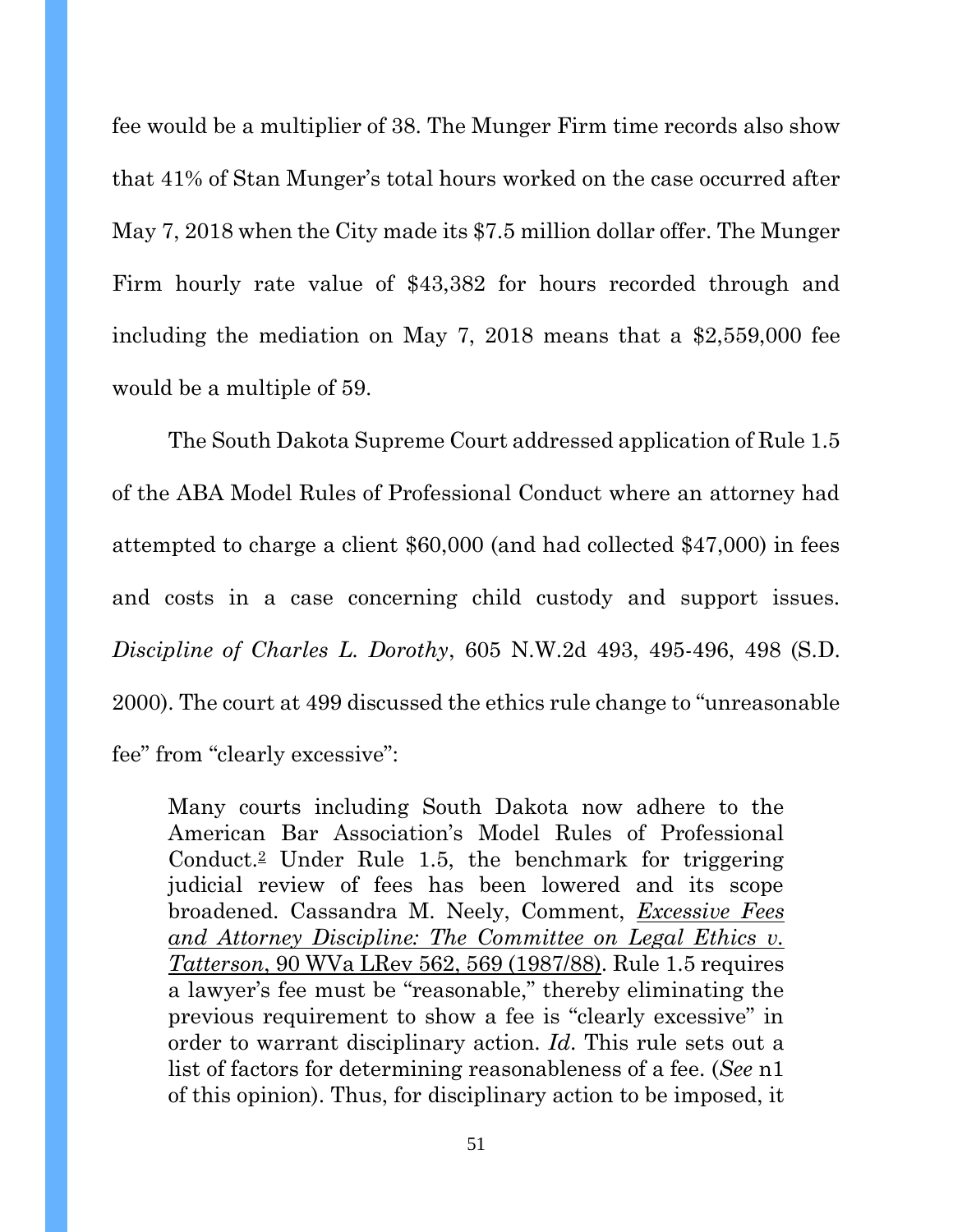is now only necessary that a fee be unreasonable in proportion to the services performed. *Neely*, at 569. When faced with a question about Rule 1.5 of the Model Rules of Professional Conduct, the ABA clarified:

From the legislative history of Rule 1.5 and the mere substitution of 'reasonable' in the Rule for 'clearly excessive' in the Disciplinary Rule in otherwise parallel provisions, it appears clear that there was no intent to change the basic thrust of the DR from a prohibition against excessive fees to a 'minimum fee' standard. The intent was simply to impose a stricter standard on lawyers who would charge too much, by changing the 'clearly excessive' test to a test of reasonableness. ABA Comm. On Ethics and Professional Responsibility, Informal Op 84-1509 (1984).

*Id*., at 499-500.

The court in *Dorothy* also looked to Arizona as a jurisdiction whose

authority provided guidance. The court said:

Arizona courts, like South Dakota, promulgated their ethical rules after the ABA Model Rules of Professional Conduct. In *Matter of Struthers*, 179 Ariz. 216, 877 P.2d 789 (1994), the court found that the attorney's fee charged was unreasonable in relation to the work performed and in violation of Ethical Rule 1.5(a). *Id*. at 796. The court reiterated a principle from the *Swartz* case:

We have stated before and state again: 'a fee agreement between lawyer and client is not an ordinary business contract.' Although the lawyer is certainly free to consider his own interests, the primary concerns are those of the client. Fees must be reasonably proportional to the services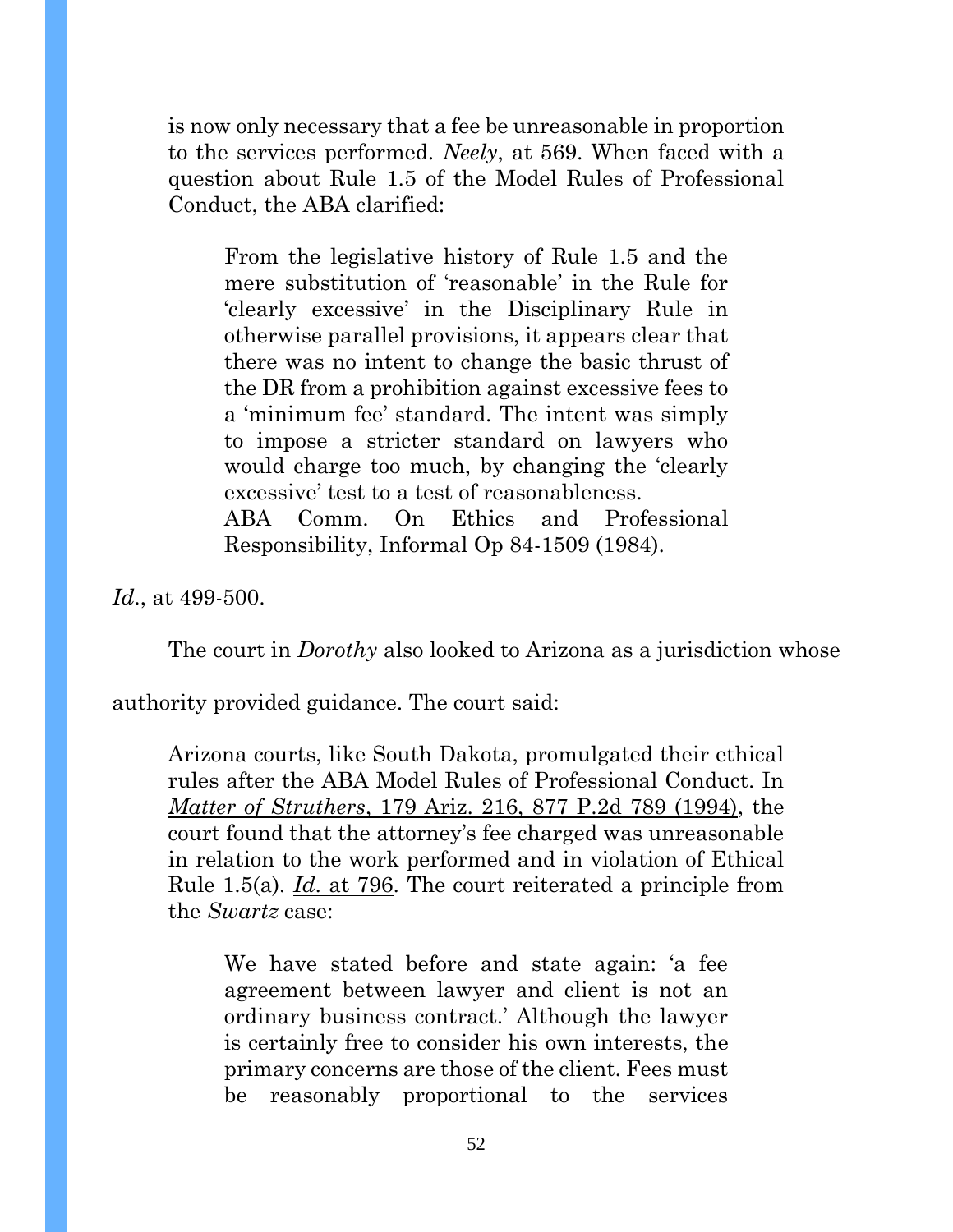rendered and to the situation presented. *Id*. at 796 (citing *Swartz*, 686 P.2d at 1243) (internal citations omitted).

605 N.W.2d at 500.

In another Arizona case, decided subsequent to *Dorothy*, the Arizona Supreme Court said that if review of the case at its conclusion shows the fee agreement was unreasonable then the attorney "must reduce the fee." *Matter of Connelly*, 55 P.3d 756, 761 (Arizona 2002) (Underscore added). The court explained:

We have also explained that "[r]egardless of how [a] fee is characterized … each [fee agreement] must be carefully examined on its own facts for reasonableness." *Id*. Finally, like other fee arrangements, non-refundable flat fees are subject to retrospective analysis. *See In the Matter of Swartz*, 141 Ariz. 266, 273, 686 P.2d 1236, 1243 (1984) ("we hold … that if at the conclusion of a lawyer's services it appears that a fee, which seemed reasonable when agreed upon, has become excessive, the attorney may not stand upon the contract; he must reduce the fee.").

*Id*. *Accord: Rubin v. Murray*, 943 N.E.2d 949, 948-959 (App. Ct. Mass. 2011) ("Because contingency fees are negotiated at a time of significant uncertainty, and with the possibility that the client lacks true bargaining power, contingent fee agreements may be reviewed for reasonableness once the attorney's services are completed and the outcome known."; *Holmes v. Loveless*, 94 P.3d 338, 339 (Ct. App. Wash. 2004) ("The fee a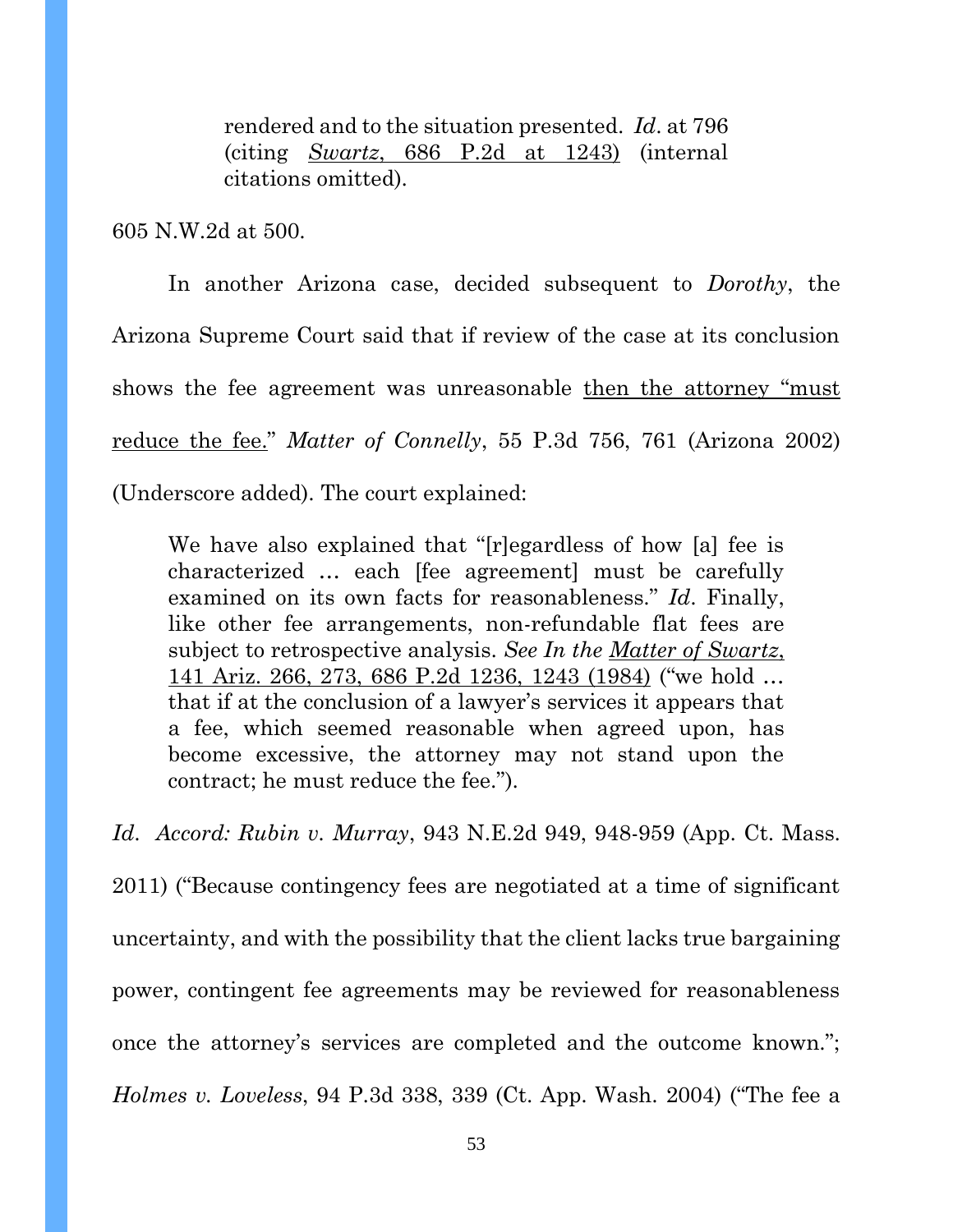lawyer collects for legal services must be reasonable. Attorney fee agreements are subject to continued review for reasonableness over the course of the agreement.").

The District Court's Ruling states at pages 9-10 that the Plantes did not raise an objection to the terms of the fee agreement until August 6, 2018. The Plantes in fact told Stan Munger on May 17, 2018 at a meeting in his office that they both believed the 33⅓% fee that his firm was charging was unfair. (App. 828-829, Plaintiff's Time Records).

Mr. Munger told them he would not negotiate the fee but that in any event they should delay that matter until a settlement is reached. (*Id*. at App. 828). A May 31, 2018 email from Rosanne Plante to Stan Munger told Mr. Munger to advise the City's attorney that she and Chad had decided to accept the City's offer. She further stated at paragraph 2, "I still want to discuss your fee once we secure the settlement with the City." (App. 934).

The District Court's Ruling at page 10 states: "A great deal of work and time was also put forth negotiating the expense payments received by Defendants prior to any settlement discussions." It is true that a large part of the hours claimed by the Munger Firm were spent on this task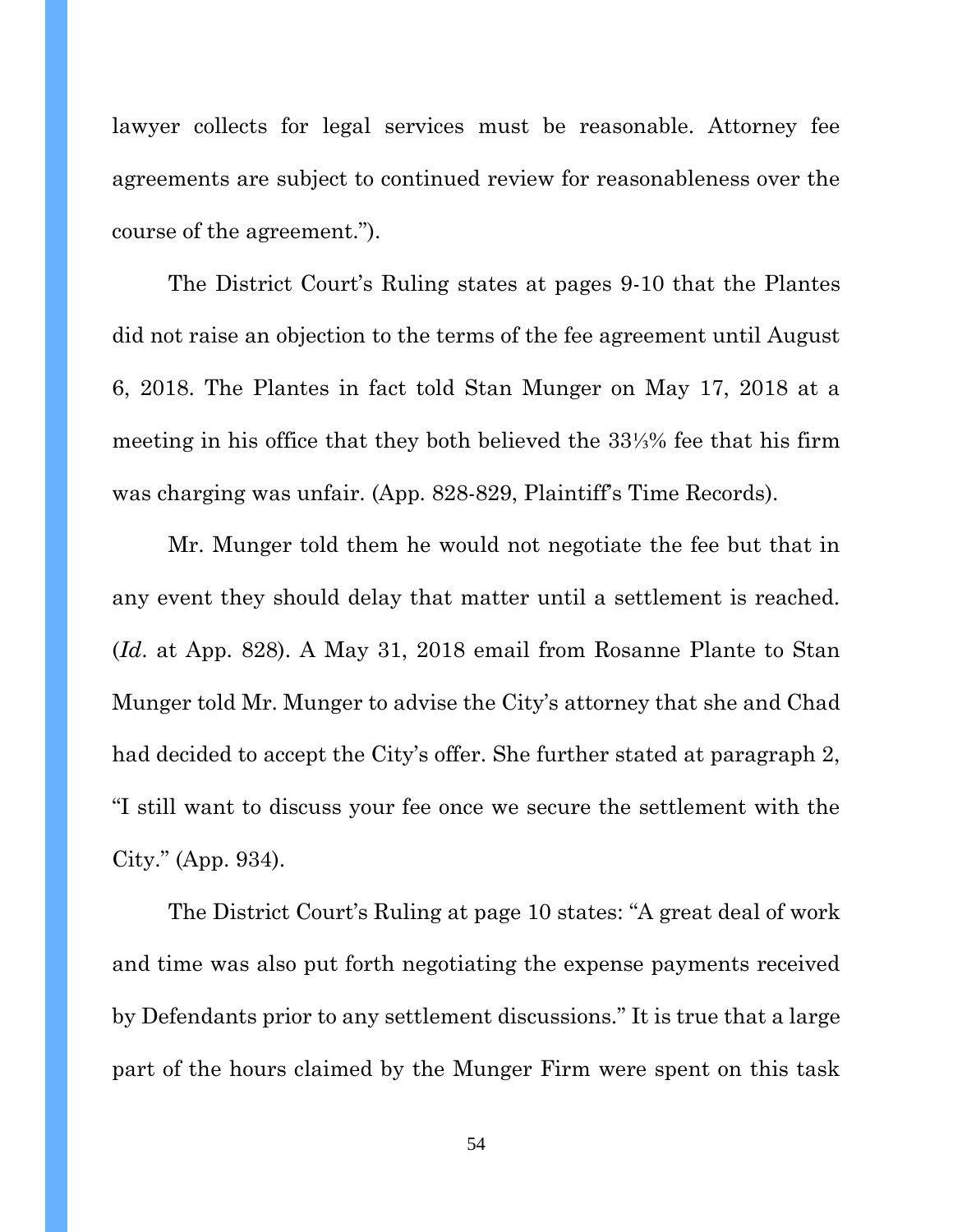which required no extraordinary skill or experience. More importantly, the end result of all those hours spent has been quantified at just under \$180,000. Thirty-three percent of that modest recovery has a known value of \$60,000. The Munger Firm claimed and the District Court found that the total fee owed under the fee agreement, including the fee owed for the payment plan recovery, was \$2,559,456.66. (District Court Ruling pages 3, 11). Therefore, after deducting the \$60,000 fee earned from the payment plan work, the Munger Firm claimed, and the District Court awarded, a fee of \$2.5 million dollars for the time spent by the Munger Firm not including "a great deal of work and time…put forth" to obtain the \$180,000 payment plan recovery.

The District Court's Ruling at page 10 states:

Mr. Munger put in the time and efforts necessary to ensure that Defendants were successful and, while Rosanne may have been incredibly helpful during this process, her assistance does not render any and all work Mr. Munger did useless and ineffective, thus warranting that their once reasonable fee arrangement be held unenforceable.

The Plantes do not claim that attorney Munger's work was "useless and ineffective". If that was the Plantes' position they would not have paid the Munger Firm \$440,000 without recourse. Nor would they have tried to resolve the disagreement prior to institution of litigation. The Plantes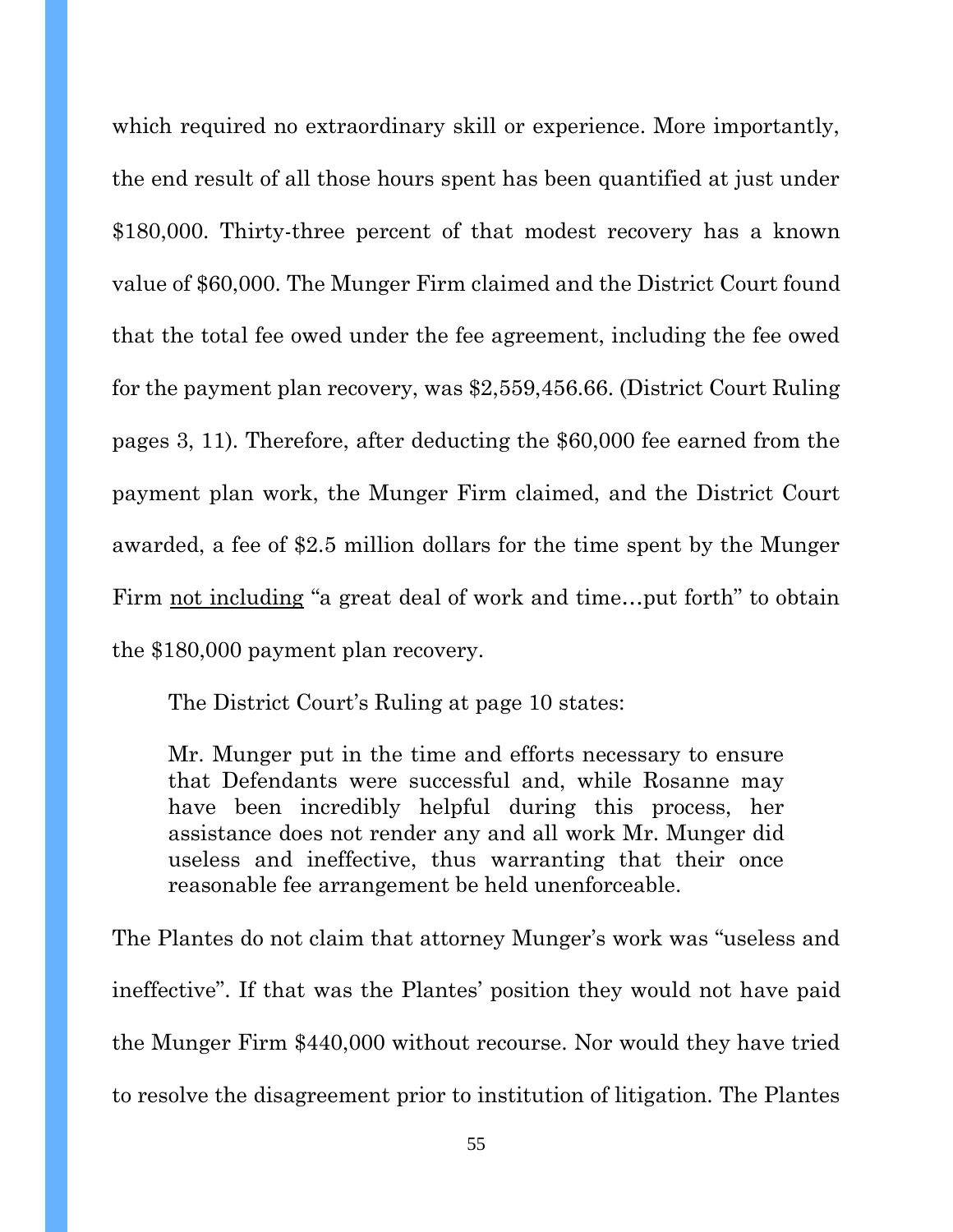met with Stan Munger on May 17, 2018 and Mr. Munger's time records

for that meeting state in part:

We discussed the settlement, but before we got into that Ms. Plante wanted to negotiate with me about cutting my fee to \$1.25 million because I should feel that the money should go to Mr. Plante and not be my fee.

#### **\* \* \* \***

The \$1.25 million offer she wanted me to consider was [a] 15% Fee Agreement. My response was that I had a Fee Agreement and I did not want to negotiate it further. I said that if you want to deal with the fee issue then we should do that at the conclusion of all of this….

(App. 828). Mr. Munger's time record for May 17, 2018 further states:

I just wanted to find out from Mr. Plante what he thought about all of this. He said that he thought it should weigh on my conscience that I take that much money. Referring to the Fee Agreement.

(*Id*. at App. 829).

The Plantes do not claim that the Munger Firm is not entitled to a fee very substantially exceeding the value of their work measured on their own hourly rate basis. Rather, the Plantes' position is that the fee the Munger Firm claims, and the District Court awarded, is unreasonable, that the fee contract therefore is invalid and unenforceable, and consequently the fee owed to the Munger Firm must be measured on the basis of quantum meruit.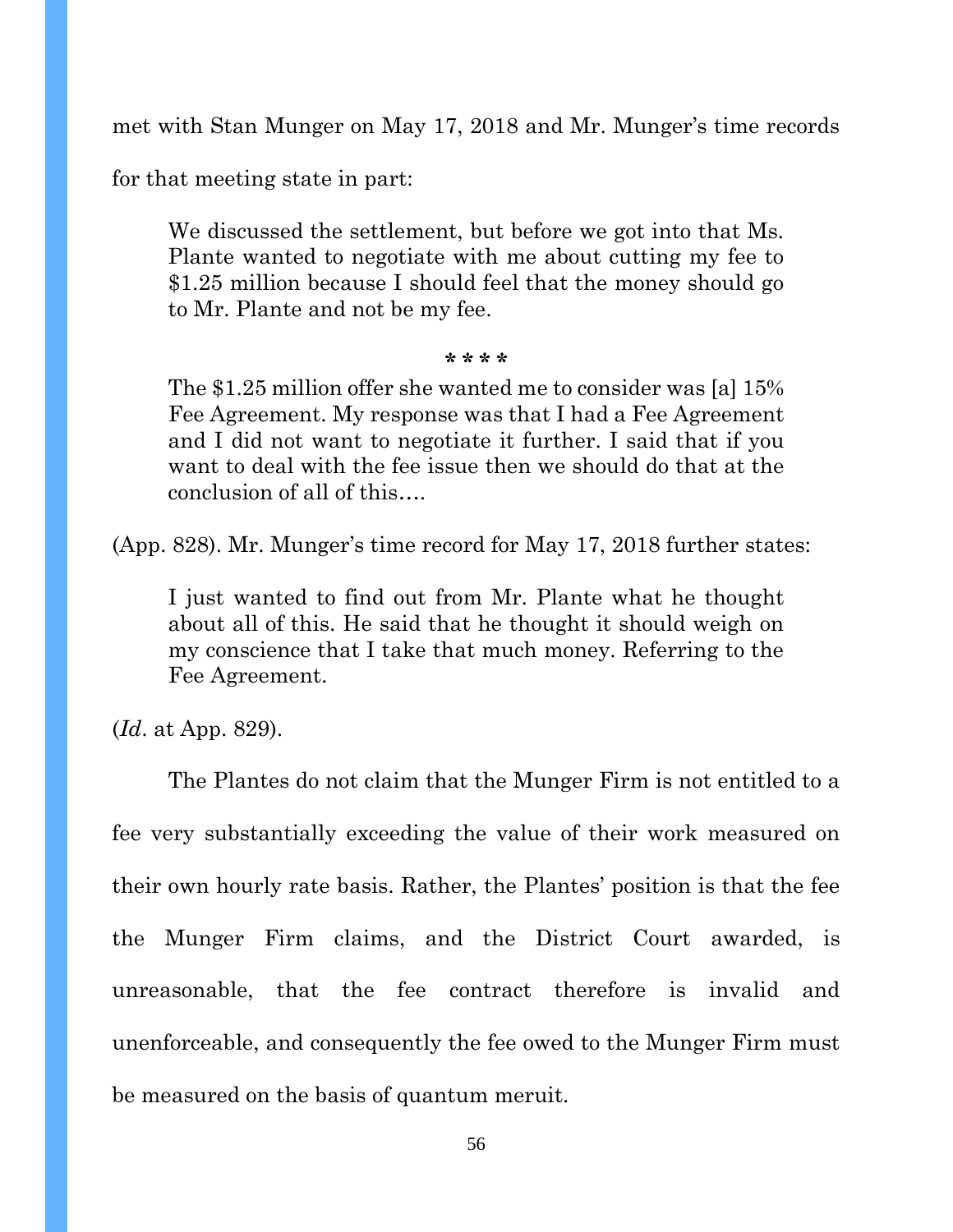The District Court's Ruling at page 3 states, "Per the Contract, the Plantes also agreed to cover all expenses incurred as the case progressed." Plaintiff's expert John Daane stated at page 9 in his December 14, 2018 report that interest at 1% per month was justified because personal injury lawyers may advance tens of thousands of dollars in expenses on a case. (App. 930). The Munger Firm advanced no expenses that would justify the 1% interest rate it has charged and is attempting to collect on fees it claims are owed but unpaid. The fees claimed by Plaintiff are in its trust account invested, with Defendants' consent, at about 2.2% per year.<sup>5</sup> The only reason for the exorbitant interest rate charged is as a deterrent to questioning the reasonableness of the charged fee. In addition, the Plantes' offer to Stan Munger to resolve the fee dispute for a payment of \$1.25 million dollars was rejected.

<sup>5</sup> Section 535.3(1), Iowa Code, provides that interest on judgments shall be at a rate calculated according to Section 668.13, Iowa Code. Section 668.13(1) provides that interest except interest awarded for future damages shall accrue from the date of the commencement of the action. Plaintiff commenced this action on September 4, 2018. Section 668.13(3) provides that interest shall be calculated as of the date of the judgment at a rate equal to the one-year treasury constant maturity published by the federal reserve in the H15 report settled immediately prior to the date of the judgment plus two percent. The interest on any judgment in the present action, calculated under state law, would be 4.58%. Section 668.13(5) provides that interest shall be computed daily to the date of payment.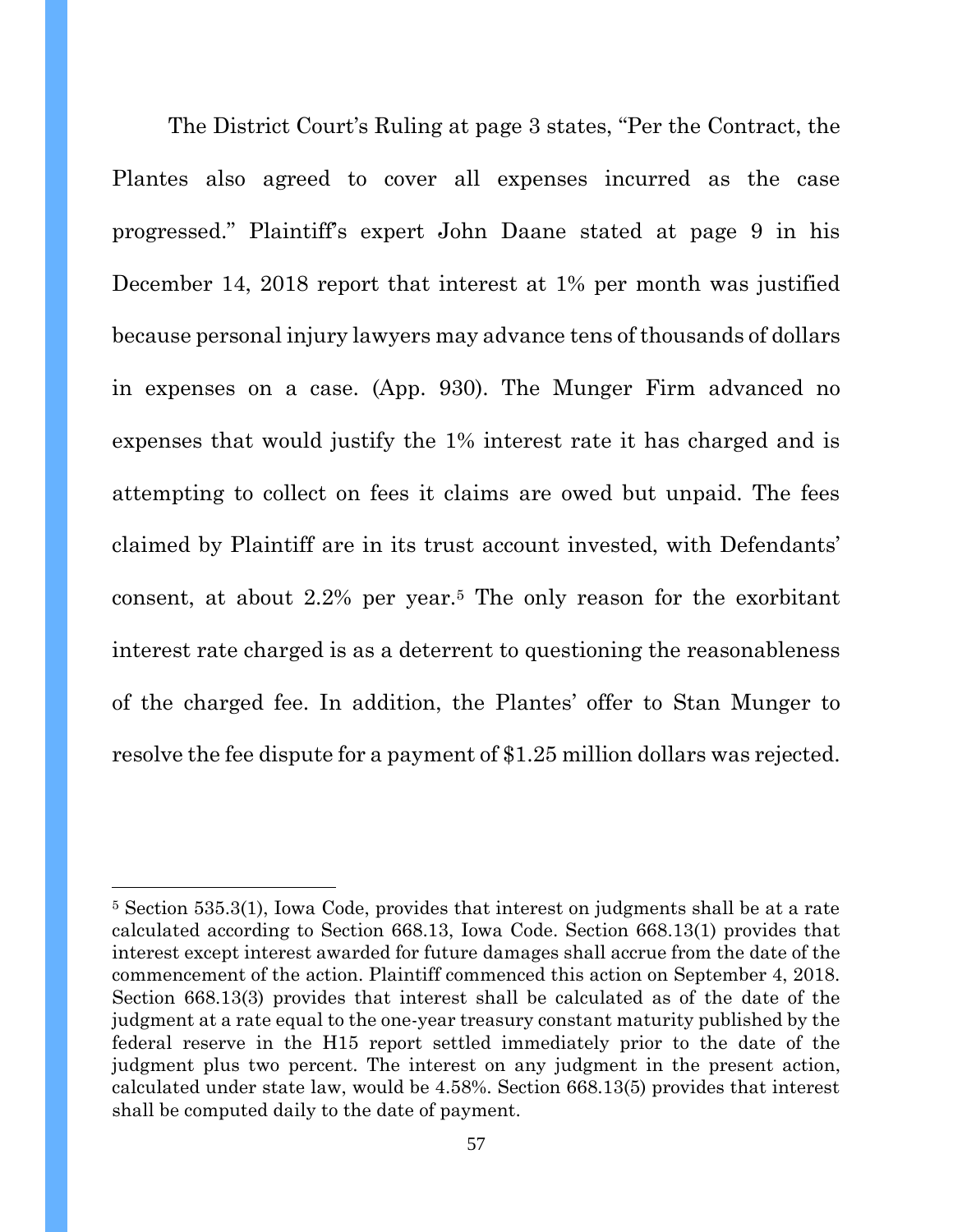Plaintiff therefore is not entitled to recover any interest on any judgment for fees of \$1.25 million dollars or less. (App. 828).

At pages 20-23 of Plaintiff's Statement of Material Facts and Memorandum of Law filed in support of its Motion for Summary Judgment the Munger Firm relied heavily on *Lawrence v. Miller and Lawrence*, 23 N.E.3d 965 (Ct. App. N.Y. 2014). The District Court also placed its faith in *Lawrence* to guide the court in its determination of whether the reasonableness of a contingent fee contract can be evaluated at any point during representation of the client other than the time at which the parties entered into the contingent fee contract. The Plaintiff's and the District Court's reliance on *Lawrence* was misplaced.

At pages 9-10 the District Court's Ruling states:

The Iowa Practice series, in a discussion of the invalidating [of] contingent fees that were valid at inception, cites to a New York Court of Appeals decision which wrote "…the fact a contingency fee may appear excessive in retrospect is not a ground to reduce them because early success by counsel is always a possibility capable of being anticipated." *In re Lawrence*, 24 N.Y.3d 320, 23 N.E.3d 965, 978-979 (2014). The appellate court in *Lawrence* also wrote, "the power to invalidate fee agreements with hindsight should be exercised only with great caution because it is not unconscionable for an attorney to recover much more than he or she could possibly have earned at an hourly rate.["] *Id*. at N.Y.3d 339, at N.E.3d at 978. Absent incompetence, deception or overreaching,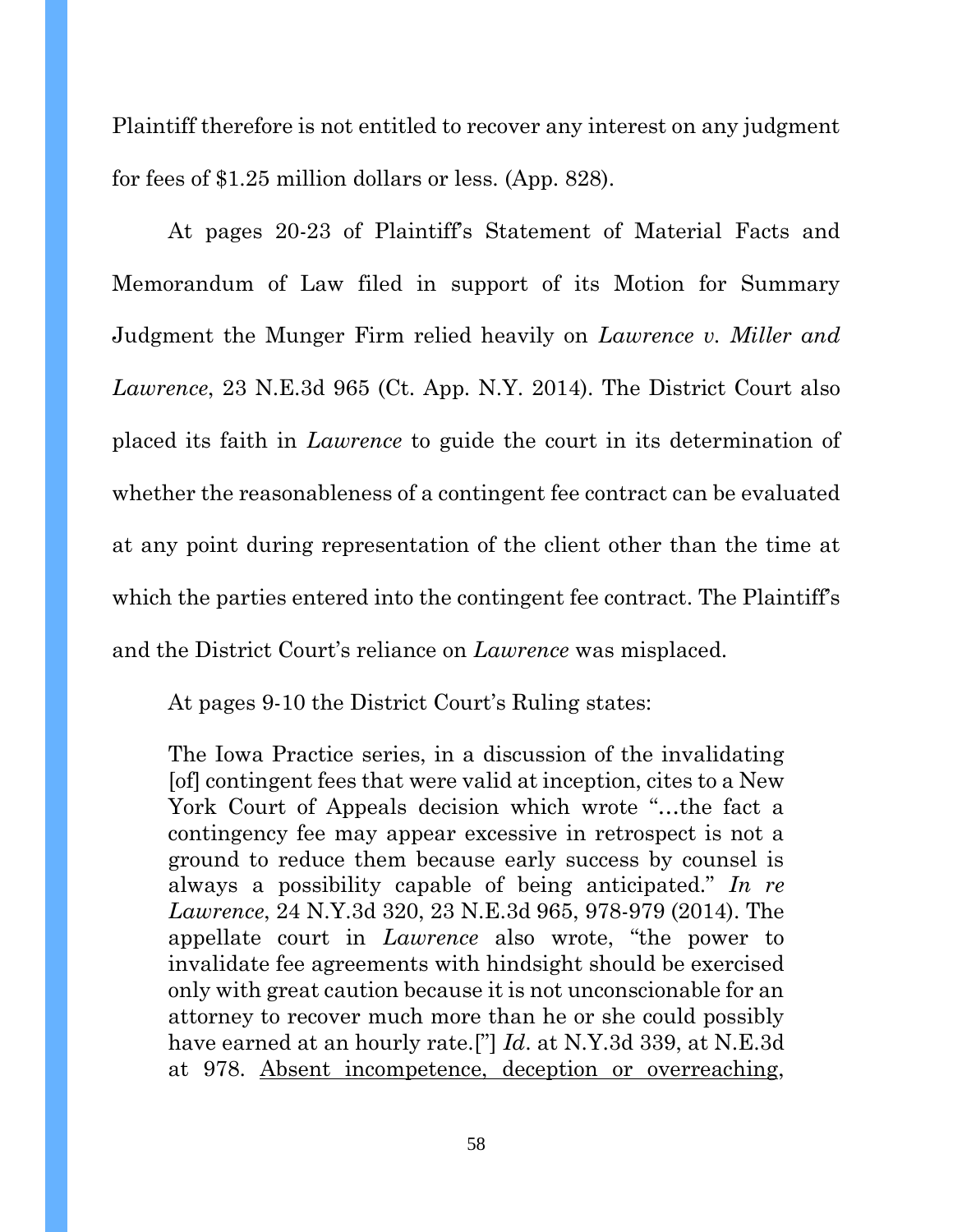contingent fee agreements that are not void at the time of inception should be enforced as valid. *Id*. [Emphasis added].

The District Court then ruled that because it found the contingency fee contract was reasonable at the time the parties entered into it, "it will not now reexamine that reasonableness." (District Court Ruling, page 10). Under Iowa R. of Prof'l Conduct 32:1.5(a) a contingency fee contract is invalid if it charges "an unreasonable fee or an unreasonable amount for expenses…." Under Rule 32:1.5(a) a contingency fee contract is not valid merely because of an absence of "incompetence, deception or overreaching".

In *Lawrence* the plaintiff Lawrence family was a beneficiary to her deceased husband's estate having New York commercial real estate holdings valued at one billion dollars. Seymour Cohn, the decedent's brother and life-long equal business partner was the executor of the estate. The Lawrence family wanted to sell the real estate holdings and distribute the proceeds. Cohn did not want to execute that business plan. The Lawrence family commenced suit in 1983. Litigation continued for over two decades, outlasting Cohn, who died in 2003, and his estate continued on. Thus, *Lawrence* was a very lengthy court battle between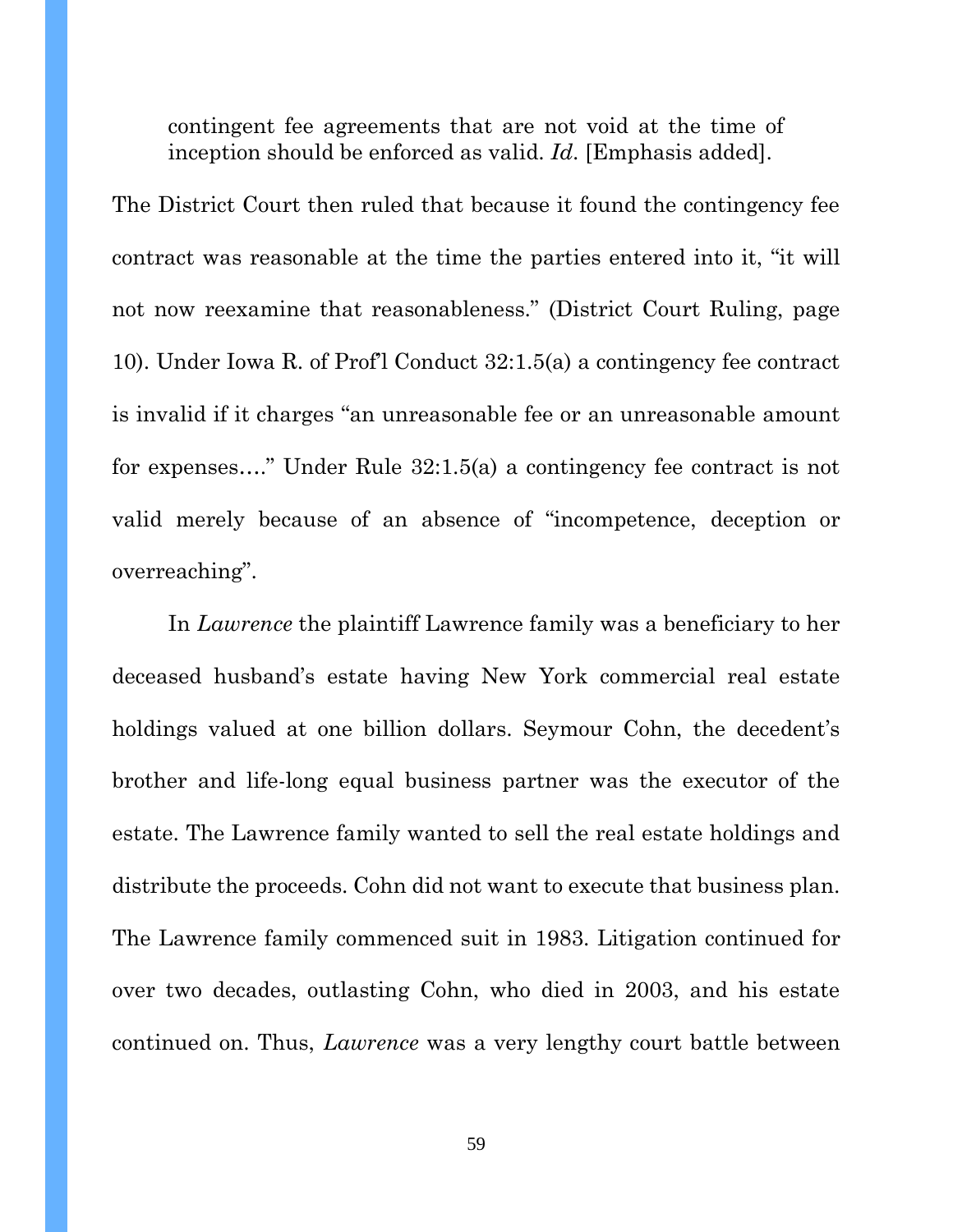two already very wealthy parties over the disposition of the assets of a one-billion-dollar estate.

The court in *Lawrence* decided the case applying a standard for attorney conduct that was not based on ABA Model Rule 1.5(1), which is the basis for Iowa's Rule 32:1.5(1). The *Lawrence* court instead applied an "unconscionable contract" test that is far more lenient than Iowa Rule 32:1.5(1). The court in *Lawrence* at 23 N.E.3d 969 discussed an "unconscionable contract":

As we explained in this case's earlier trip here, an unconscionable contract is generally defined as "one which is so grossly unreasonable as to be [unenforceable according to its literal terms] because of an absence of meaningful choice on the part of one of the parties [procedural unconscionability] together with contract terms which are unreasonably favorable to the other party [substantive unconscionability]" [Citation omitted].

Even the court in *Lawrence* recognized that a fee contract not unconscionable when made can become unconscionable as the case progresses. The court in *Lawrence* enunciated this principle and continued with language showing how very lenient the New York "unconscionable test" is compared to Iowa's reasonableness standard:

Agreements that are not unconscionable at inception may become unconscionable in hindsight, if "the amount becomes large enough to be out of all proportion to the value of the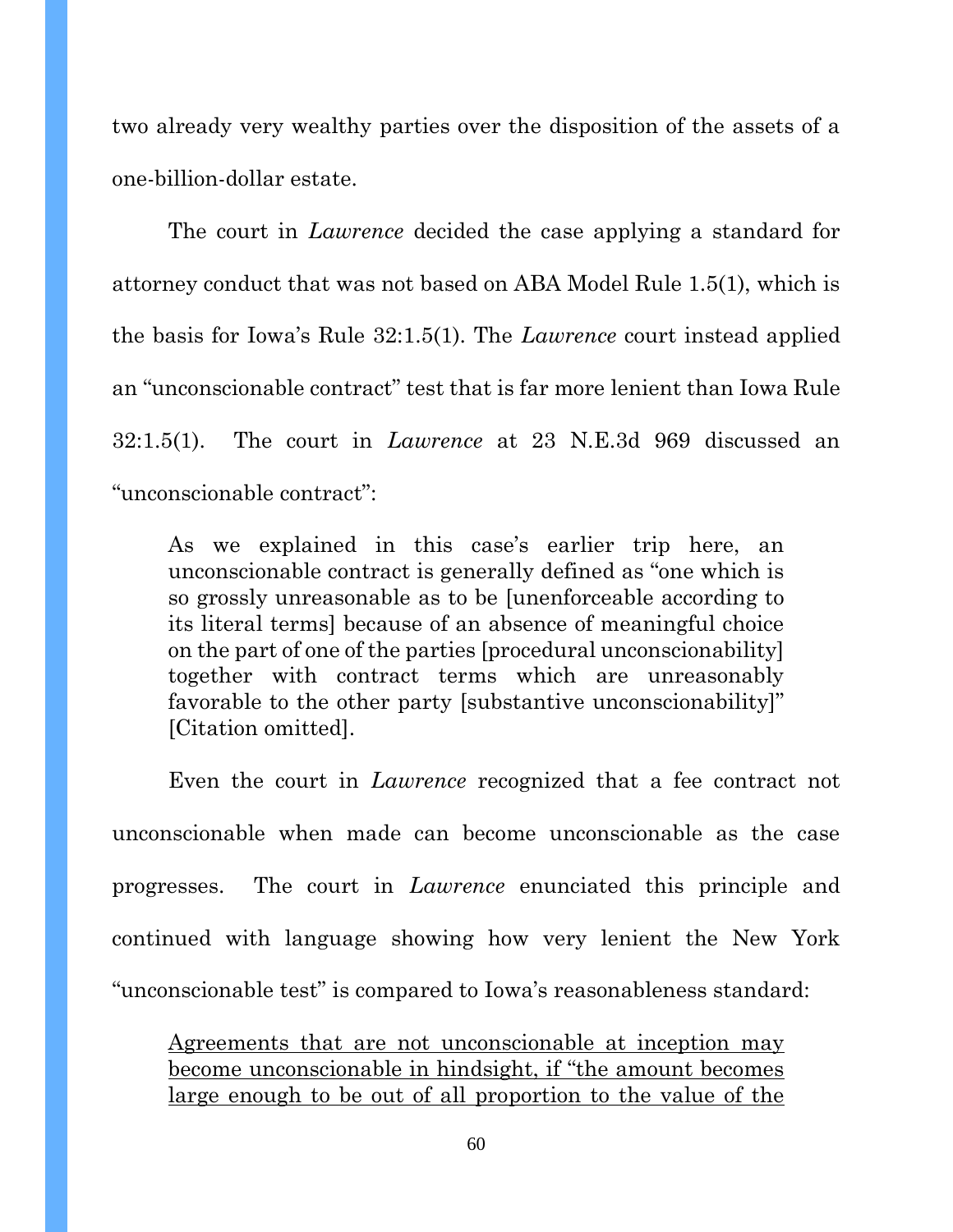professional services rendered" (*King*, 7 N.W.3d at 191, 818 N.Y.S.2d 833, 851 N.E.2d 1184). A close reading of the cases that create this "hindsight" review, however, seem to limit the principle to a more narrow application. Although "(t)he word 'unconscionable' has frequently been applied to contracts made by lawyers for what were deemed exorbitant contingent fees," what is meant is that "the amount of the fee, standing alone and unexplained, may be sufficient to show that an unfair advantage was taken of the client or, in other words, that a legal fraud was perpetrated upon him". [Citation omitted]. [Emphasis added].

923 N.E.2d at 978. The court in *King v. Fox*, 851 N.E.2d 1184, 1192 (Ct.

App. N.Y. 2006), cited above in *Lawrence*, likewise said:

It is inherently difficult to determine the unconscionability of contingent fee agreements because at the time of agreement, the precise amount of recovery is still unknown. [Emphasis added]. As such, it is not necessarily the agreed-upon percentage of the recovery due the attorney or the duration of the recovery that makes a contingent fee agreement unconscionable [Citations omitted] but rather the facts and circumstances surrounding the agreement, including the parties' intent and the value of the attorney's services in proportion to the fees charged, in hindsight [Emphasis added] (*see Gross v. Russo*, 47 A.D.2d 655, 364 N.Y.S.2d 184 [2d Dept. 1975]).

In *Hogan Willig v. Handel*, 126 A.D.3d 1311, 1312 6 N.Y.S.3d 338, 340 (Sup. Ct., App. Div., 4th Dept., N.Y. 2015), the court, quoting an earlier case in the lengthy Lawrence litigation, *Lawrence v. Graubard Miller*, 901 N.E.2d 1268, 11 N.Y.3d 588 (Ct. App. N.Y. 2008)), said: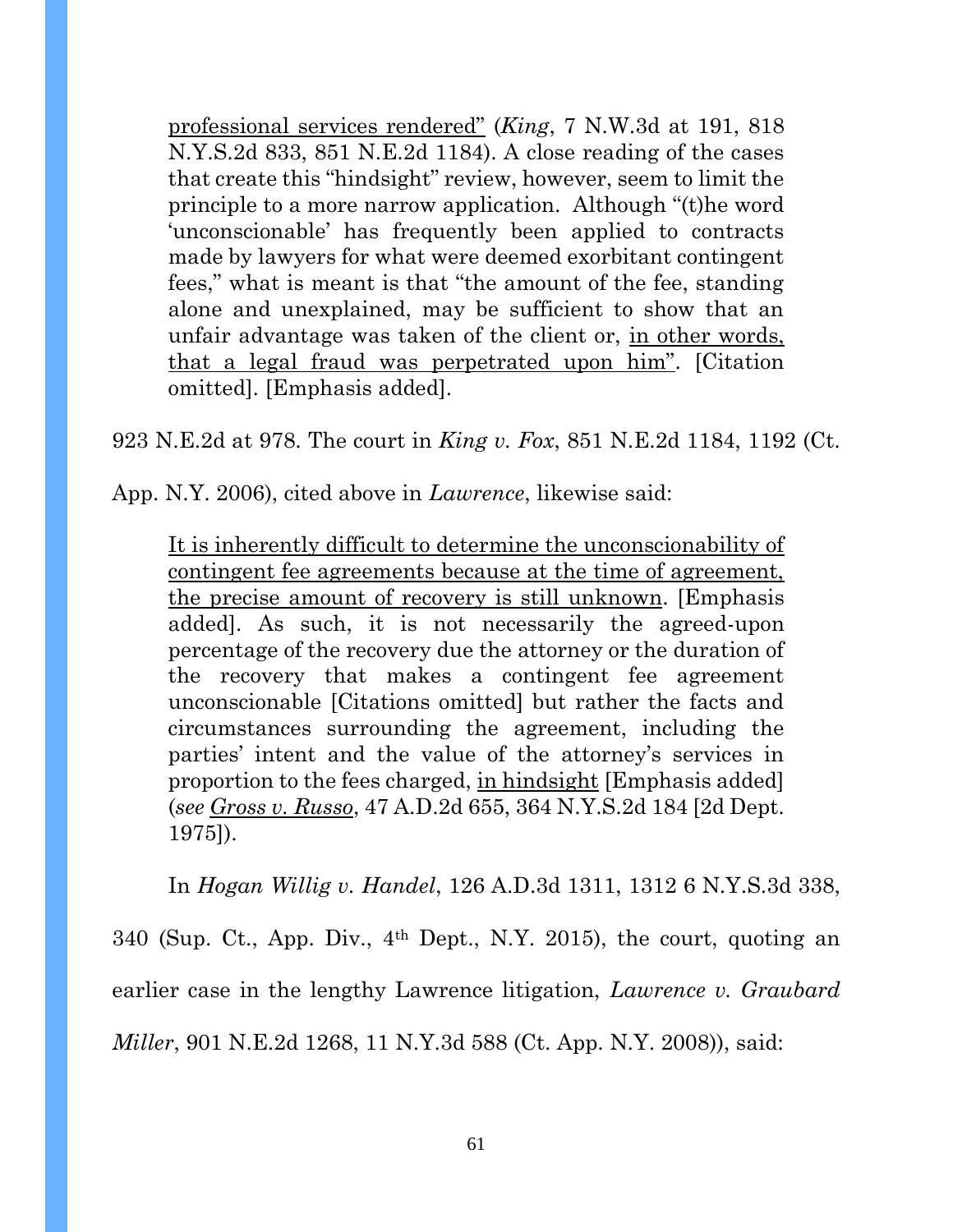We further conclude that the court properly denied the petition insofar as it sought to enforce the contingency fee agreement that respondent negotiated with petitioner. As the Court of Appeals recently noted, case law in New York "clearly provides that circumstances arising after contract formation can render a contingent fee agreement not unconscionable when entered into unenforceable where the amount of the fee, combined with the large percentage of the recovery it represents, seems disproportionate to the value of the services rendered" (*Lawrence v. Graubard Miller*, 11 N.Y.3d 588, 596, 873 N.Y.S.2d 517, 901 N.E.2d 1268; *see King v. Fox*, 7 N.Y.3d 181, 191, 818 N.Y.S.2d 833, 851 N.E.2d 1184). 6

It is hard to imagine how the facts in the Lawrence litigation could lie any more distant from the facts in the present case than they do. The 2014 opinion of the court in *Lawrence* recounted at 23 N.E.3d 969 that the law firm had started on the case in 1983 and "battled" for "over two decades" trying to maximize the plaintiff's share of the \$1 billion dollar estate. From 1983 through 1997 the law firm had recovered \$196 million dollars for the plaintiff's family. 23 N.E.3d at 984, n.4. In 1998, 15 years after the estate litigation began, the law firm recovered for plaintiff Lawrence another \$84 million dollars and \$40 million dollars for her

<sup>6</sup> The court in *Lawrence v. Graubard Miller*, 901 N.E.2d 1268, 11 N.Y.3d 588 (Ct. App. N.Y. 2008) quoted above in *Hogan Willig*, quoted two other New York cases supporting fee evaluation at the time of recovery:

<sup>…[</sup>S]ee*Gair v. Peck*, 6 NY2d 97, 106-107 [1959] ["there comes a point where the amounts to be received by attorneys under contingent fee contracts are large enough to be (unenforceable) under the circumstances of the case" (*id*. at 107)]; *see also King*, 7 NY3d at 192 [determining whether a contingent fee agreement is unconscionable requires an analysis of "the facts and circumstances surrounding the agreement, including the parties' intent and the value of the attorney's services in proportion to the fees charged, in hindsight"]).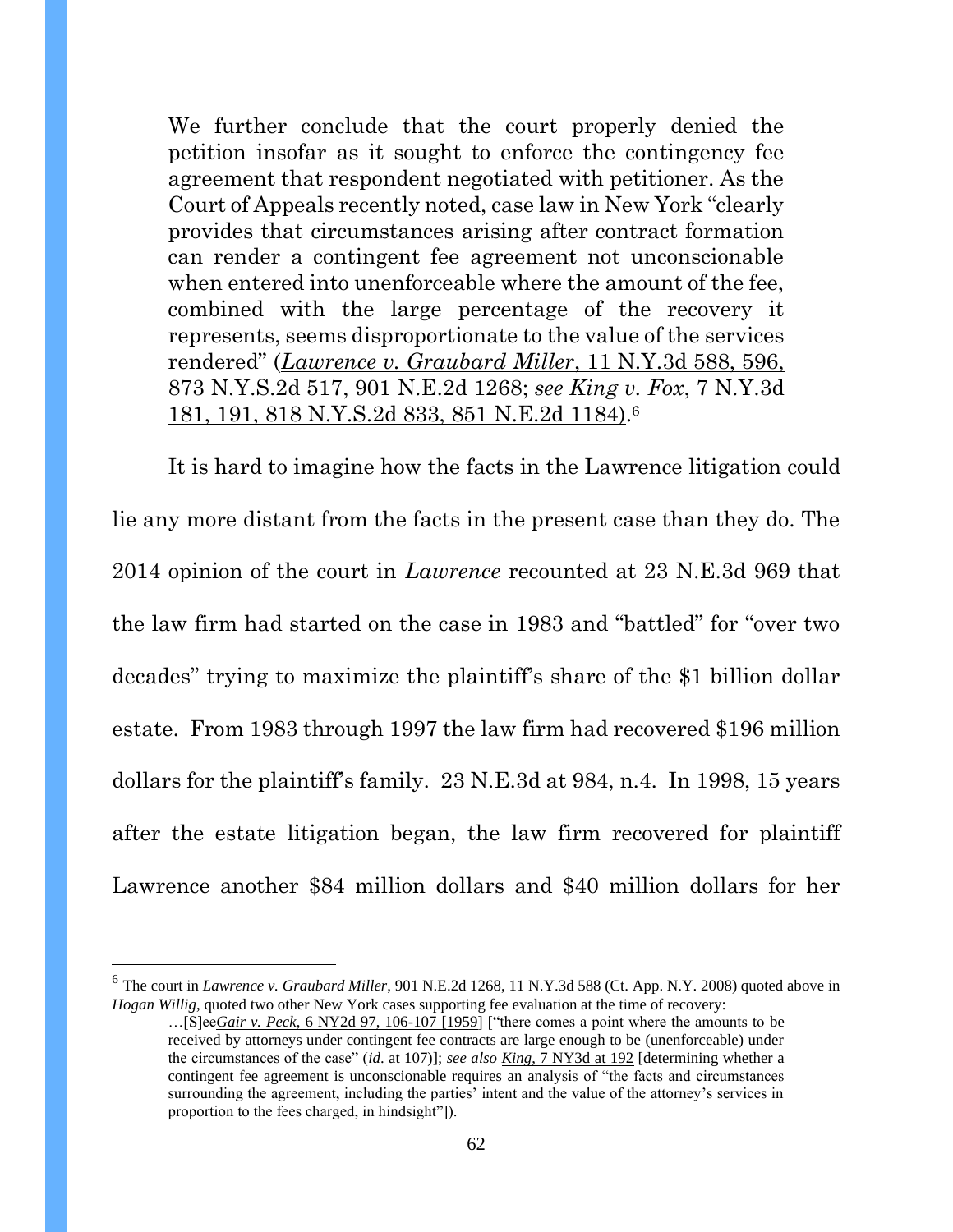children. Before that recovery plaintiff Lawrence already had a net worth of \$220 million dollars. The money recovered in *Lawrence* by the law firm on its contingent fee did not reduce the fund remaining for future care of an extremely seriously injured plaintiff with a poor prognosis for the future, as is true in Chad Plante's case. The funds paid to the law firm in *Lawrence* had the effect of reducing the net worth of an already very wealthy plaintiff*. Id.* at 972-973. From 1983 through 2004 the law firm had been paid \$18 million dollars on an hourly fee basis and recovered \$320 million dollars. *Id.* at 970.

The Lawrence contingent fee agreement was entered into in 2004. The court said that following execution of the contingent fee agreement the law firm "doggedly pursued" an issue that produced the "smoking gun". The court said: "The 'smoking gun' revelation was so damaging that the Cohn Estate paid a substantial premium to bring the litigation to a swift and certain conclusion." *Id*. at 972. A \$100 million dollar offer was extended in 2005 and was accepted.

Over time, the recovery by the law firm of \$196 million dollars through 1997, followed by the \$124 million dollar recovery in 1998 for Lawrence and the children, and a final \$100 million dollar recovery under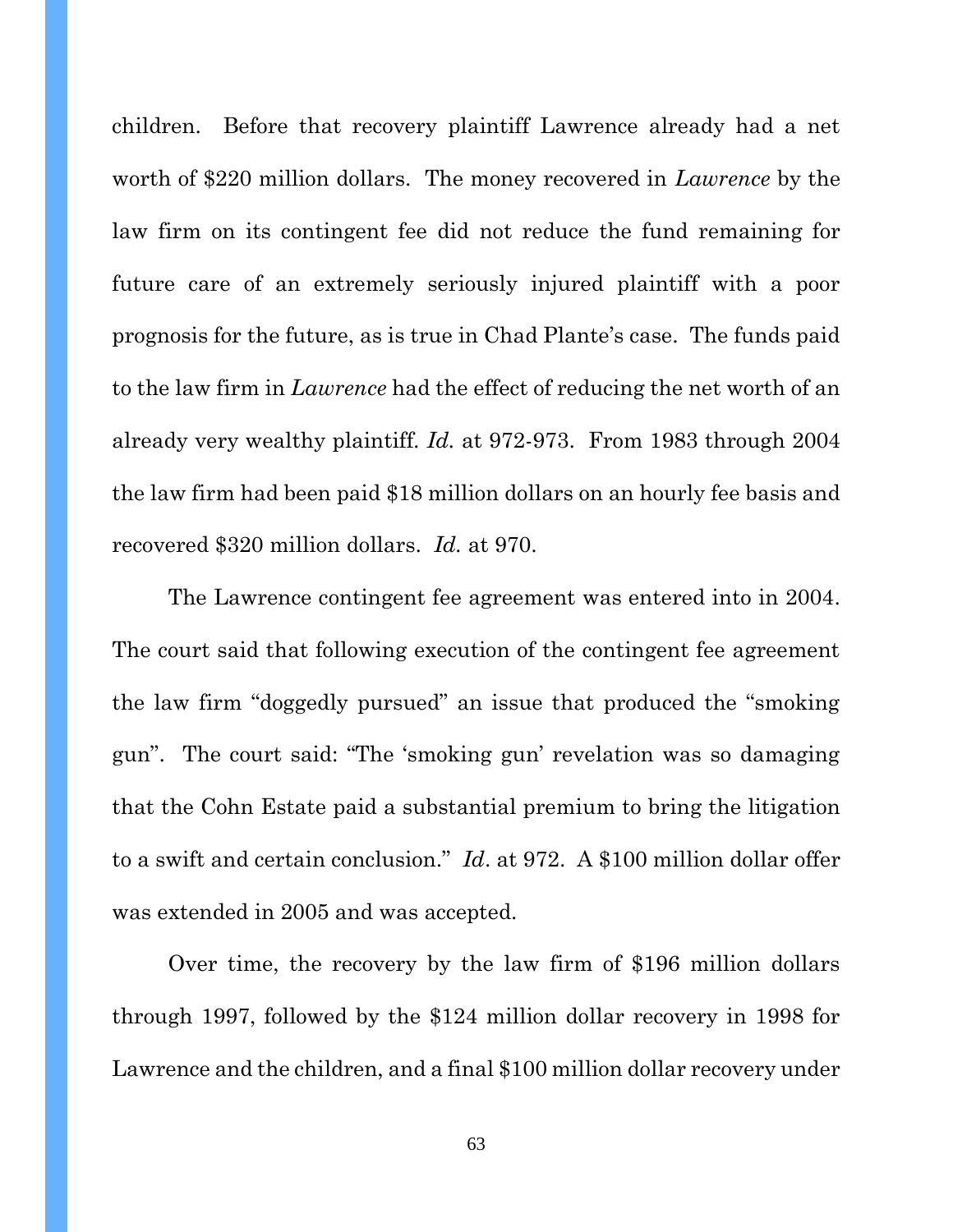the contingent fee agreement, provided a \$420 million dollar total recovery since 1983. After the contingent fee agreement was signed and up to the final settlement, the New York City law firm spent 4,000 hours preparing for the May, 2005 trial. *Id*.at 979. In the context of the facts and circumstances of the 22 year old case, the decades long prior representation, the "doggedly" pursued "smoking gun", and the other difficulties the case presented, the *Lawrence* court's determination that the fee agreement did not fail the New York unconscionability test does not provide support for the proposition that the fee charged by Plaintiff in the present case is reasonable under Rule 32:1.5(a).

The purpose of a tort action for negligence causing personal injury is to obtain compensation for the injured person(s). The purpose is not to provide the injured person's attorney anything more than a reasonable fee. The Defendant City of Sioux City evaluated Plante's claim as one of sure liability with such serious injuries and damages that it was worth \$7.5 million to avoid the rendering of a jury verdict on the evidence. The Munger Firm never filed a petition. Two separate extensive investigations were performed. One was an Iowa State Patrol Technical Collison Investigation that was performed and paid for by the State of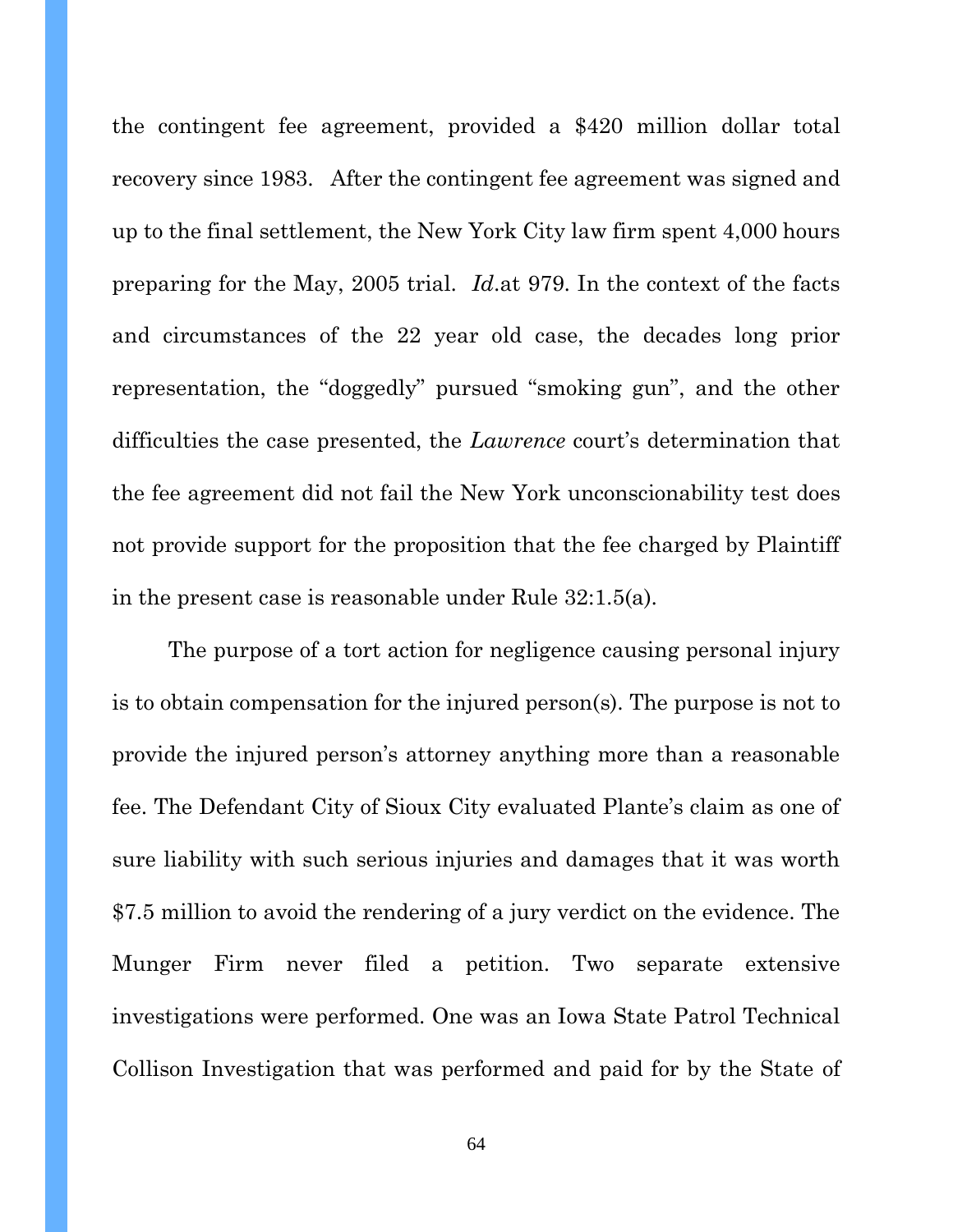Iowa. It found the City's bus driver entirely at fault. The other was a private investigation by Knight & Associates commissioned and paid for by the defendant City. The City never at any time claimed its expert investigator produced any finding contradicting the State Patrol Investigator's conclusions. The Munger Firm did not commission, perform or pay for either investigation. These investigations drove the defendant City's decision to admit 100% liability at the commencement of the mediation session.

The case was then reduced to evaluation of a jury's decision on compensation for the injuries and damage sustained by Chad and Rosanne Plante7. It is compensation of those injuries and damages that Iowa tort law makes the purpose of the legal action. Payment of a fee to the Munger Firm is a tangential by-product, not the purpose of the legal action. An attorney's reputation is a factor in determining a reasonable fee, and so is the skill and experience of the attorney to the extent those factors are needed during the progress of the case. But providing an attorney an extravagant fee in a case where a high recovery is driven to

<sup>7</sup> The City's counsel undoubtedly understood that if the City spent its credibility by trying to present some evidence to support a contention of fault on the part of Chad Plante, the City would have depleted its credibility with the jury when the City offered evidence on the all-important damages issue.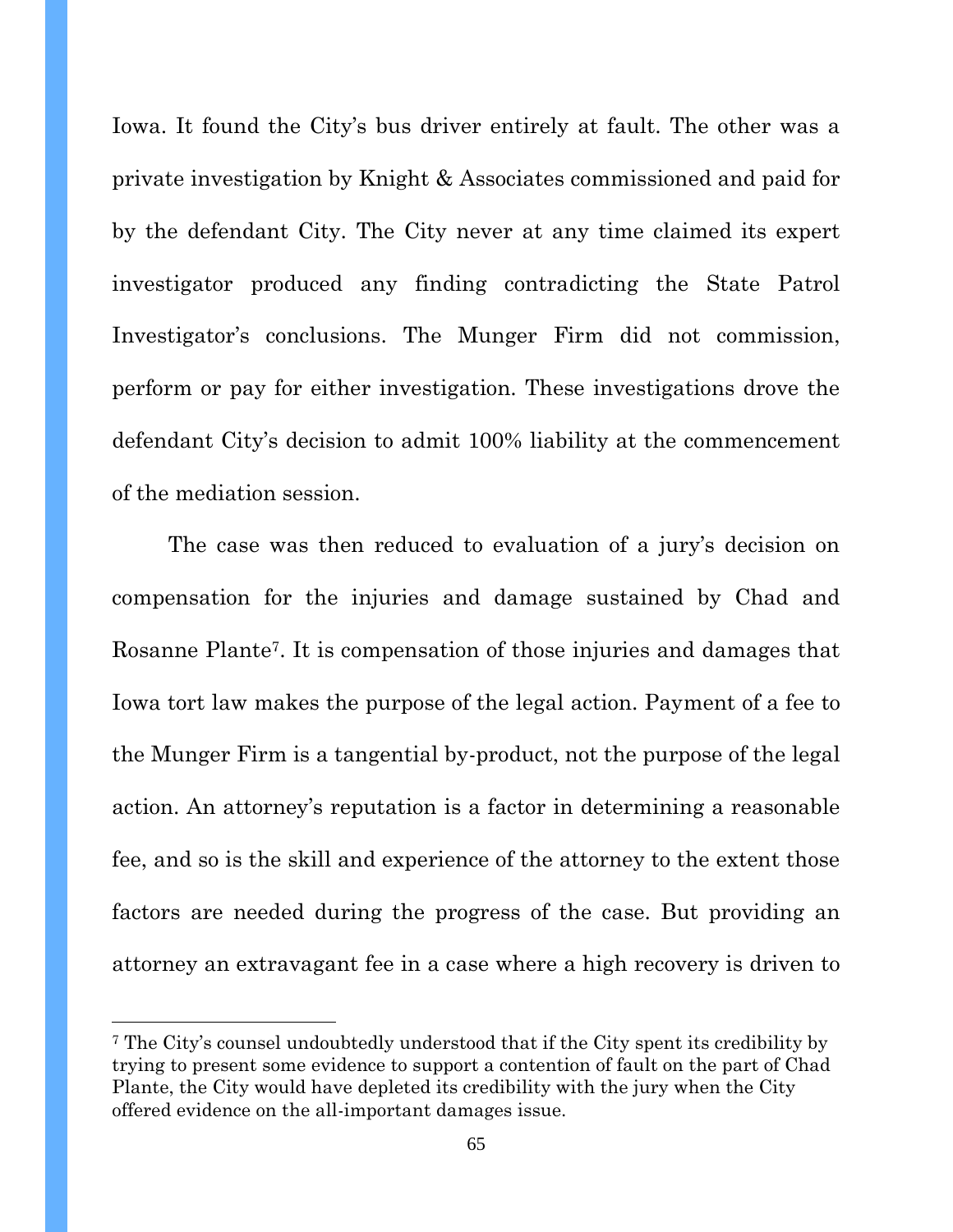a large extent by serious and greatly debilitating injuries and a lack of client negligence, neither of which factors were the product of the attorney's efforts, is not the intent of Rule 32:1.5(a). An attorney fee contract must be evaluated for reasonableness throughout its operation. Evaluation of the Munger Firm's fee contract leads to the conclusion that it charges an unreasonable fee when analyzed in light of the particular circumstances occurring in this case throughout the operation of the contract. The fee contract is therefore void and unenforceable and the Munger Firm can only recover a fee on a quantum meruit basis.

#### **RELIEF REQUESTED**

Defendants Chad Plante and Rosanne Plante request that the Court enter an order:

1. Finding that the fee contract of Plaintiff Munger, Reinschmidt & Denne, L.L.P. charging a fee of \$2,559,456.66 charges an unreasonable fee and unreasonable expense and is void and unenforceable under Iowa R. of Prof'l Conduct 32:1.5(a) and remanding the case to the District Court directing that the District Court determine a reasonable fee based upon quantum meruit and reasonable interest if any is owed;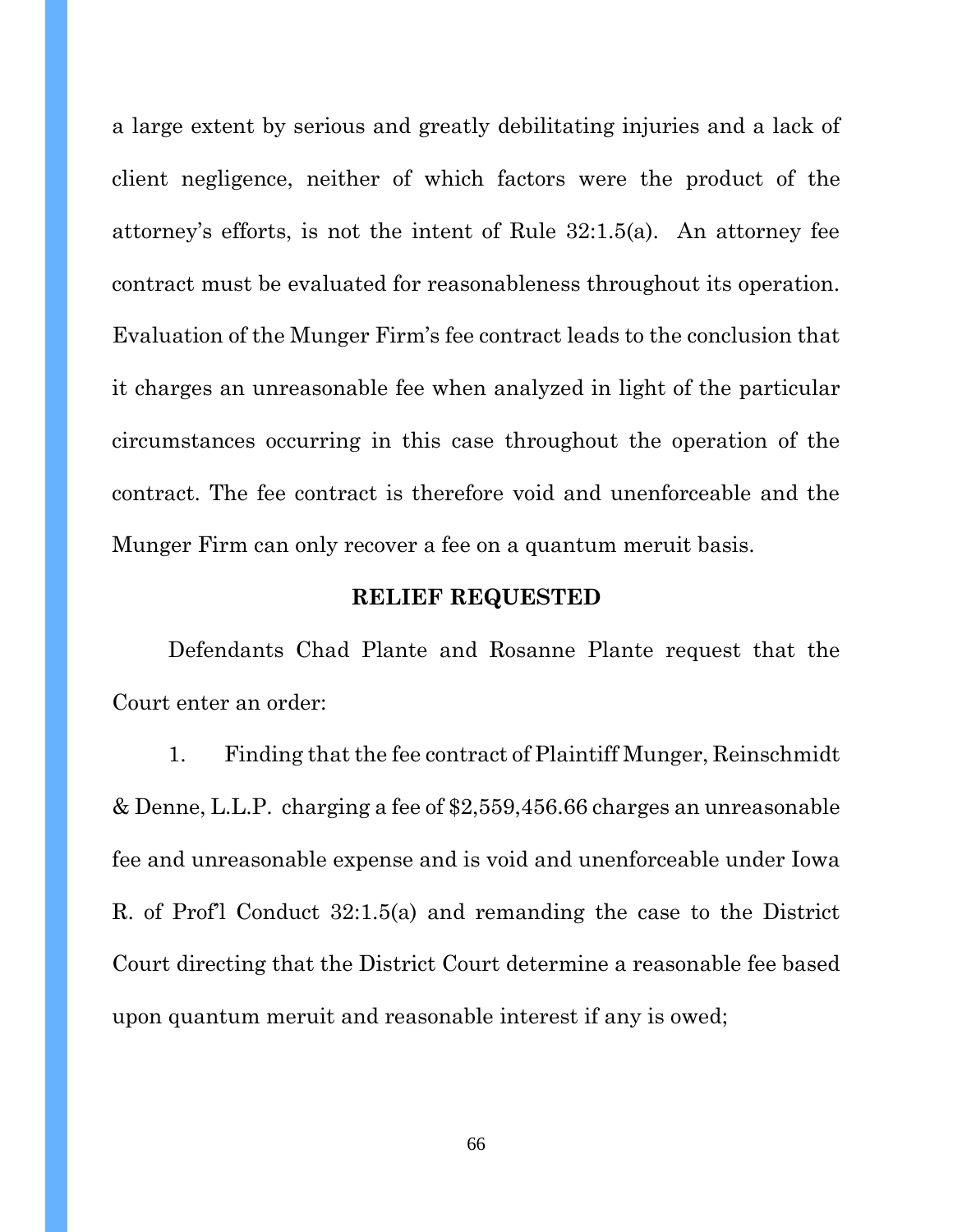2. Alternatively, if on remand the District Court is directed to perform a reasonableness evaluation of the fee contract, instructing the District Court that any evaluation of the fee contract for reasonableness under Rule 32:1.5(a) should be performed with reference not only to the inception of the contract but throughout the progress of the case up to and including conclusion of the provision of legal services; and

3. Such other relief as the Court deems fair and equitable.

Respectfully submitted,

**\_\_\_\_***/s/ Bruce E. Johnson***\_\_\_\_\_\_\_\_** Bruce E. Johnson AT0003859 **CUTLER LAW FIRM, P.C.** 1307 50th Street West Des Moines, IA 50266 Tel: 515-223-6600 Fax: 515-223-6787 Email: [bjohnson@cutlerfirm.com](mailto:bjohnson@cutlerfirm.com) ATTORNEYS FOR DEFENDANTS-APPELLANTS

Dated: September 17, 2019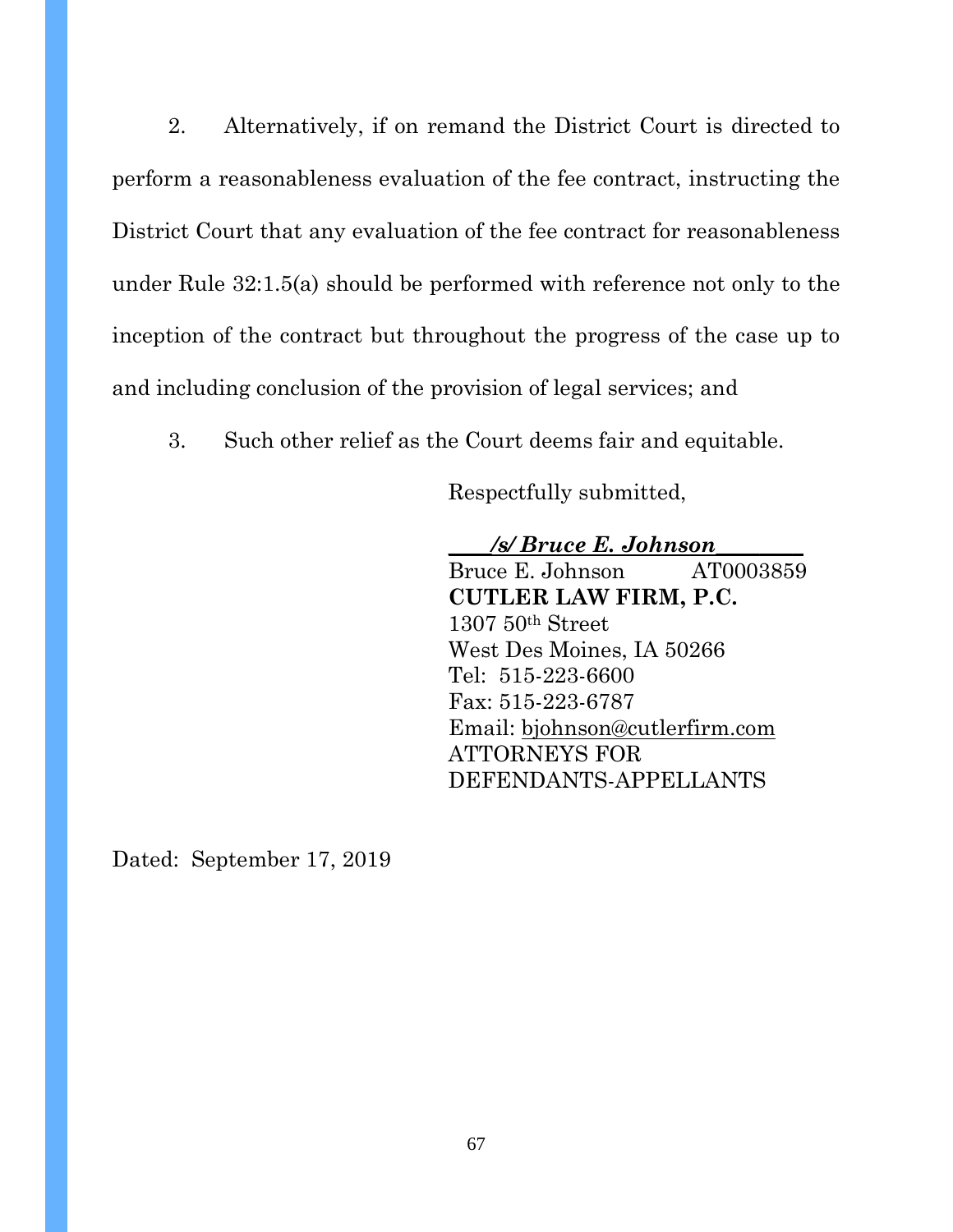### **CERTIFICATE OF COST**

I, Bruce E. Johnson, hereby certify that the cost of preparation and production of Appellant's Proof Brief was \$0.00, and that this cost has been paid in full.

**\_\_\_\_***/s/ Bruce E. Johnson***\_\_\_\_\_**

Bruce E. Johnson AT0003859 **CUTLER LAW FIRM, P.C.** 1307 50th Street West Des Moines, IA 50266 Tel: 515-223-6600 Fax: 515-223-6787 Email: [bjohnson@cutlerfirm.com](mailto:bjohnson@cutlerfirm.com) ATTORNEYS FOR DEFENDANTS-APPELLANTS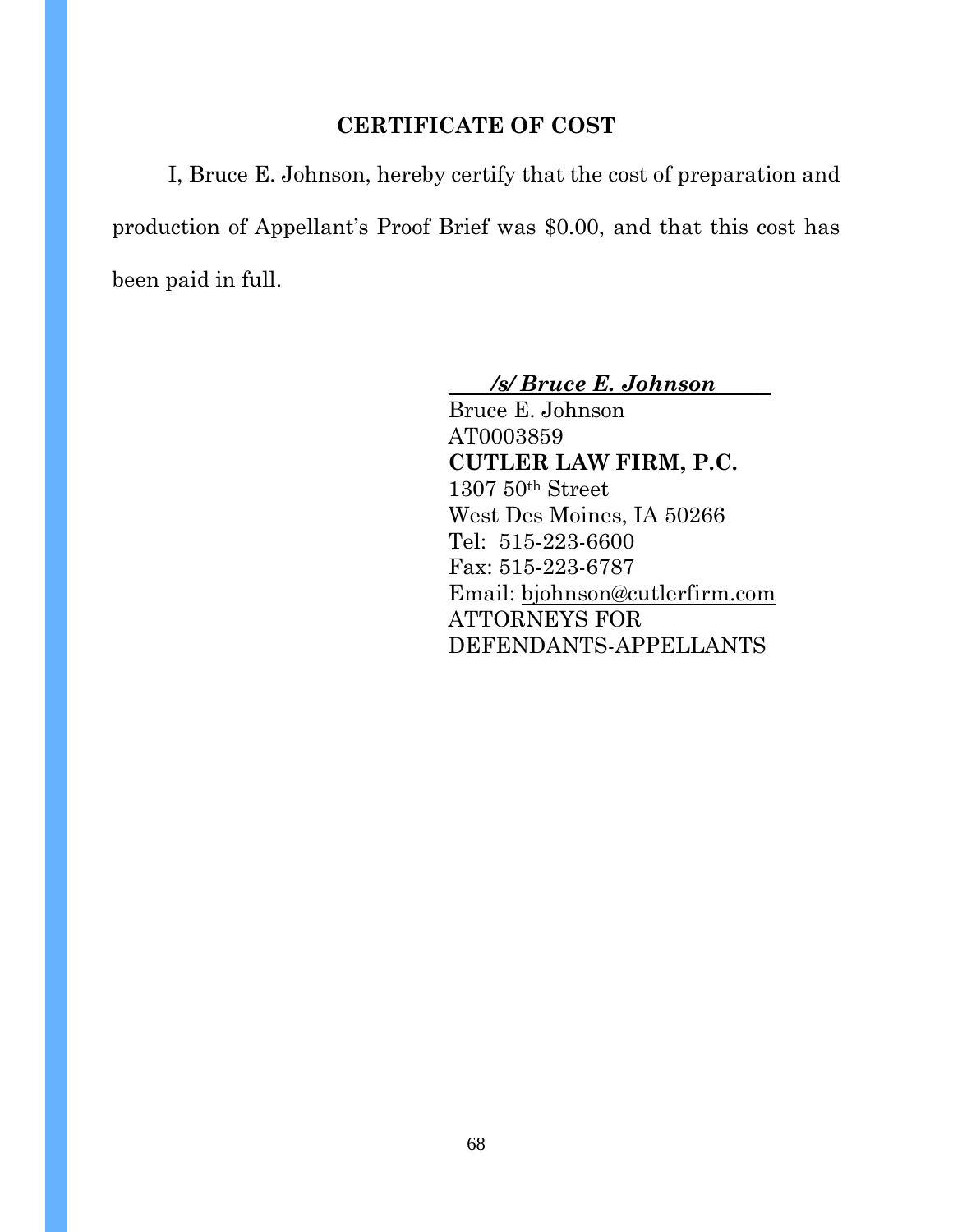### **CERTIFICATE OF COMPLIANCE WITH TYPE-VOLUME LIMITATION, TYPEFACE REQUIREMENTS, AND TYPE-STYLE REQUIREMENTS**

1. This brief complies with the type-volume limitation of Iowa R. App. P.  $6.903(1)(g)(1)$  or  $(2)$  because:

> [X] This brief contains 13,516 words, excluding the parts of the brief exempted by Iowa R. App. P. 6.903(1)(g)(1); or

> [ ] This brief uses a monospaced typeface and contains lines of text, excluding the parts of the brief exempted by Iowa R. App. P. 6.903(1)(g)(2).

2. This brief complies with the typeface requirements of Iowa R. App. P. 6.903(1)(e) and the type-style requirements of Iowa R. App. P. 6.903(1)(f) because:

> [X] This brief has been prepared in a proportionally spaced typeface using Microsoft Word 2010 in Century Schoolbook, size 14 font; or

> [ ] This brief has been prepared in a monospaced typeface using [state the name and version of word processing program] with [state number of characters per inch and name of type style].

Bruce Johnson Date

 */s/ Bruce Johnson* September 17, 2019